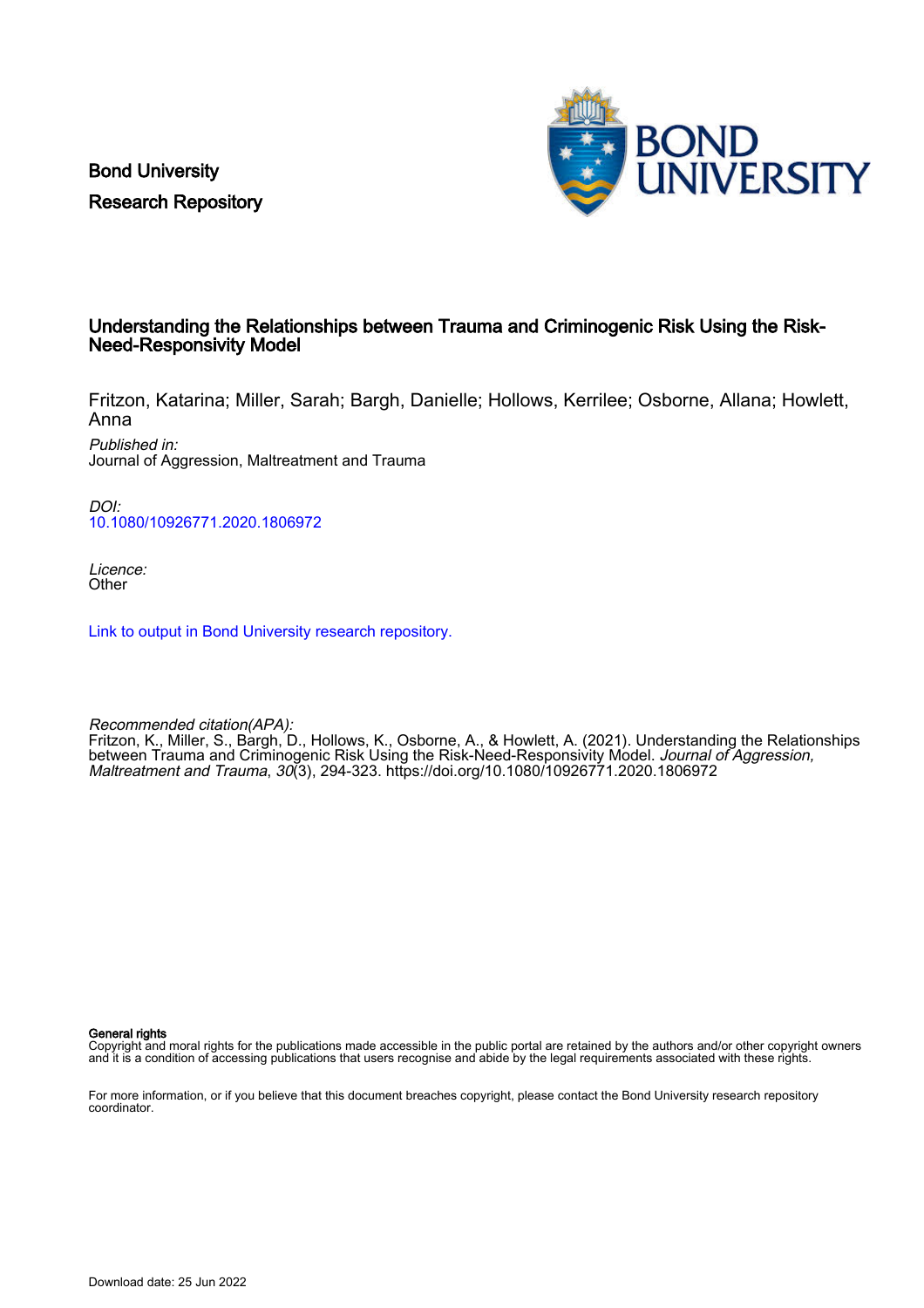# Understanding the Relationships between Trauma and Criminogenic Risk Using the Risk-Need-Responsivity Model

Katarina Fritzon, School of Psychology, Bond University, Gold Coast, Queensland,

Australia; Sarah Miller, Psychologist, Gold Coast, Queensland, Australia; Danielle Bargh,

School of Psychology, Bond University, Gold Coast, Queensland, Australia; Kerrilee Hollows, School of Psychology, Bond University, Gold Coast, Queensland; Allana Osborne, School of Psychology, Bond University, Gold Coast, Queensland; Anna Howlett, School of Psychology, Bond University Gold Coast, Queensland

## *Author Note*

Allana Osborne is now a Consultant Forensic Psychologist in Private Practice in Melbourne, Victoria, Australia

Anna Howlett is now a Senior Psychologist with Queensland Health and in Private Practice on the Gold Coast, Queensland, Australia

Danielle Bargh is now a Clinical Psychologist on the Gold Coast, Queensland, Australia

The study was supported by a grant from the Bond University Higher Degree Research fund to Kerrilee Hollows, PhD Candidate

Correspondence concerning this article should be addressed to: Katarina Fritzon, School of Psychology, Faculty of Society and Design, Bond University, Gold Coast Queensland; (61) 7 5595 2681, email: kfritzon@bond.edu.au Katarina Fritzon, PhD, MAPS, FCFP, FCCP is an Associate Professor at Bond University in Australia and a Clinical and Forensic Psychologist in Private Practice on the Gold Coast in Australia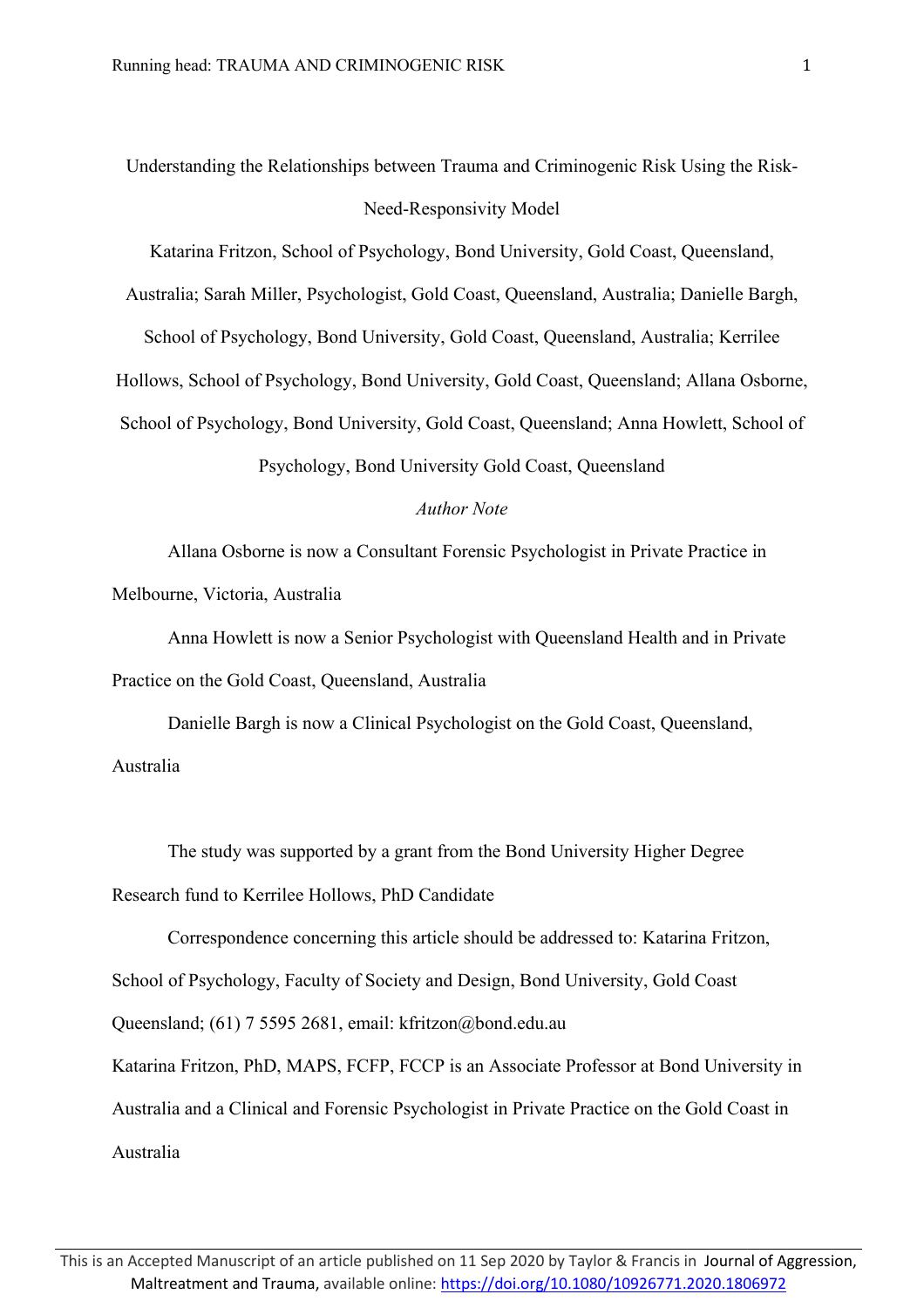Sarah Miller, BSc., MSc., is a registered psychologist on the Gold Coast in Australia.

Danielle Bargh, D Clin Psych, MSc, BPsychSc (Hons), is a Clinical Psychologist on the Gold Coast, Queensland, Australia

Kerrilee Hollows, MPsych (Forensic)., MAPS, FCFP is a PhD student at Bond University and Consultant Forensic Psychologist, Melbourne, Victoria, Australia.

Allana Osborne, MPsych (Forensic), MAPS, FCFP is a Consultant Forensic Psychologist, Melbourne, VIC.

Anna Howlett, MPsych (Forensic) in a Senior Psychologist with Queensland Health and in Private Practice on the Gold Coast, Queensland, Australia.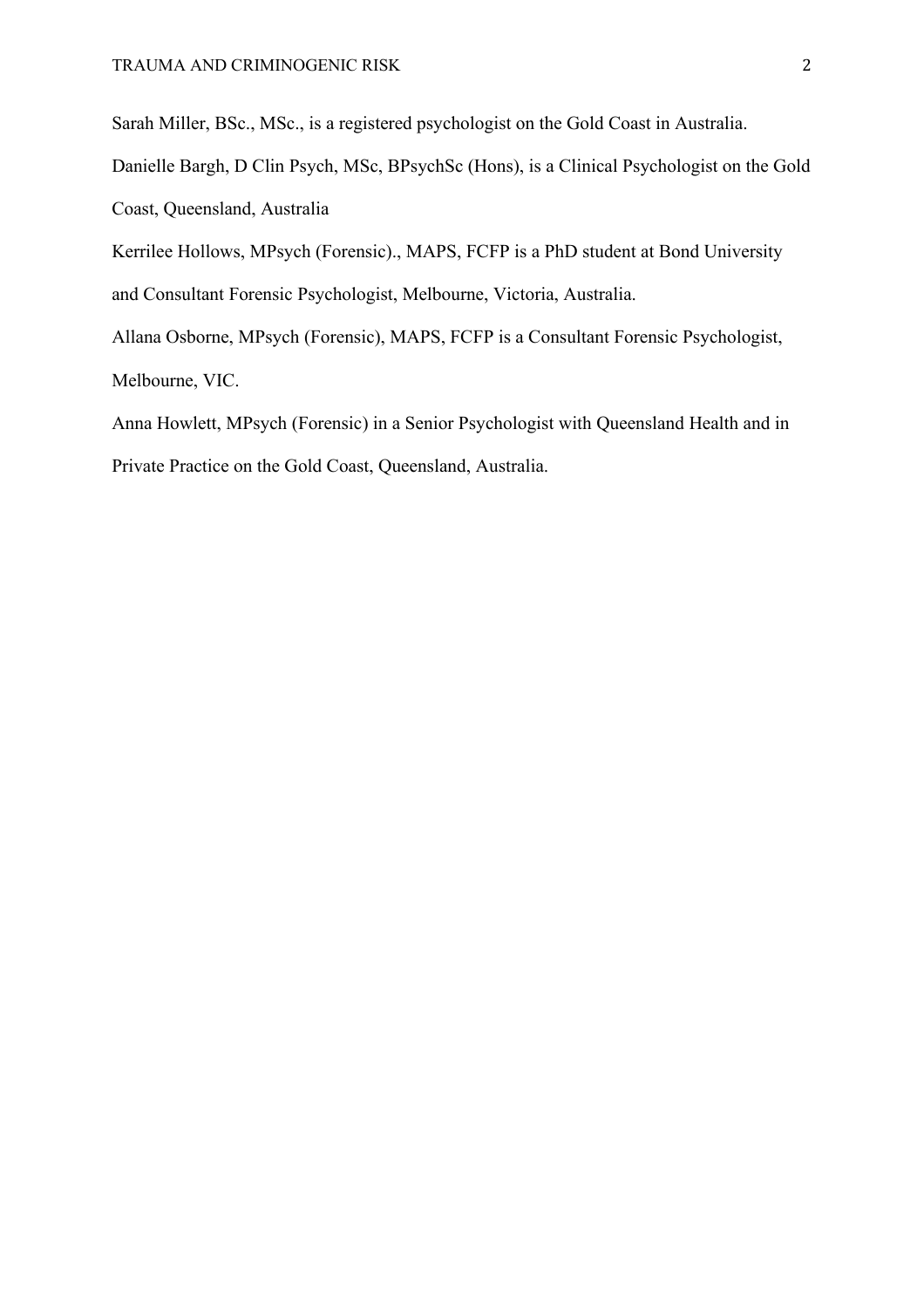#### Abstract

Despite the high rates of trauma histories in offenders and the link between trauma and subsequent criminal behaviour, the mechanisms underlying the relationship between trauma and criminogenic risk factors have not received adequate attention. Trauma-informed care is increasingly a priority in forensic organisations, although individual trauma work is rarely a focus for prison-based intervention. Research conducted with female offenders has consistently found higher rates of complex trauma histories in comparison to male offenders (Benda, 2005; McCabe et al., 2002). Current correctional models are disproportionately informed by studies of male offenders despite findings of disparities between offending pathways based on gender and histories of complex trauma (Gannon et al., 2010). A review of the literature regarding the relationship between trauma and offending behaviour using the Risk-Need-Responsivity (RNR) model of criminogenic needs and the relationship between trauma and offending in females in comparison to males is considered. Findings have both pragmatic and theoretical significance for addressing the gap in exploring etiological mechanisms linking the RNR criminogenic risk factors to crime. Implications and recommendations for correctional policy and model development addressing trauma will be discussed.

*Keywords:* trauma, offending, crime, risk-need-responsivity, criminogenic needs, gender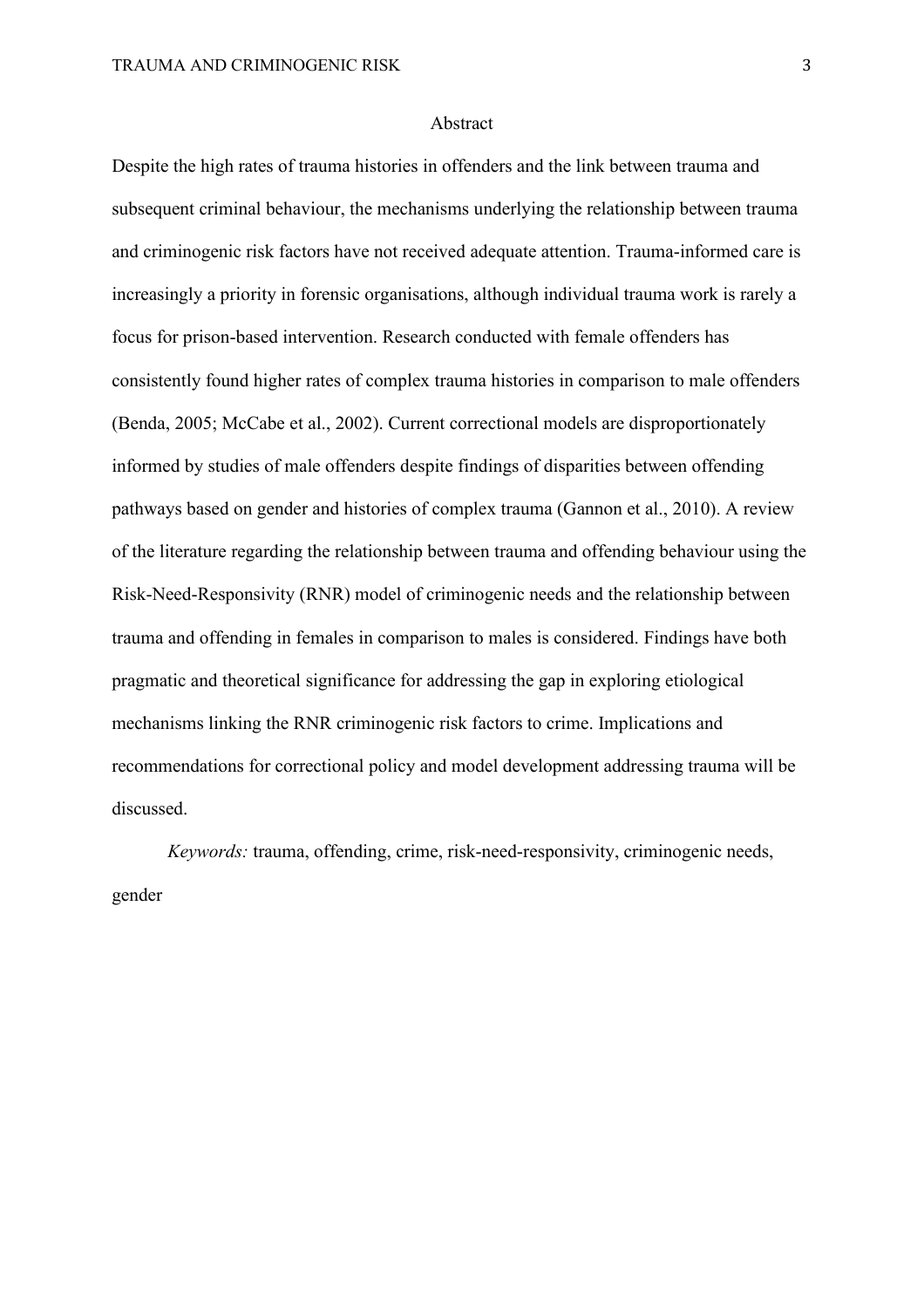Understanding the Relationships between Trauma and Criminogenic Risk Using the Risk-

# Need-Responsivity Model

Exposure to traumatic childhood experiences has been found to impact upon various adult outcomes, including physical health, mental health, and adolescent and adult criminal behaviours (Stinson et al., 2016; Mersky et al., 2012). The Adverse Childhood Experiences (ACE) study has contributed to a greater understanding of not only the prevalence of various forms of trauma, but also the interrelated nature of these, with 86.5% of the 17,000 respondents who reported being exposed to one trauma, also reporting exposure to at least one additional ACE category (Dube et al., 2003; Felitti et al., 1998). In a recent study of forensic mental health inpatients (Stinson et al., 2016) the authors identified higher rates of adversity than those reported in community samples and higher rates of cumulative adversity. The impact of exposure to multiple adverse experiences during early development, referred to as complex trauma (Herman, 1992) has been found to result in widespread impairments in functioning as a result (Courtois, 2008; Wamser-Nanney & Cherry, 2018). Longitudinal research has found that young people who have experienced multiple traumatic events are at greater risk for offending behaviour after controlling for other risk factors (Baglivio et al., 2015). Therefore, when considering the link between trauma and offending, trauma is conceptualised as a risk factor, a treatment need factor, and a factor that impacts upon the individual's capacity to engage with treatment (Holloway et al., 2018).

Critics of the risk-reduction paradigm that dominates current correctional practice have noted that the challenges of working therapeutically with individuals with trauma histories are not adequately addressed in current models of offender rehabilitation (Miller & Najavits, 2012; Ward et al., 2007; Ogloff & Davis, 2004; Looman & Abracen, 2013), which tend to focus on the provision of group-based intervention. There are currently two overarching frameworks providing principles to guide forensic intervention, the Good Lives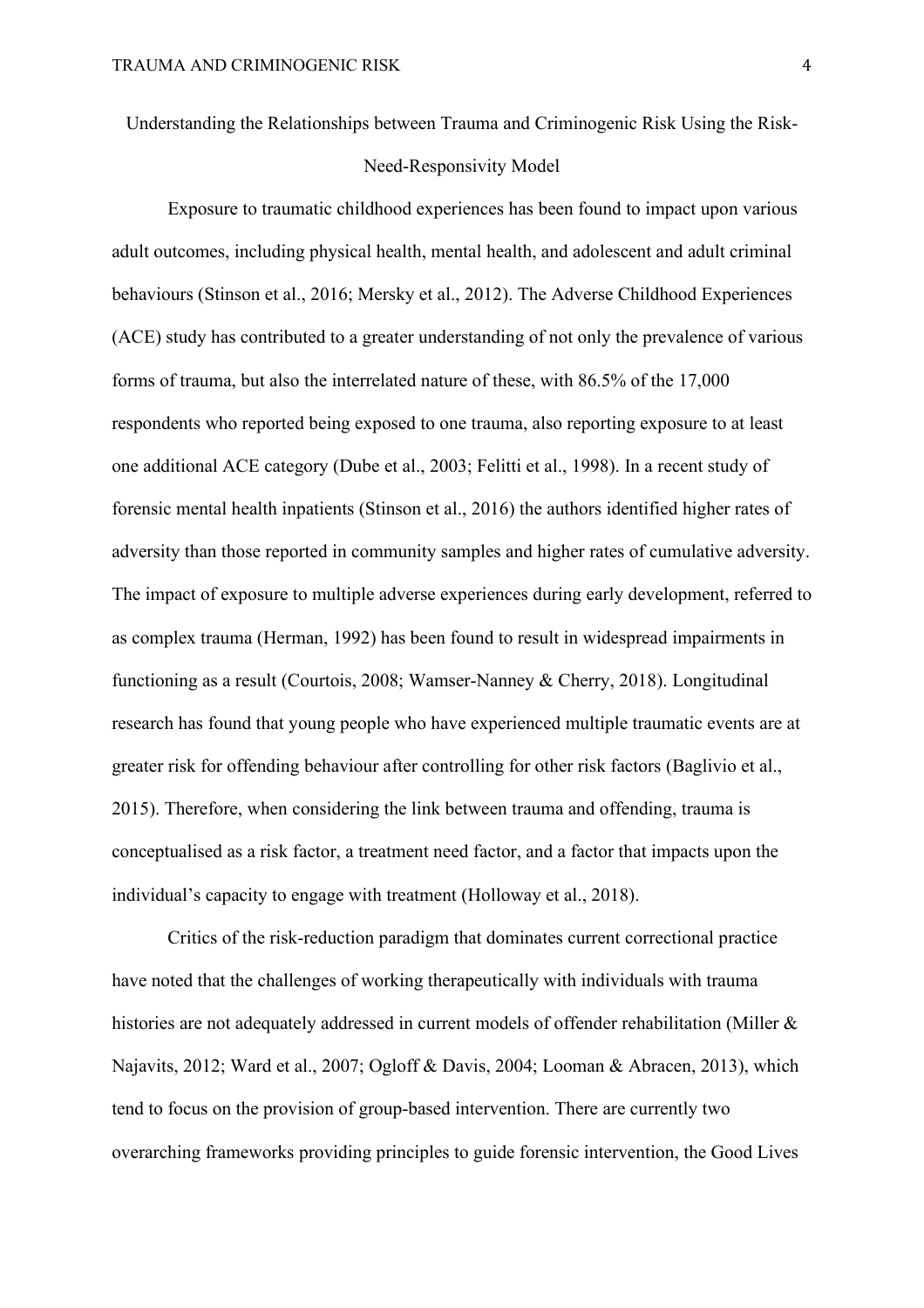Model (GLM; Ward & Stewart, 2003) and the Risk-Needs-Responsivity Model (Bonta & Andrews, 2017). The Good Lives Model has a strengths-based focus in contrast to the traditional risk-management based approaches that derived from the RNR model (Willis et al., 2012). Although the GLM arguably aligns more closely with the relational frame advocated by proponents of trauma-informed practice (Ziv, 2017), adherence to the RNR principles currently offers the strongest evidence-base for effectiveness of intervention, based on reduction of recidivism (Bonta & Andrews, 2017).

In a recent review of the Psychology of Criminal Conduct (PCC) theory, Fortune and Heffernan (2019) highlight that there is a need for greater explanatory depth in the conceptualisation of dynamic risk factors (Ward et al., 2007; Newsome & Cullen, 2017). Further examination of the composition and causal mechanisms underlying dynamic risk factors would improve the formulation of individual cases. The PCC has been criticized for offering a "one size fits all" approach to Correctional practice (Gannon & Ward, 2014).

This narrative literature review will explore the link between trauma and offending behaviour using the Risk-Need-Responsivity model (RNR; Bonta & Andrews, 2017). Literature from the United States, Canada, Australia and Europe will be included. Literature from electronic databases: PsycINFO, PubMed, SAGE Journals online, ScienceDirect, Google Scholar, and ProQuest Dissertations was searched using key search terms "trauma", "risk", "offending", "offence", "RNR", "Good Lives"; and combinations thereof. The review includes both empirical research, and previous reviews, and where possible the most recent (2000 onwards) articles are included, though there are some instances where prior findings do not appear to have been replicated in the past twenty years (e.g. PTSD resulting from an individual's own offence). The exclusion criteria of recency was only applied where possible. The total number of references included in the review is 184 with the first two authors both reviewing all of the articles. The total number of possible articles that could have been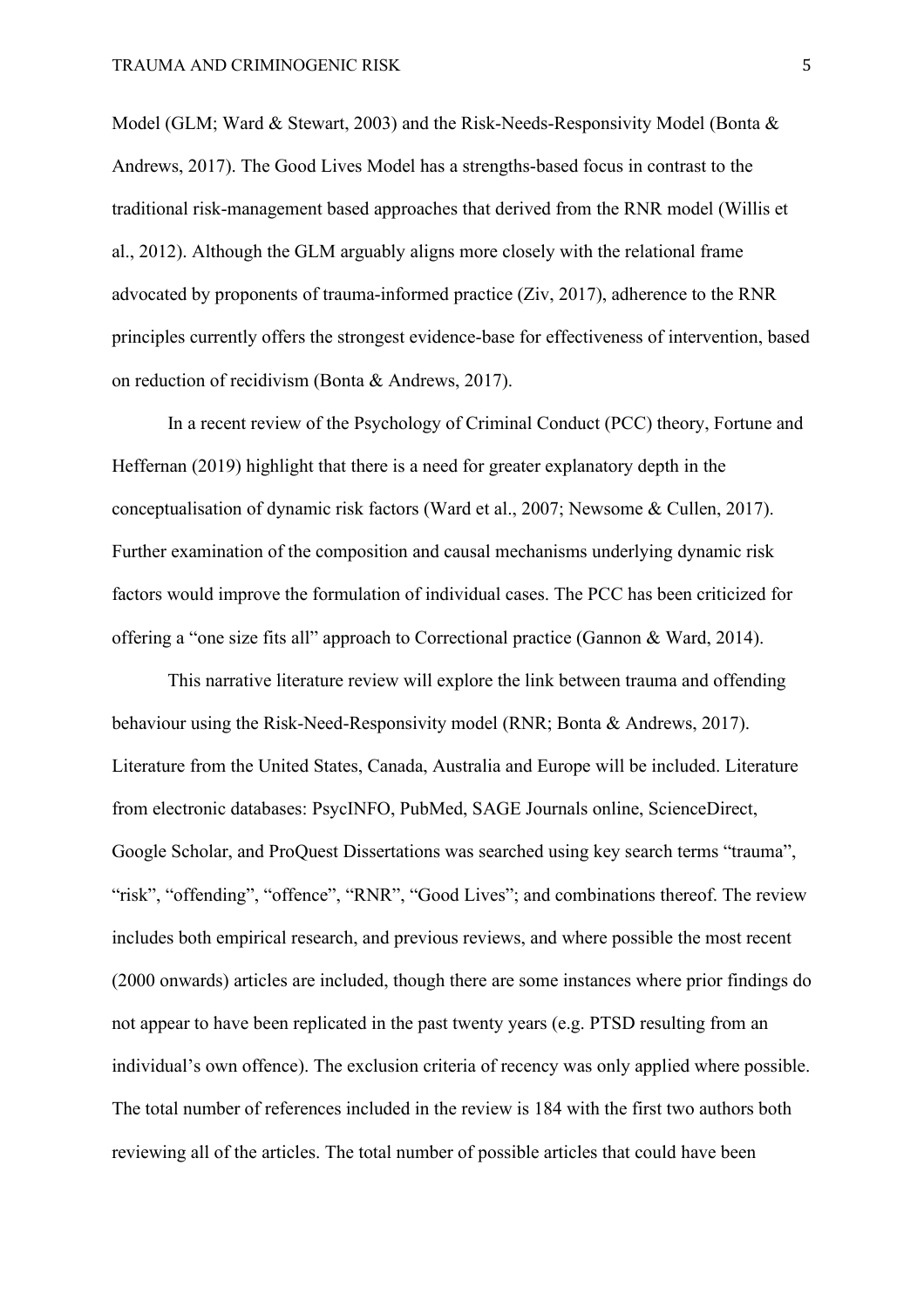included is unknown as not all possible combinations of search terms was used, and also brevity prevented an exhaustive review of all possibly relevant literature. The article focuses on the criminogenic risk factors identified in the RNR model, and offers examples of links between these factors and exposure to trauma, as a cohesive understanding of how trauma can create multiple pathways to offending, and that these pathways may parallel the dynamic risk factors currently recognised as criminogenic. In so doing, this review attempts to offer a more parsimonious explanatory framework for understanding how diverse risk factors may stem from trauma with implications for best practice and treatment recommendations (Fortune & Heffernan, 2019; Gannon & Ward, 2014). Comprehensive reviews of theories of trauma and offending are beyond the scope of this literature review, as is a detailed analysis of neurobiological and neuropsychological findings relating to trauma and how the sequalae may result in, amongst other things, offending behaviour.

# **The Psychology of Criminal Conduct**

The first edition of the book *The Psychology of Criminal Conduct* (PCC; Andrews & Bonta, 1994) drew on the results of several meta-analyses and provided four key components to understanding individual differences in the onset and maintenance of criminal behaviour. The current paper focuses on two of these; The Risk, Need and Responsivity model, and the Central Eight risk factors (Bonta & Andrews, 2017). The Risk principle states that the intensity of intervention should correspond with risk level, in other words the type of services and intensity of treatment delivery alongside supervision is in part informed by perceived low or high risk for recidivism (Viglione & Taxman, 2018). Risk level is based on an assessment of the number of criminogenic risk factors present, which refers to the Central Eight risk factors (see below). The need principle is based on research that shows that the greatest reductions in re-offending are associated with providing treatment that targets dynamic risk factors (Bonta & Andrews, 2017). Lastly, the responsivity principle informs the delivery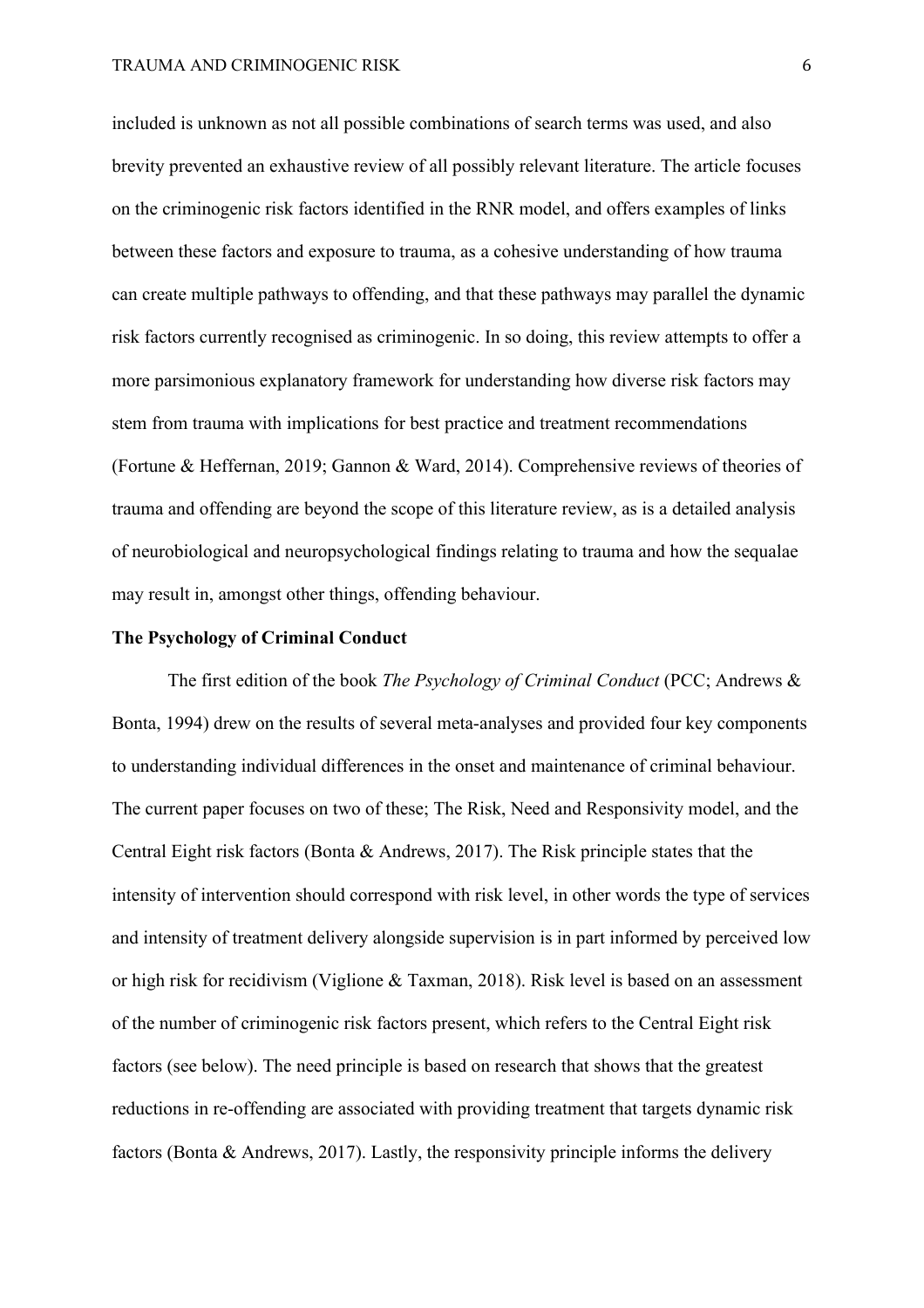approach the intervention by responding to individual cognitive ability, learning style, culture, and other characteristics that may impinge intervention success (Yates et al., 2010).

The PCC identifies the Central Eight risk factors as: History of Antisocial Behaviour, Pro-criminal attitudes, Pro-criminal associates, Antisocial Personality Pattern, Family/ Marital relationship problems, Substance abuse, School/Work and Leisure/ Recreation problems (Bonta & Andrews, 2017).

The RNR model is widely used to guide psychological assessment and treatment in forensic populations, however it has been criticised for not providing sufficient consideration of etiological mechanisms, such as trauma, that link risk factors to criminal behaviour (Polaschek, 2012; Ward et al., 2007). The RNR has also been criticised for not considering the challenges of working therapeutically with individuals with trauma histories in so far as offenders with trauma histories and trauma symptoms may have distinct needs and issues that limit response to treatment (Ward et al., 2007; Ogloff & Davis, 2004; Looman & Abracen, 2013). Trauma-informed care is seen as a priority, particularly within correctional environments which can often exacerbate trauma symptoms with practises such as searches, seclusions, and restraint (Covington & Bloom, 2007). Traditionally, the prison environment has been considered inappropriate for individual trauma-focused work. However, when introduced, trauma-informed practices can help to minimise trauma-related behaviours and symptoms that can be difficult for prison staff to manage, as well as fostering a therapeutic environment that is perceived as safe and respectful (Blagden et al., 2016; Miller & Najavits, 2012).

# **Prevalence of Trauma in Offender Populations**

The neurobiology of trauma has been reviewed extensively by Bremner (2007) and the following section provides a brief summary focusing on the neuropsychological consequences of trauma that overlaps with known risk factors for offending behaviour.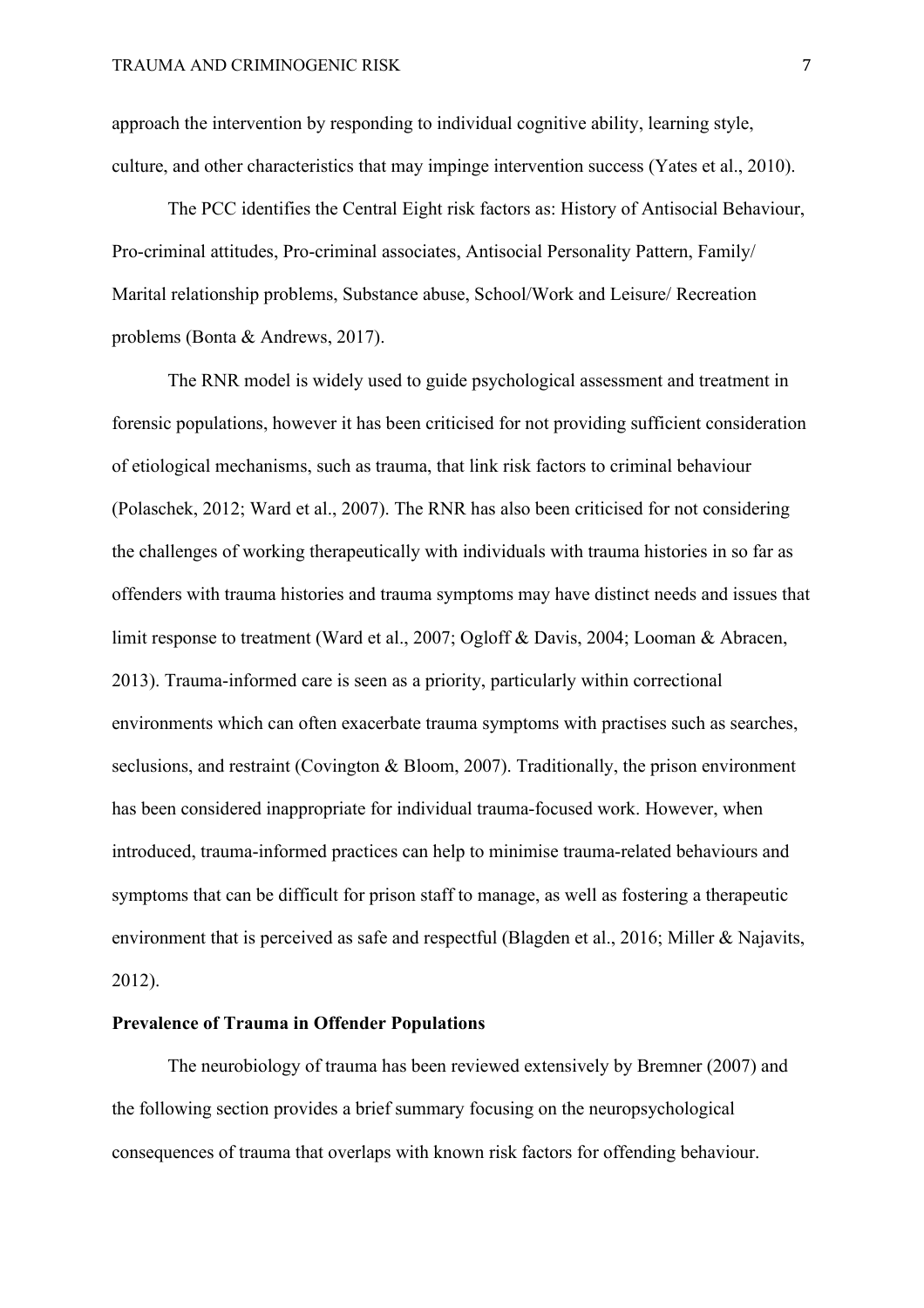Positron emission tomography (PET) and later functional magnetic resonance imaging (fMRI) have been used since the 1990's to examine how different parts of the brain are affected when people experience and remember traumatic events. The neurological and physiological disruptions as a result of trauma exposure continue to alter brain and nervous system functioning even after the trauma incident is over (Bergmann, 2008; Shapiro, 2001, 2014, Siegel & Van De Hart, 2006). Studies have found that the limbic area, predominately the amygdala, is highly activated during a traumatic event, and similarly when recalling the event. Additionally, the frontal lobe of the cortex, including Broca's area which is the speech centre of the brain, shows a significant decrease in activity when experiencing or remembering a traumatic event (Williams et al., 2006). Research has also found that adrenaline continues to rapidly spike to mildly stressful stimuli in individuals who have experienced traumatic events and that the stress response system can either become chronically over-activated or under-responsive over time (Frodl & O'Keane, 2013; McEwan, 2012; McLaughlin et al., 2014.) Studies indicate that during 'flashbacks' of trauma experiences the right side of the brain becomes highly activated. The right side of the brain is generally emotional, visual, spatial and tactual whereas the left side of the brain is linguistic, sequential and analytical (see Karl et al., 2006). In those diagnosed with PTSD, decreases and increases in blood flow, metabolism and volume of gray matter have been found in the amygdala, hippocampus, medial pre-frontal cortex, anterior and posterior cingulate and temporal cortex and these regions of the limbic system are associated with processing negative and positive emotions (Francati et al., 2007).

Two of the primary neuropsychological systems affected by these neurobiological consequences are affect regulation and social cognition. Traumatic exposure appears to negatively impact the ability to effectively modulate physiological and emotional arousal levels (Cook et al., 2005; van der Kolk & Fisler, 1994; Zelechovski, 2016). The increased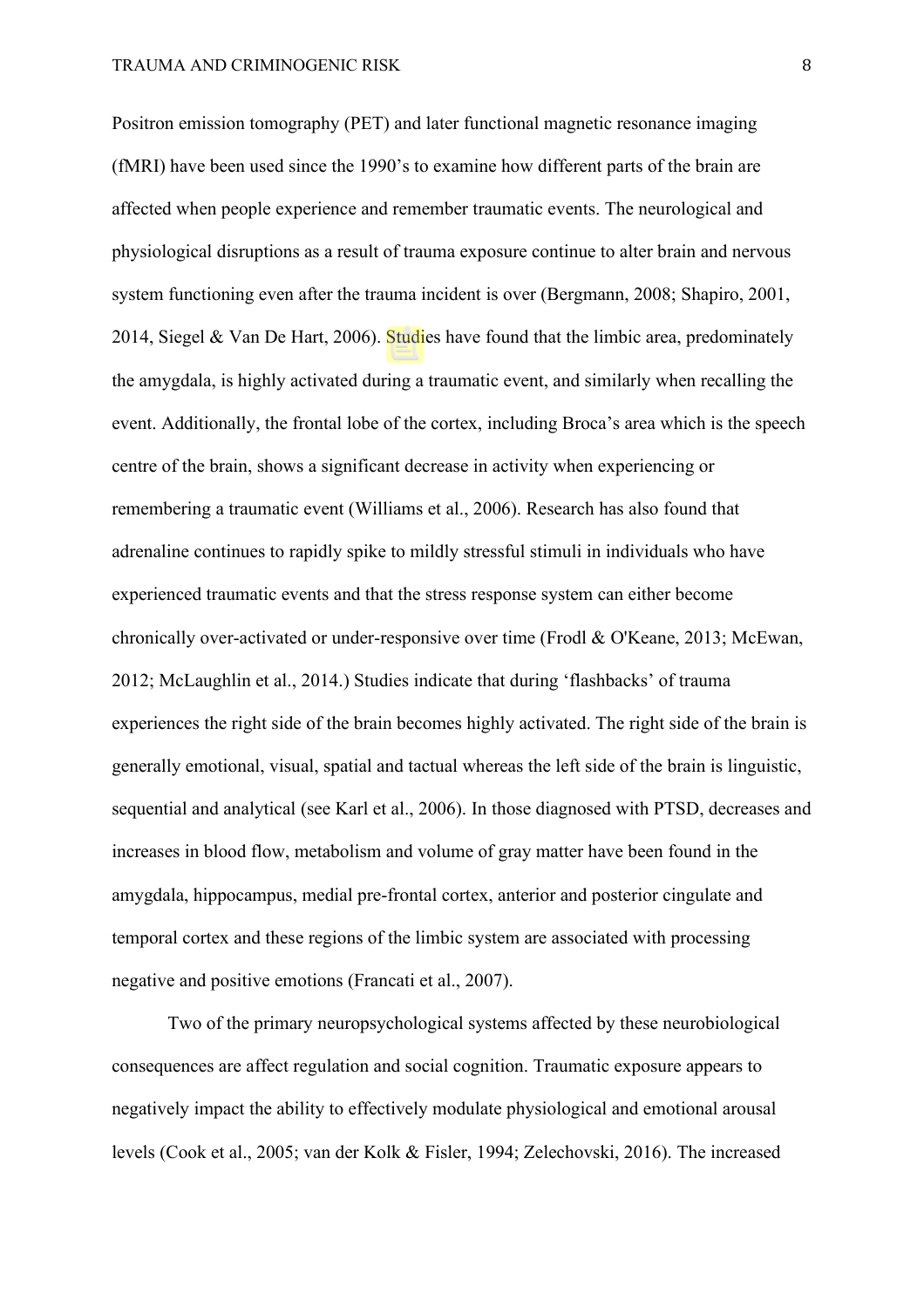activation of the limbic system has been described as a "survival-oriented preoccupation with detecting and surviving threats" (Pine, 2007, as cited in Ford et al., 2012, p. 696). Related to this, in young people who have experienced trauma an early commencement of offending behaviour could be due to underdeveloped brain systems for social cognition, which also includes the ability to deduce emotions from facial expressions and responding to inferred intentions of others. Thus, ambiguity in both tone and facial expression are misinterpreted as threatening, leading to an increased risk for acting pre-emptively in the form of violence (Chen et al., 2011).

The prevalence rates of childhood trauma within offender populations are significantly higher than the general population (Dutton & Hart, 1992; Matheson, 2012; Widom, 1989, 2003). Community sampling in the U.S. has found a 5-10% lifetime prevalence rate of PTSD (Breslau, 2002; Kessler et al., 1995) whilst a European epidemiological study of Mental Disorders found a PTSD lifetime prevalence of 1.4% (Alonso et al., 2004). Comparatively, PTSD prevalence rates in prisoner samples have been found to be as high as 52% (Butler & Allnutt, 2003; Goff et al., 2007). Recently, Baranyi, Cassidy, Fazl., Priebe & Mundt (2018) found that PTSD ranged from 0.1% to 27% for male, and from 12% to 38% for female prisoner populations. The prevalence of PTSD in forensic inpatients tends to be higher, with similar lifetime rates being reported in two studies of German forensic patients (56%; Spitzer et al., 2001; and 55%; Garieballa et al., 2006).

In one of the first studies to explore the links between childhood trauma and offending, Weeks and Widom (1998) examined 301 incarcerated males and found that twothirds reported experiencing some form of physical and/or sexual abuse prior to the age of 18. Similar findings have been reported in various contemporary North American studies, ranging from 45% in a Canadian study (Martin et al., 2015) to 92.5% in an American sample of n=898 juvenile detainees (Abram et al., 2004). This compares to 30.9% of the general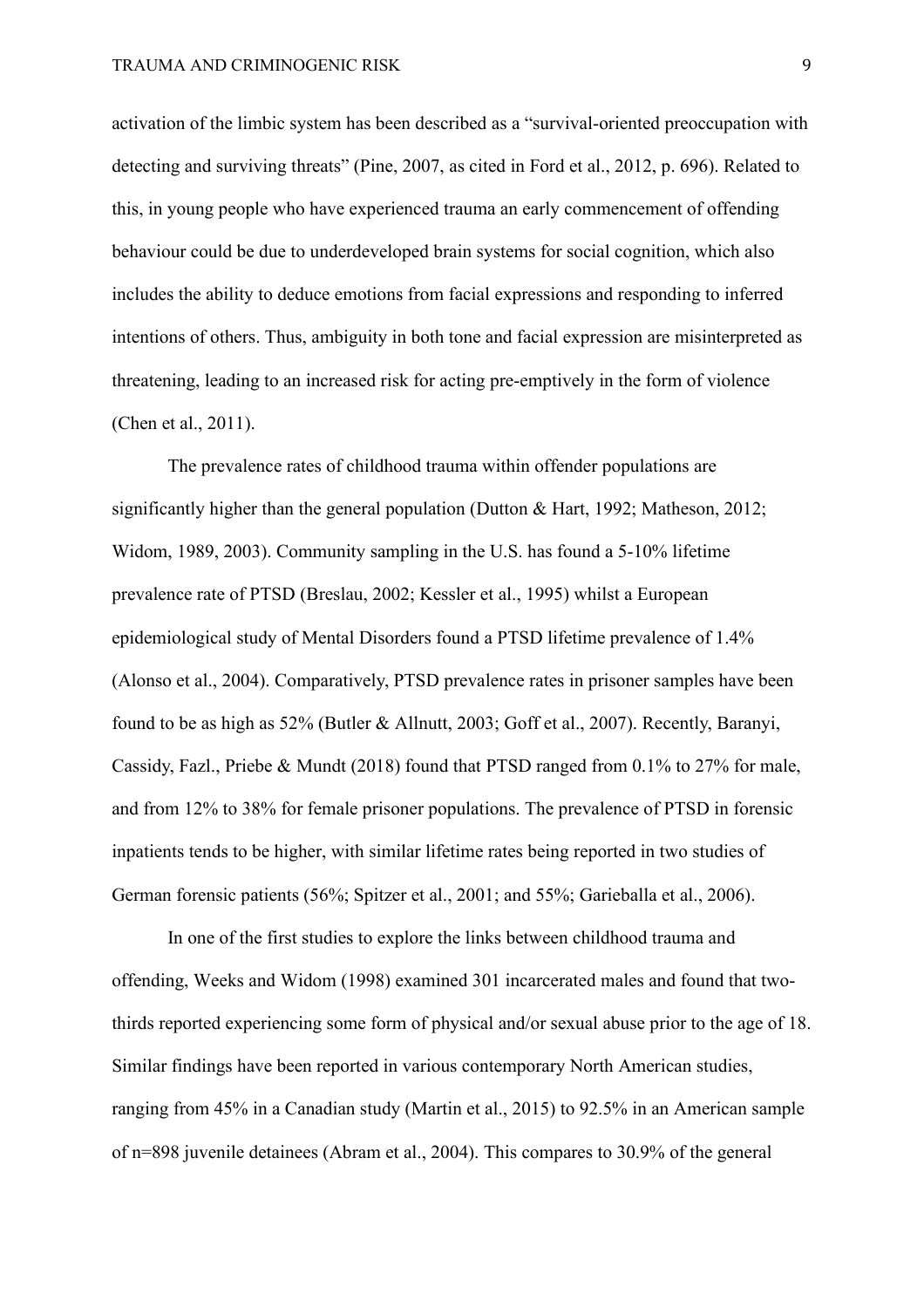population being exposed to a traumatic event prior to age 16 in a recent US longitudinal study (Copeland et al., 2018). It has been demonstrated that for each additional adverse childhood experience (ACE) there is a 35 per cent increase in risk for becoming a serious, versatile, violent and chronic offender (Fox et al., 2014; Levenson & Socia, 2015). In a study of 679 adult male sexual offenders, Levenson et al., (2016) compared ACE scores with males in general population. The researchers found sexual offenders had three times the rate of child sexual abuse, twice the rate of physical abuse and four times the rate of emotional neglect.

High rates of childhood trauma has been reported among female offenders (Benda, 2005; Bloom et al., 1994; Matheson, 2012; Zaplin, 2008). In a study conducted among a sample of n=100 female inmates of a correctional centre in the US, Green et al. (2005) found that 98% of female offenders reported trauma experiences, including partner violence (71%) and childhood trauma (62%). In an Australian study of n=953 prisoners, 28.6% of females versus 9.5% of males met criteria for PTSD (Butler & Allnutt, 2003). In a recent study of n=89 female prisoners in the UK, experiencing multiple traumatic events was associated with the severity of offending, as measured by length of prison sentence (Karatzias, 2017). In a study of boys and girls involved in the juvenile justice system, female offenders were more likely to report a history of parental abuse and neglect compared to their male counterparts (McCabe et al., 2002). Farrington and Painter (2004) conducted a large, prospective study of brothers and sisters from the same family, and found that low parental praise, harsh or inconsistent discipline, poor parental supervision, parental conflict, and low paternal interest in the children were stronger predictors of future offending for females compared to males (Farrington & Painter, 2004).

#### **Criminogenic Needs and Trauma**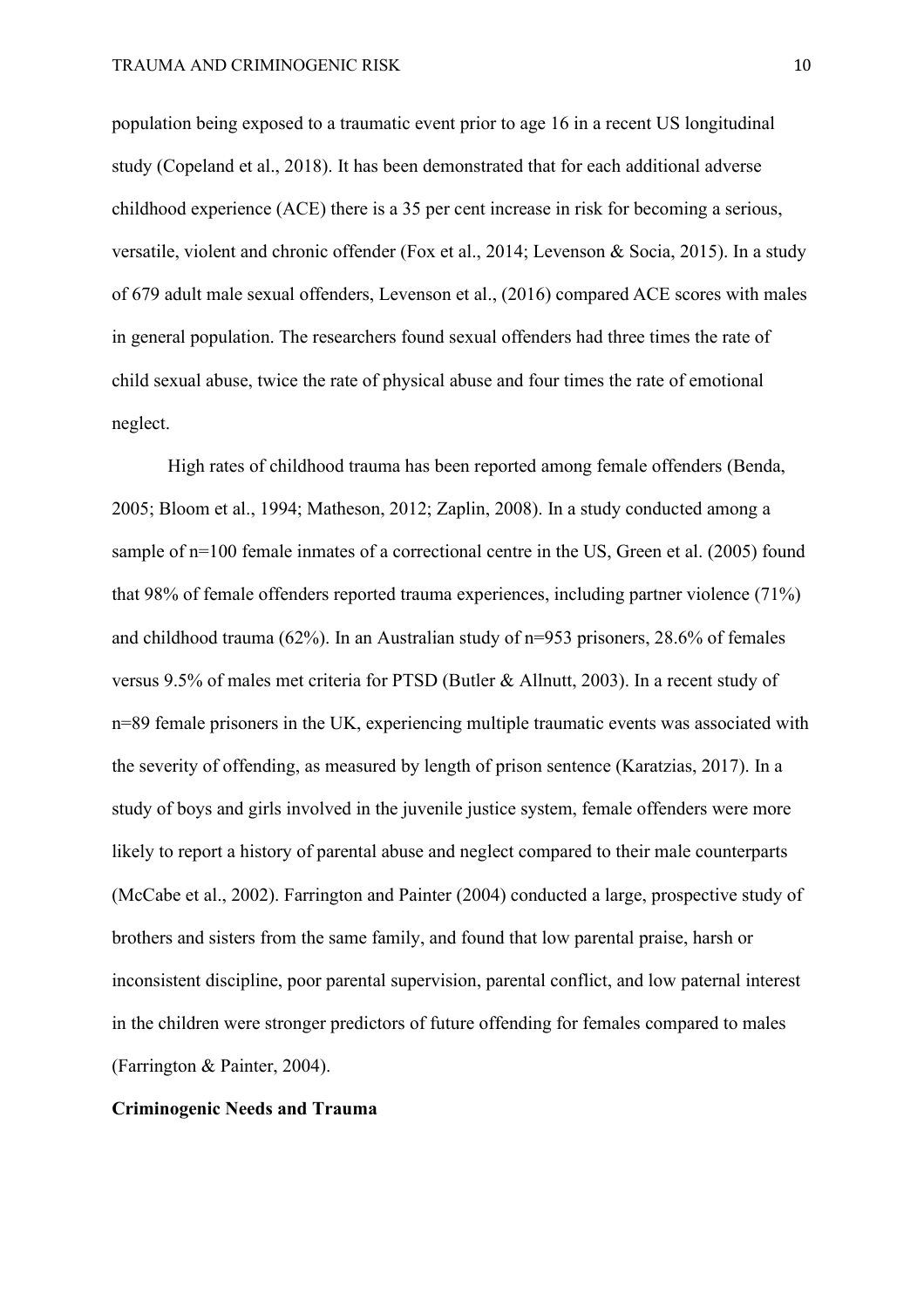In what follows, the empirical literature regarding the relationship between trauma and criminal behaviour is reviewed according to each dynamic criminogenic need proposed by the RNR model.

**Criminal history.** The idea that engagement in offending behaviour leads to further offending behaviour through the mechanism of trauma has been tentatively explored (e.g. Pollock, 1999; Payne et al., 2008; Clark et al., 2014). PTSD prevalence rates correlated with violent or sexual offending range from 20 to over 50% (Willemsen et al., 2012). Research studies have also identified that offenders can be traumatised by their acts of violence againt others. It has been estimated that 21-50% of offender's trauma symptoms are a result of the offender's own index offence (Kruppa et al., 1995; Spitzer et al., 2001; Steiner et al., 1997). Pollock (1999) studied offence-related PTSD in n=80 male perpetrators of homicide residing in a UK forensic hospital, including those with no previous trauma in their history, with 95% of those whose PTSD was offence-related having shown reactive violence. Clark et al., (2014) suggest that the link between offence-related trauma and further offending can be explained by changes in self-perception, with loss of control (as in the case of reactive aggression) resulting in the offender perceiving themselves to be a threat. Thus, particular aspects of an offender's trauma response have important implications for risk management, for example unlike victims of trauma perpetrated by others, who perceive themselves as *at* threat, the trauma activation in an offender may be more likely to lead to re-enactment behaviour including further acts of violence. The resolution of this trauma response is considered a key step prior to engaging in offending behaviour treatment (Clark et al., 2014; Gray et al., 2003).

**Antisocial personality.** There are higher rates of antisocial personality disorder (ASPD) diagnosed in male offenders and higher prevalence of borderline personality disorder (BPD) and histrionic personality disorder diagnosed in female offenders (Black et al., 2007;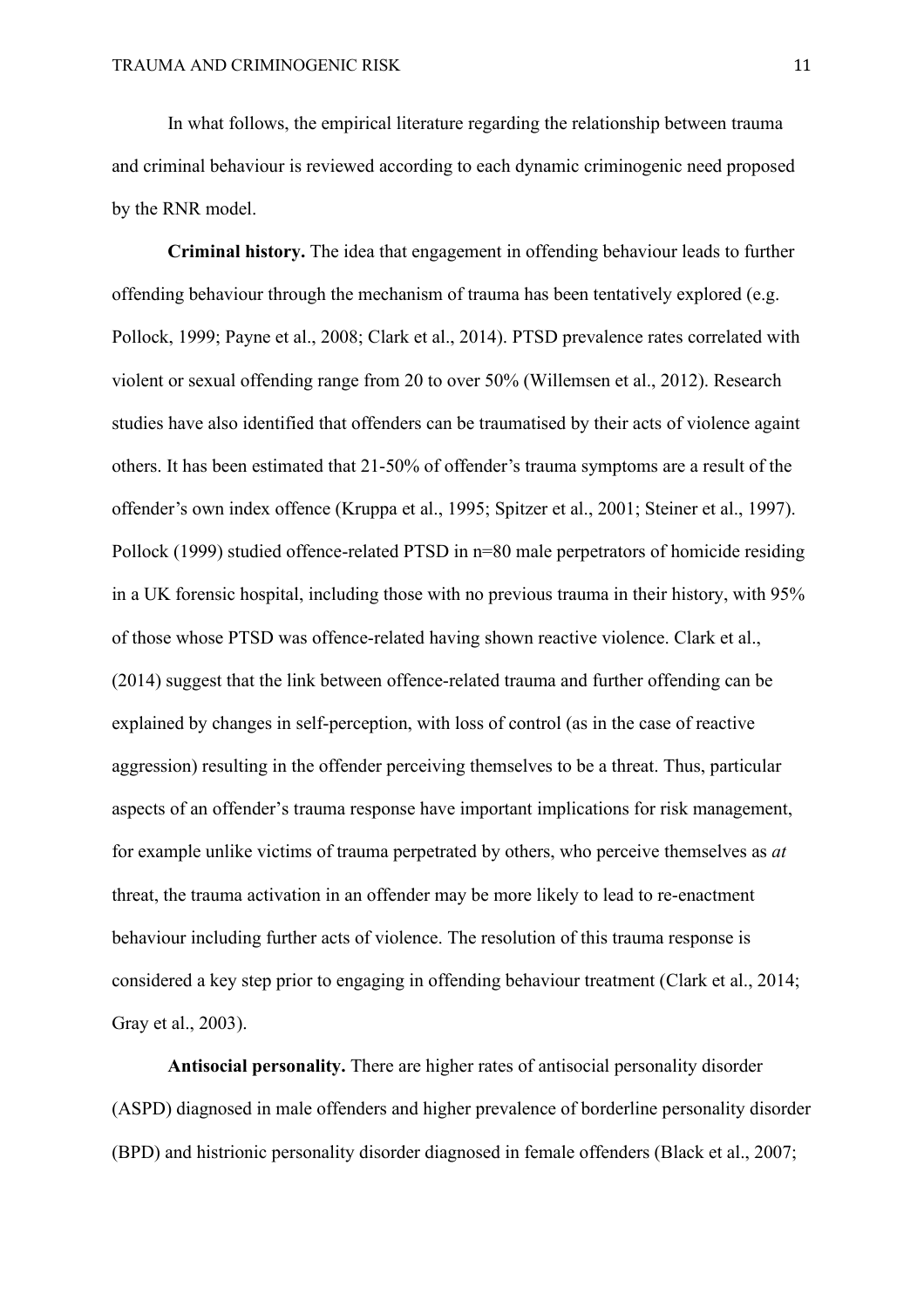Coid et al., 2009; Coolidge et al., 2011; Drapalski et al., 2009; Pondé et al., 2014). The RNR model has classified antisocial personality as a criminogenic need. A large systematic review spanning several decades across 12 countries indicated that 57% of males and 21 % of female prisoners have an ASPD diagnosis (Fazel & Danesh, 2002). Delisi et al.,(2019) recently conducted a study across the U.S. midwestern prisons (n=863) and found that 30% of the participants had met the criteria for an ASPD diagnosis already during childhood, in comparison to another study finding 68.6% of a sample of n=353 males and females met the criteria for ASPD when the requirement for Conduct Disorder was removed (Edens et al., 2015). Individuals diagnosed with ASPD or presenting with psychopathic traits have been shown to perpetrate a higher number of violent offences and present with greater severity, frequency, and versatility in offending behaviour than offenders without such a diagnosis or traits (O'Driscoll, 2012; Bruce & Laporte, 2015; Ogloff et al., 2015). Higher levels of psychopathy and ASPD have also been associated with higher likelihood of reconviction and incarceration amongst an Australian forensic sample (Shepherd et al.,2016).

There is evidence to support the relationship between childhood trauma and the development of personality difficulties (Ruggiero et al., 1999) including antisocial personality disorder (Bruce & Laporte, 2015; Krastins et al., 2014). Grover et al., (2007) found that individuals with histories of childhood trauma endorsed a greater number of personality traits associated with paranoid, narcissistic, borderline, antisocial, obsessivecompulsive, passive-aggressive and avoidant disorders when compared to individuals without childhood trauma histories. It has also been argued that antisocial behaviour may be at least partly driven by PTSD symptoms such as impulse dysregulation, sleep difficulties, intrusions, hyperarousal, and anger outbursts (Erwin et al., 2000).

**Procriminal associates, procriminal attitudes, and lack of prosocial activities**. Social learning theory has frequently been applied to explain the relationship between child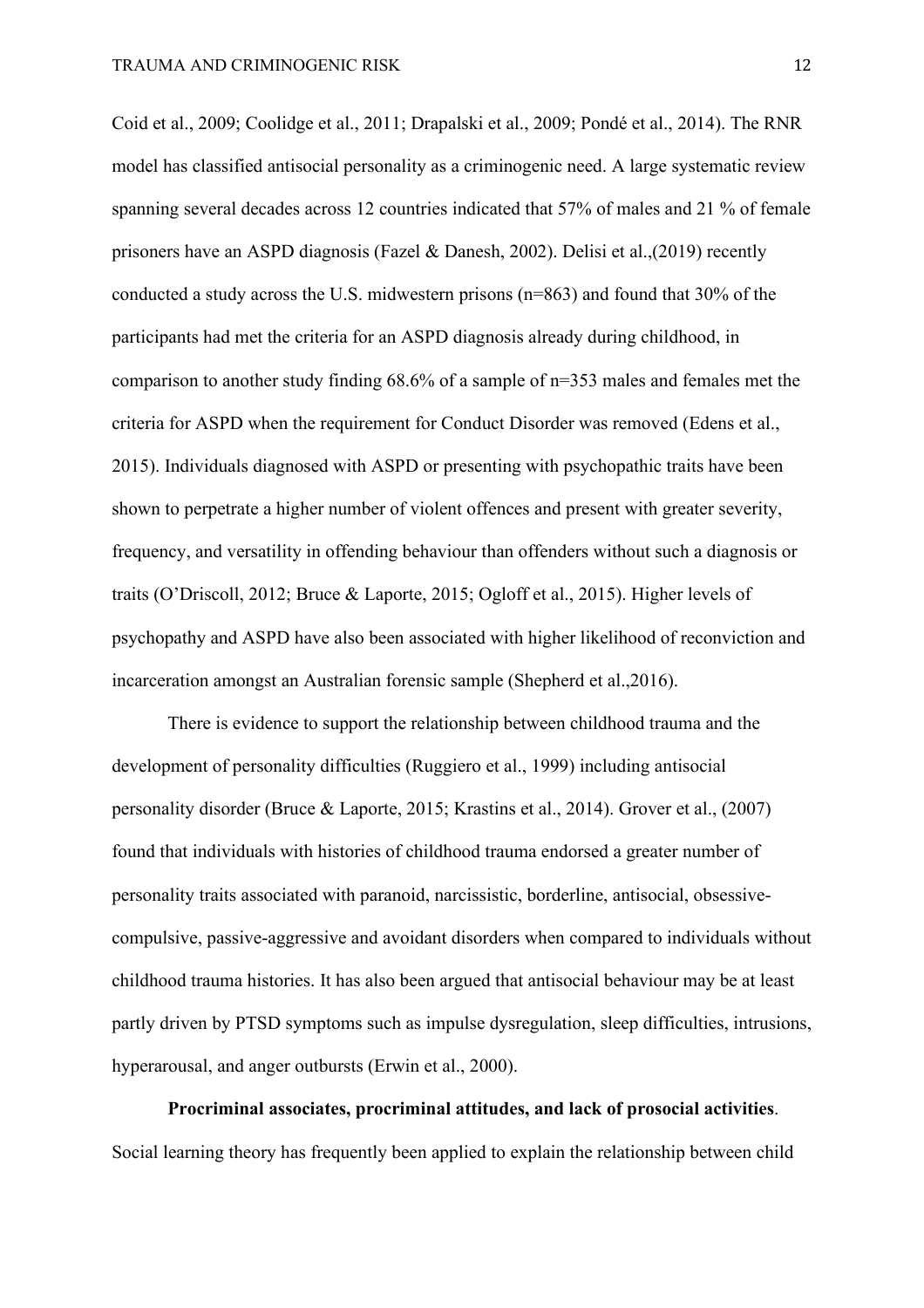maltreatment and criminal conduct. This theory suggests that criminal behaviour is learned through criminal associations, definitions, differential reinforcement and imitation (Blanchette & Brown, 2006; Fagan, 2005). According to differential association, criminal behaviour is learned through association and interactions with others who hold deviant beliefs, engage in antisocial behaviours and maintain pro-criminal attitudes (Akers & Jensen, 2006). Definitions refers to the beliefs, rationalisations, and attitudes that either support or prohibit criminal behaviour learned from socialisation (Akers & Jensen, 2006). Differential reinforcement relates to the ratio of rewards (anticipated or actual) relative to the punishments that are consequences of committing criminal behaviour (Akers & Jensen, 2006). Criminal behaviour is therefore more likely to occur when the balance of rewards outweighs the perceived punishments. Imitation refers to engaging in criminal behaviour following exposure to similar behaviour in others (Akers & Jensen, 2006).

Peer-reviewed publications exploring male offending supports the role of social learning theory in male criminal behaviour, specifically that deviant peer association is predictive of recidivism (Blanchette & Brown, 2006; Ayres et al., 1999; Chung et al., 2002; Wiesner & Capaldi, 2003). Social learning theory has also been applied to explain criminal behaviour in females, especially in the context of gangs (Fox, 2013; Gagnon, 2018). Some evidence suggests that having a criminal partner is more predictive of recidivism amongst females compared to males, whereas peer influence appeared stronger for males (Benda, 2005; Piquero et al., 2005; Zoutewelle-Terovan et al., 2014). Affiliation with delinquent peers may arise from self-selection into friendships with individuals with similar behaviour (Young et al., 2014) or because a lack of social acceptance from prosocial alternatives such that rejected children associate with other rejected children (Vitaro et al., 2005). Similarly, individuals with a trauma background may be drawn to and find belonging amongst others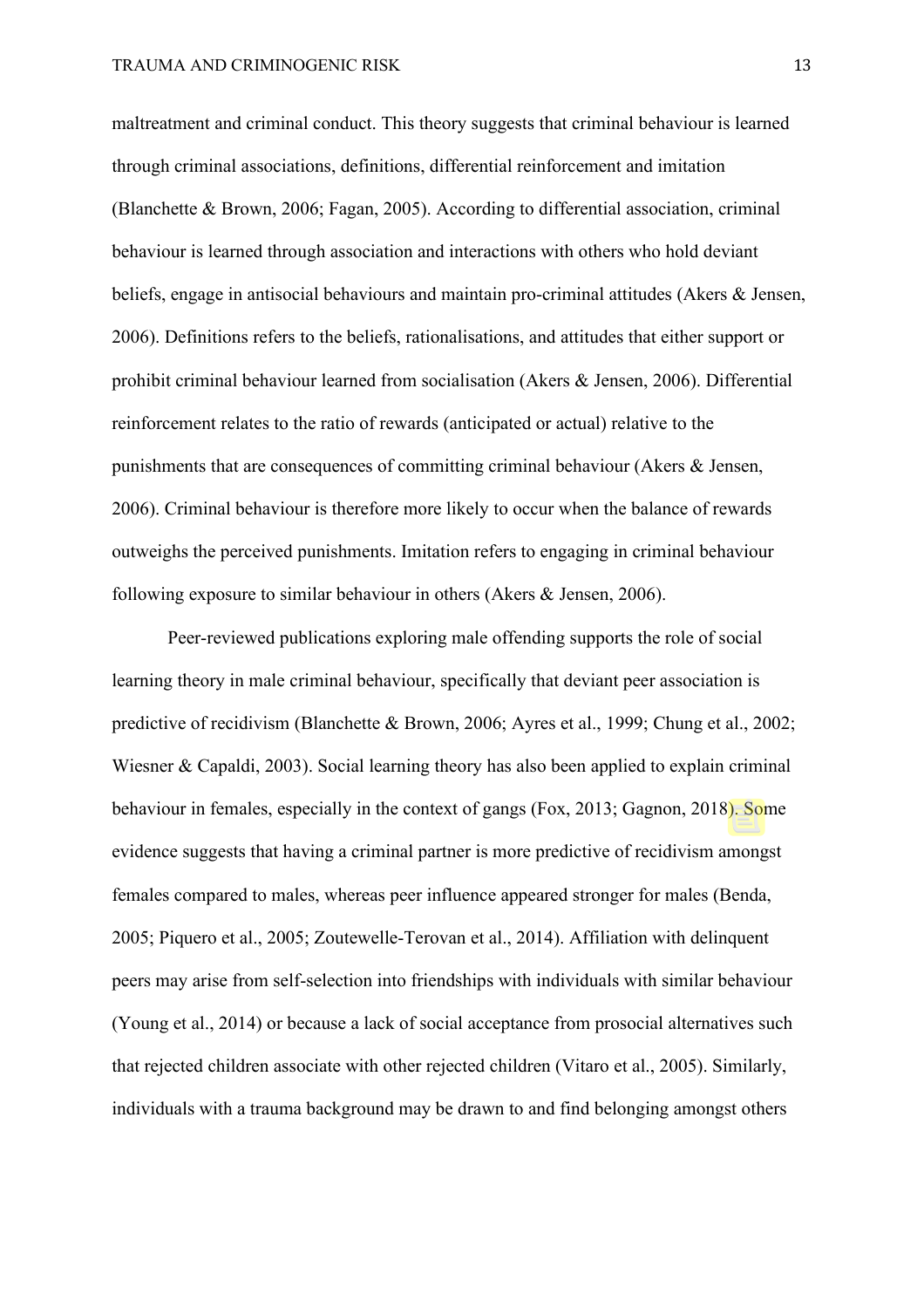with similar traumas or may be pushed toward delinquent peers because of poor emotion processing and regulation skills.

Crime-supportive "definitions" are also likely to be learned through association with parents and peers (Akers & Jensen, 2006). Child maltreatment has been shown to be correlated with cognitive biases which predispose individuals to appraise situations in a more threatening manner that may lead to aggressive, pre-emptive responses (Wolfe et al., 2004).

Research has also identified that child maltreatment is more likely to occur in families that are low-income, single-parent or no-parent families or where parents have substance abuse problems (Ward et al., 2016; Ha et al., 2015; Fagan, 2005), and as previously mentioned, traumatised children are at increased risk of emotion dysregulation, interpersonal problems, and peer rejection (Kim & Cicchetti, 2010), all of which can reduce opportunities for involvement or inclusion in prosocial activities.

**Poor social achievement (school or work).** Early traumatic stress results in multifaceted impacts on various aspects of functioning and development (Porche et al., 2011; van der Kolk & McFarlane, 1996) and it is not surprising that children who have experienced trauma have been found to engage in higher rates of disruptive behaviour at school. It has been argued that dropping out of school is not an event but rather a process (Alexander et al., 2001), and behaviours such as lateness, absenteeism, fighting, delinquency and drug use can predict the conclusion of the process, being dropout (Porche et al., 2011; Suh & Suh, 2007). Studies have shown that maltreated children have lower academic engagement compared to non-maltreated children and that school disengagement is mediating risk factor for offending behaviour in males and females (e.g. see Howell, 2003; Shonk & Cicchetti, 2001; Veltman & Browne, 2001). This may be due to the failure to learn internal self-regulation skills and autonomous mastery needed for academic engagement (Shonk & Cicchetti, 2001). Conversely, school can also be a protective factor for traumatised children given that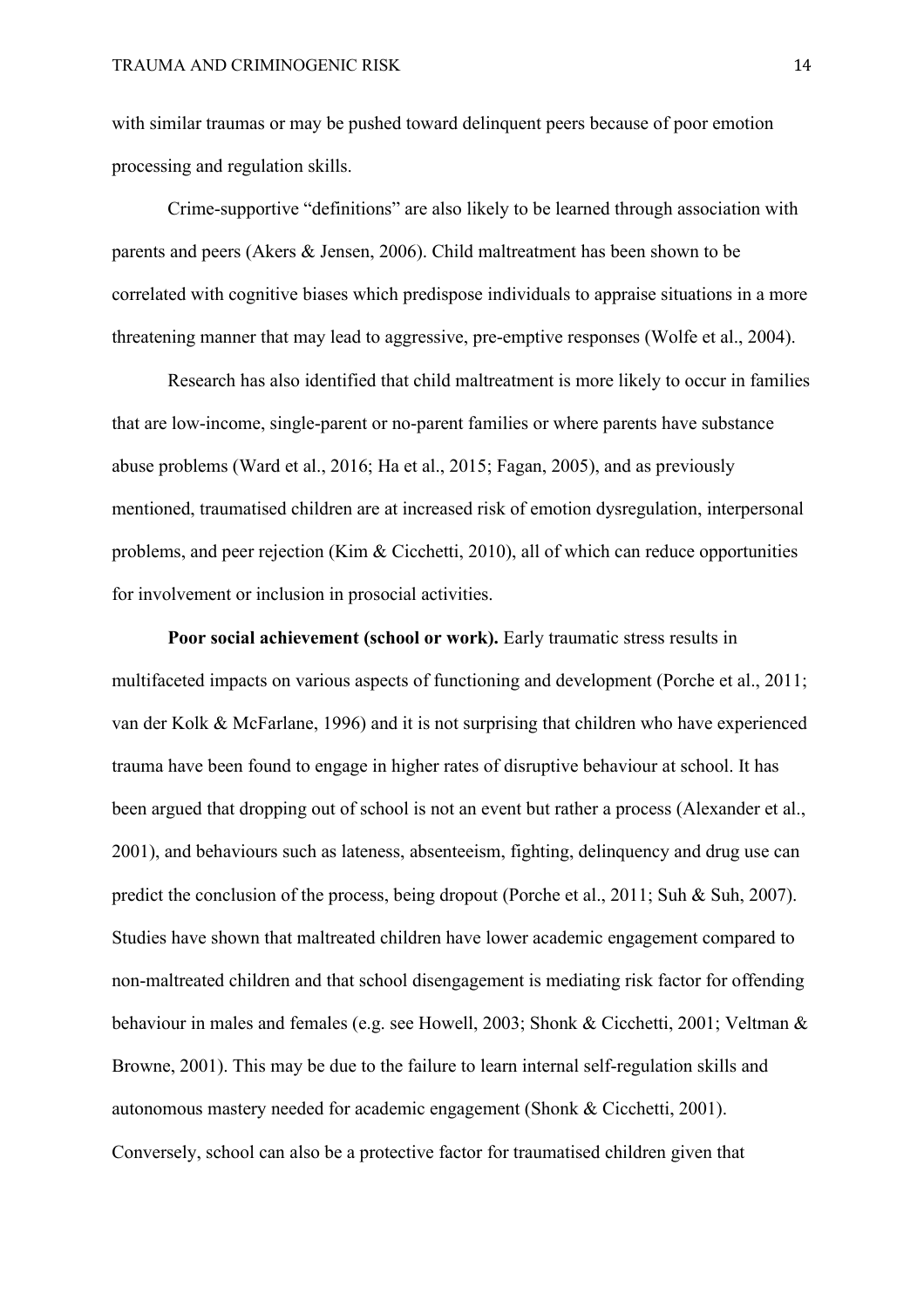supportive relationships outside the family are often cited as a significant protective factor for adolescents (Alvord & Grados, 2005). Interestingly, research has identified that positive school performance and school connectedness is a stronger protective factor for girls than for boys (Borgna & Struffolino, 2017; Howell, 2003; Wren, 2018), possibly because girls tend to foster more intimate relationships and have better interactions with their teachers than boys (Bearman et al.,2006). The school environment can modify the effect of childhood trauma on developmental and psychological outcomes for both males and females by improving selfesteem, teaching empathy skills and assisting maltreated children prosocial coping strategies to manage bullying and aggression in others (Arum & Beattie, 1999; Bellis et al., 2013; Veltman & Browne, 2001). Trauma-informed practices as an intervention within educational environments highlight positive effects including improved interpersonal relationships between teachers and students (Hemphill et al., 2013), increases in empathy, leadership skills, self-regulated learning, self-efficacy for self-regulation and decreases in school absenteeism and violence (Escarti et al., 2018).

A large (n=1500) epidemiological study in the United Kingdom found that multiple adverse childhood experiences, including abuse and neglect, were associated not only with poor educational outcome but with incarceration and poor employment outcomes (Bellis et al., 2013) and similarly research in the US involving a national data set (n=2532) found that individuals who experienced multiple childhood trauma were more likely to drop out of school (Porche et al., 2011). This is an important consideration with regard to rehabilitation as the fewer number of years of education has been associated with risk of recidivism postrelease from prison, however education program participation in prison and stable employment following release has been found to be protective in preventing recidivism amongst both males and females (Blomberg et al., 2011).

Relationships between childhood trauma and job-related outcomes have been the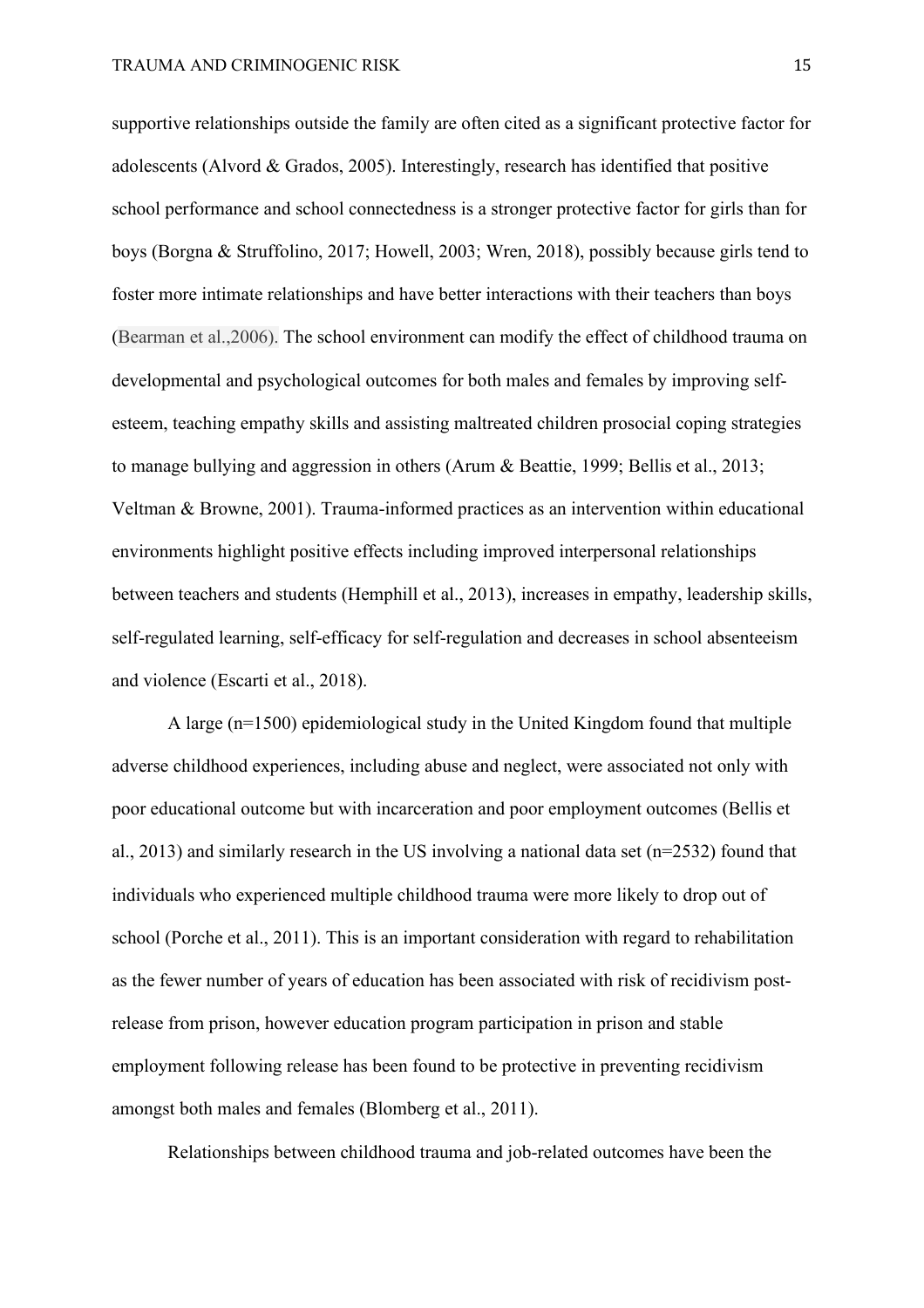#### TRAUMA AND CRIMINOGENIC RISK 16

focus of very little empirical research (Sansone et al., 2012). Adverse childhood events contribute to reduced participation in the work force (Tam et al., 2003; Zielinksi, 2009), and also predict specific work outcomes including being on employment disability (Sansone et al., 2005), being fired from a job and being paid "under the table" (Sansone et al., 2012).

Job stability provides not only a legal means to survival and providing for dependent children but is also pivotal for building self-efficacy and connection to the community, prosocial social contacts, and a conventional lifestyle (Visher et al., 2005). Using data from the Farrington and West Cambridge study (n=411), Nagin and Waldfogel (1995) found that having a criminal conviction increases job instability via stigmatisation, and this finding has also been more recently replicated in the US (Richey, 2015). Childhood trauma therefore appears to be a risk factor for poor educational achievement and long terms job instability, which, in turn is associated with risk of offending and repeat offending. Interestingly despite the widespread introduction of community employment programs for ex-offenders, a metaanalysis (Visher et al., 2005) found that these programs do not reduce recidivism, implying that intervening in only one domain (employment) at the end point of the trauma – education – employment – offending trajectory is not sufficient to reduce the impact.

**Problematic relationships with family or spouse.** As discussed previously, offender samples report higher rates of attachment traumas compared to non-offender samples. Attachment theory provides a framework for understanding how developmental and interpersonal factors associated with poor parent-child relationships contribute to subsequent offending, particularly for interpersonal crimes. It has been hypothesised that early disturbances in the infant-caregiver attachment relationship, resulting from child abuse or neglect, impacts upon the development of empathy, moral reasoning, perspective taking and self-regulation of emotions in childhood and adulthood (McKillop et al., 2012). Defenses such as control, aggression, dismissal & avoidance become organizing personality structures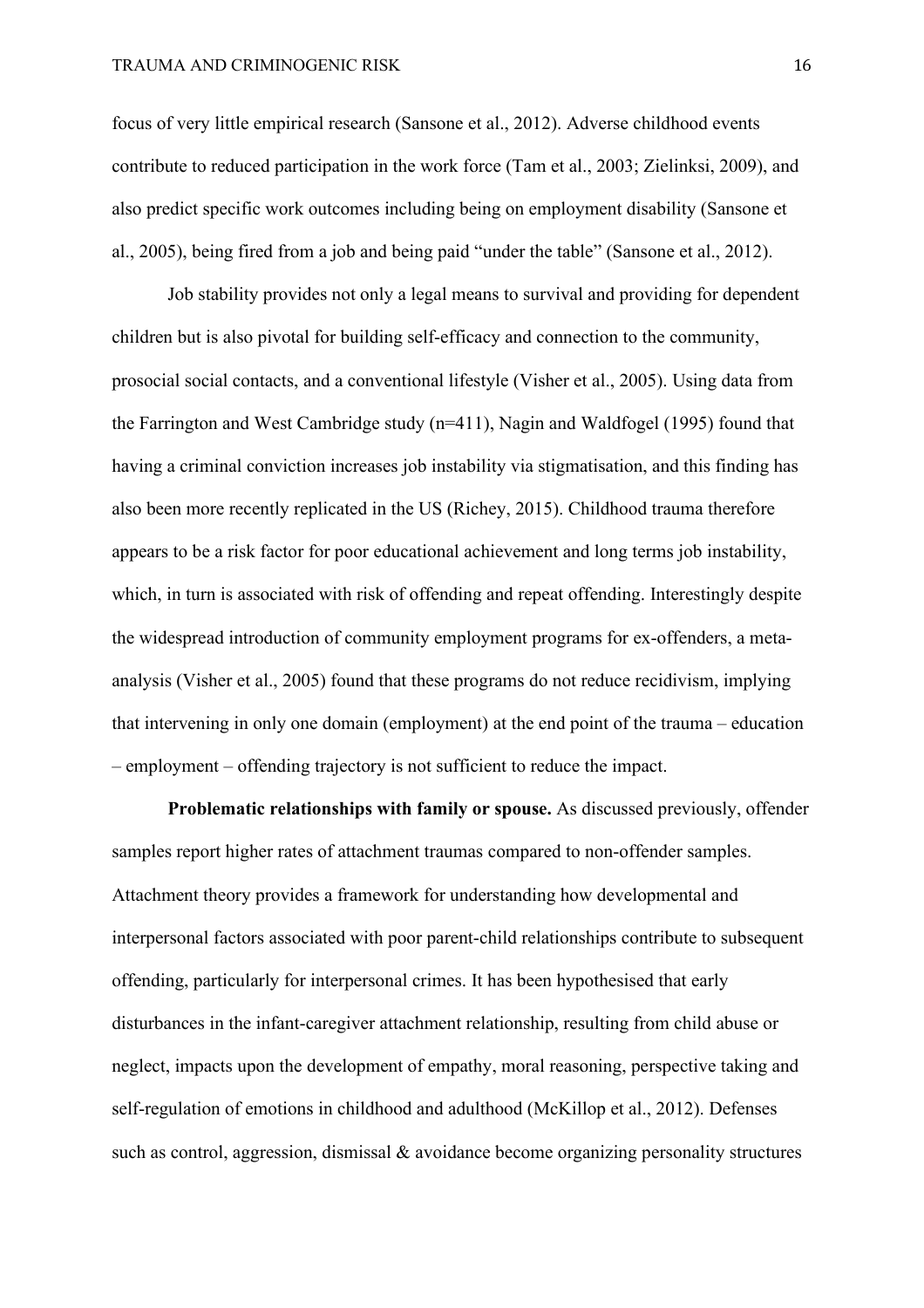for those with insecure attachment styles (Fonagy et al., 2003; Oka et al., 2014). Insecure attachments in childhood and adulthood have also been found to increase the vulnerability created by childhood abuse and further predispose engagement in offending behaviour (Boduszk et al., 2012; Teague, 2013).

Incarcerated offenders report poor parent-child relationships, childhood abuse and witnessing or experiencing spousal violence (Farrington & Painter, 2004; McCabe et al., 2002) and female offenders, compared to males, report higher incidence of parent-child attachment trauma **(**Benda, 2005; Bloom et al., 1994; Matheson, 2012; Zaplin, 2008; Green et al., 2005; McCabe et al., 2002; Farrington & Painter, 2004). Studies have confirmed a high prevalence rate of disorganised or insecure attachment styles in offenders (Ogilvie et al., 2014; Smallbone & Dadds, 1998; Ward et al., 1996). Ward et al., (1996) found that males convicted of rape and acts of serious violence were most avoidant in their attachments with others compared to other offenders. In a later study of insecure attachment styles in sexual offenders, Ward et al., (1997) found that child sexual offenders were mostly preoccupied, rapists were mostly fearful avoidant and those sexual offenders with more hostility in their offending were mostly dismissive avoidant. A recent systematic review of intimate partner violence (IPV) and attachment styles confirmed the high rate of insecure attachment styles in males and females convicted of IPV and highlighted the need for further investigation into the variables mediating insecure attachment and IPV (Velotti et al., 2018).

**Substance abuse.** High rates of substance misuse have been identified in forensic populations. Impulsive and aggressive personality traits in childhood and adolescence have been shown to predict early onset of substance abuse and risk-taking behaviours, subsequently acting as a contributing factor in violence perpetration (Walsh et al., 2014). Studies have identified links between substance abuse and violent and aggressive offending behaviour (Farrell, & Zimmerman, 2018; Torok et al., 2015) via impairments in affect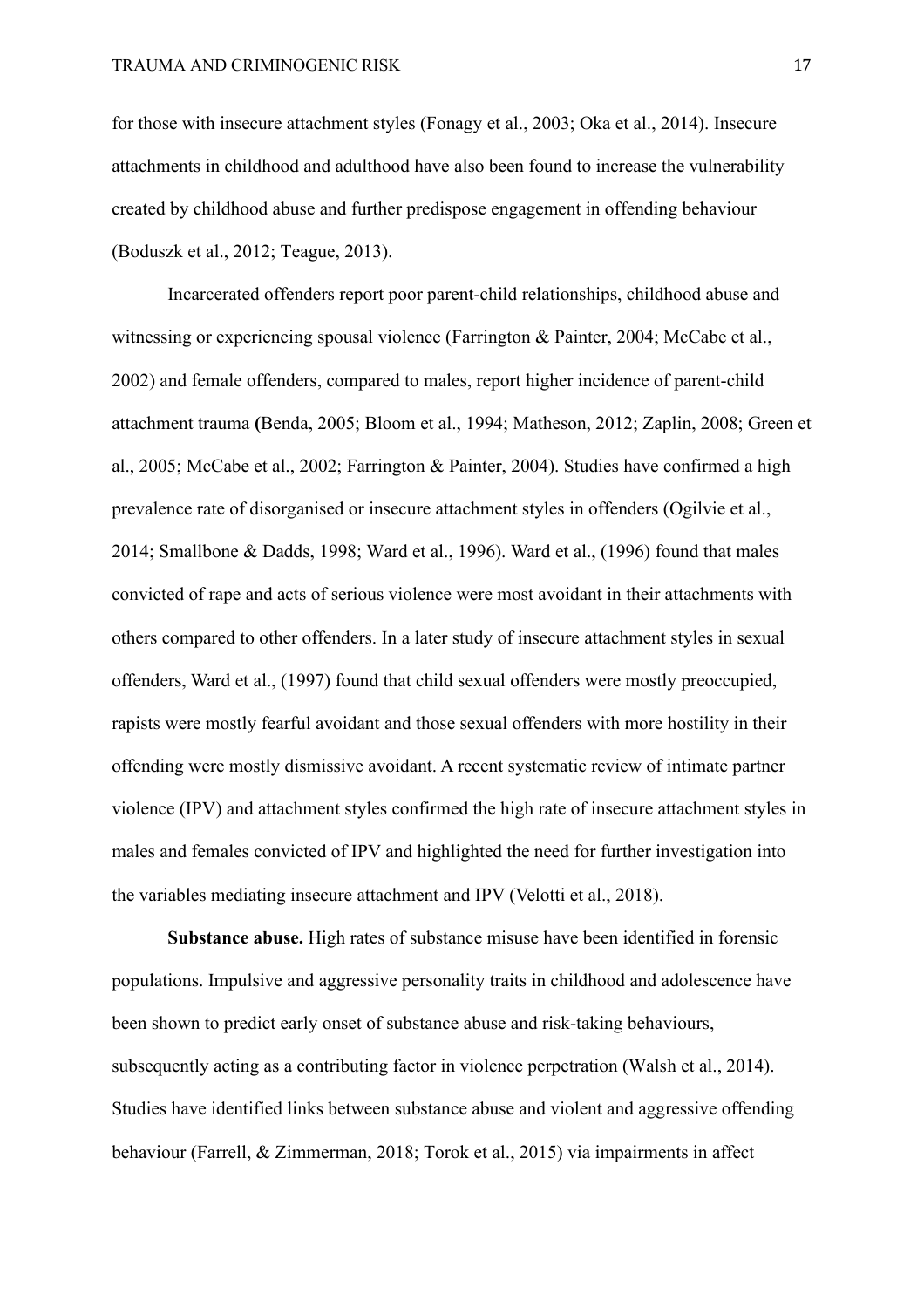regulation, impulse control and executive functioning. In addition, substance abuse is often comorbid with psychopathology and personality disorders (Boles & Miotto, 2003; Phillips, 2000), particularly ASPD (Lewis, 2011; O'Driscoll et al., 2014). Substance misuse has consistently been found to increase symptom severity in individuals with mental illnesses (Rueve & Welton, 2008; Schwartz et al., 1998).

In Australia, Forsythe and Adams (2009) conducted a cross-sectional study of people detained in police custody and found that self-reported childhood abuse was associated with a higher likelihood of recent drug use and drug dependence and recent criminal charge(s). Also, the severity of childhood adverse experiences has been linked with increased likelihood of substance use problems (Bellis et al., 2013). One study found that 77.7% of the general prison population and 94.3% of prisoners who reported severe childhood trauma met DSM-IV-TR criteria for substance use disorder (Driessen et al., 2006). As childhood trauma usually precedes substance use problems, substance abuse is thought to be a maladaptive coping strategy in that drugs and alcohol can temporarily decrease trauma symptomology (Driessen et al., 2006; Moloney et al., 2009; Howard, et al. 2017).

Some research has also indicated that childhood trauma is more strongly linked to the use of substance use as a maladaptive coping strategy in women than in men (Blanchette  $\&$ Brown, 2006). In a cross-sectional Australian study of people detained in police custody, females who disclosed a history of child abuse were more likely than males to have recently used drugs, to be drug dependent, and to have been recently charged (Forsythe & Adams, 2009). Females also reported higher use of "harder" illicit drugs (e.g., heroin and amphetamines) compared to males and were more likely to be in custody for a property offence (Forsythe & Adams, 2009). The researchers concluded that the drug subculture provides socially isolated women with a community and sense of belonging. Others have acknowledged female crime is often economically motivated, for example engaging in illegal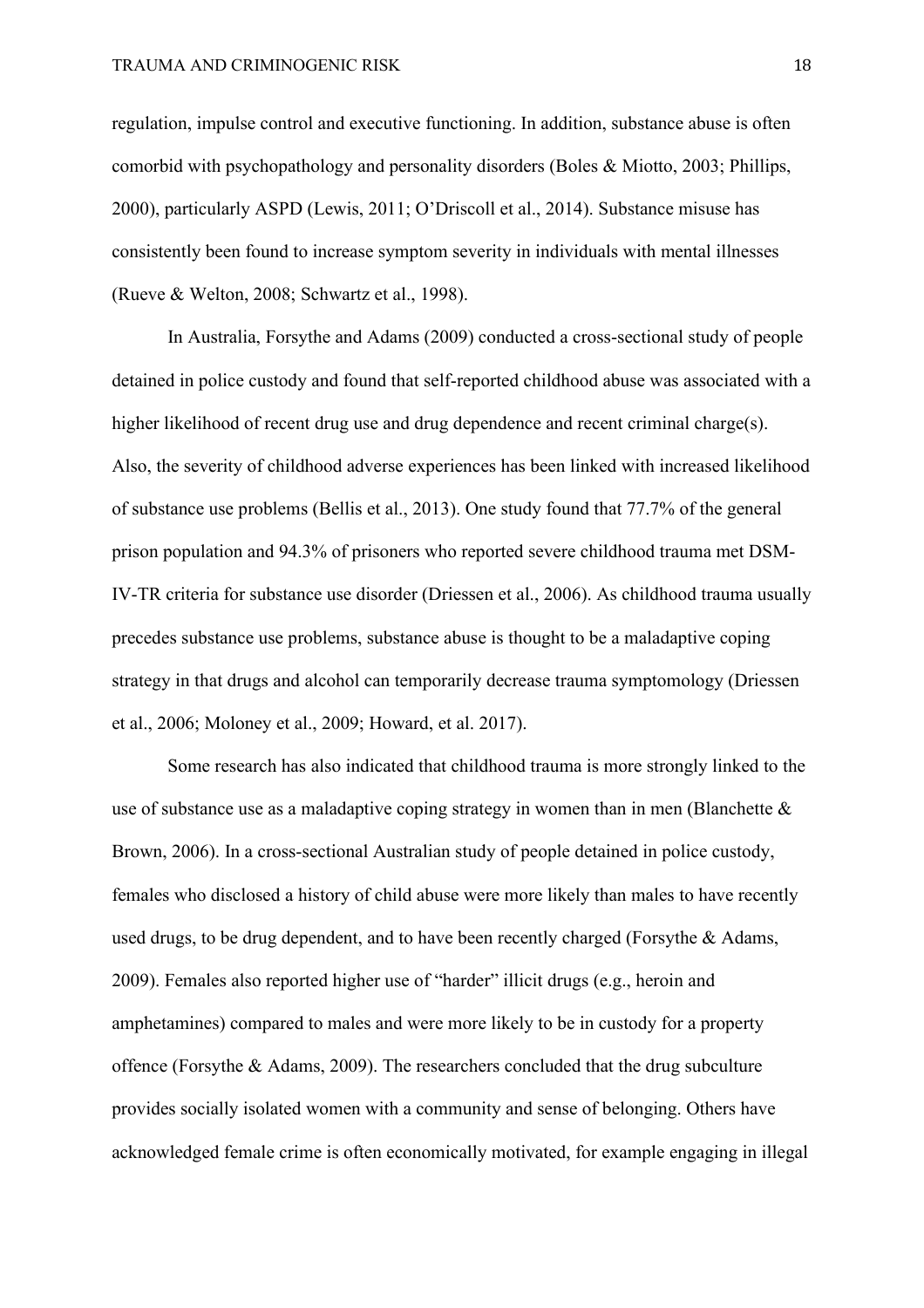behaviours aimed at obtaining money for drugs (Covington & Bloom, 2007; Forsythe & Adams, 2009; Moloney et al., 2009).

## **Criminogenic needs and Psychopathology.**

The RNR model has been criticised for disregarding issues relating to trauma, and neglecting the relationship between mental illness and offending (Looman & Abracen, 2013) despite acknowledging that the presence of trauma and psychopathology is likely to impact an offender's ability to engage in, or benefit from treatment (Gannon & Ward, 2014; Clark et al., 2014, Levenson et al., 2016).

Childhood trauma has been long associated with increased prevalence of mental health problems throughout the life course (Carlson et al., 1989; Egeland et al., 1983; Lansford et al., 2016; Stinson et al., 2016; Mersky et al., 2012). Children who have experienced trauma present with significantly higher rates of major depression, dysthymia, attention-deficit hyperactivity disorder, oppositional defiant disorder and self-destructive behaviours, compared to children with no trauma exposure (De Bellis, 2001; Heim & Nemeroff, 2001). Aggression, anxiety, dissociation, social problems, cognitive problems and school absence have also been linked with childhood traumatic experiences (Lansford et al., 2016).

The consequences of childhood trauma continue to emerge throughout adulthood (Fagan, 2005; Reckdenwald et al., 2014; Smith, 1995; Stith et al., 2000; Widom, 1989). One of the most common long-term consequences of childhood trauma is the development of psychopathology (Carlson et al., 1989; Carrey et al., 1995; Egeland et al., 1983). Psychological disorders and problematic behaviours consistently documented in adults who report childhood trauma include anxiety and depression (Briere et al., 1988; Fromuth & Burkhart, 1989; Sedney & Brooks, 1984) suicidality/self-harm (Brown & Anderson, 1991;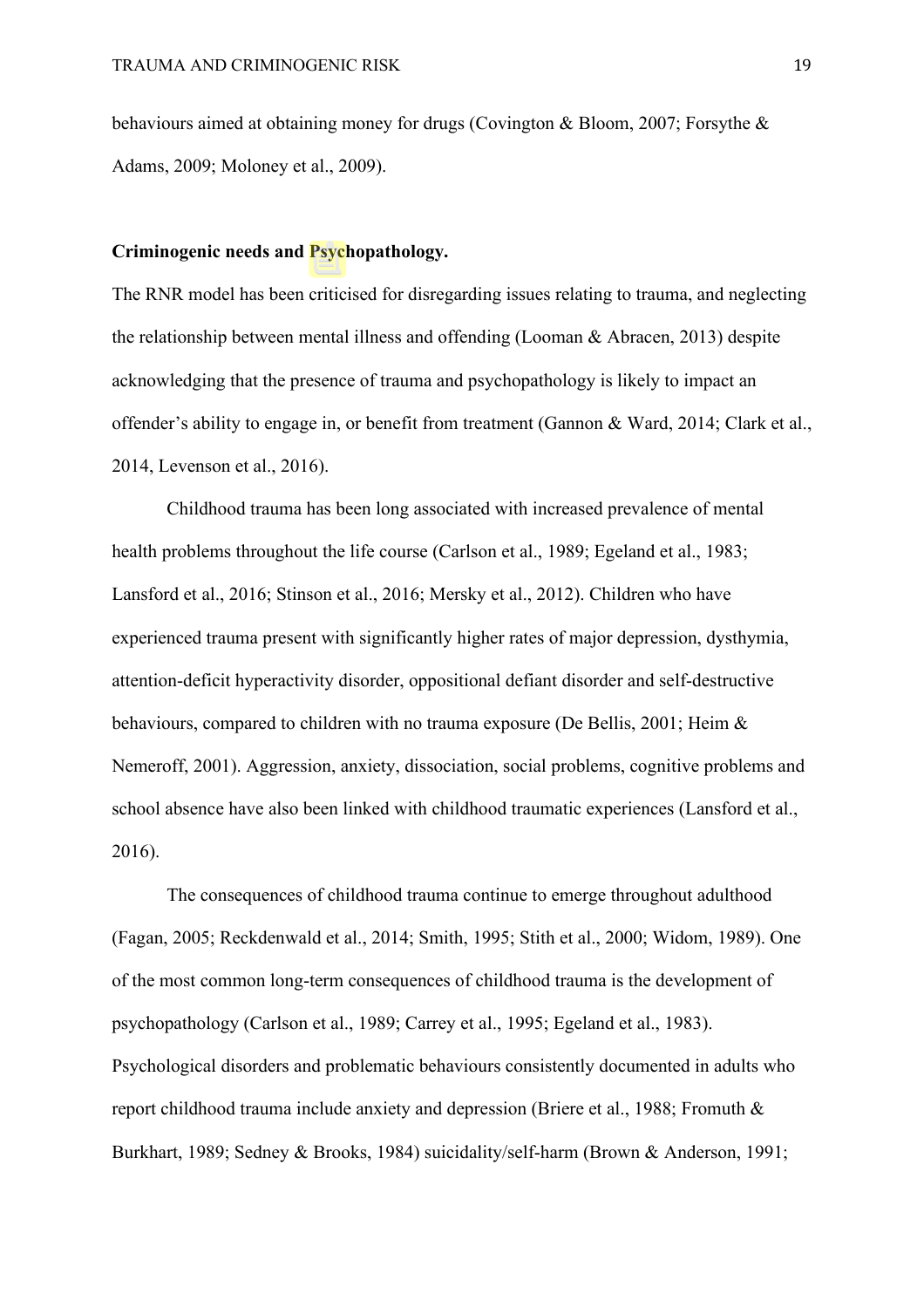Van der Kolk et al., 1991), and substance abuse (Epstein et al.,1998; Fleming et al., 1999). For both male and female victims of childhood trauma, the most frequently reported disorders are depression, substance abuse and PTSD, with females consistently reporting higher rates of all three disorders (Senior, 2015; Sepehrmanesh et al., 2014).

Given the high rates of trauma exposure, it is not surprising that the prevalence of psychopathology within an offending population is remarkably high (Senior, 2015). Researchers have found psychiatric illnesses as high as 80% in offenders, compared to 31% in the general population (Butler et al., 2006). Also, high levels of comorbid mental health conditions have been found in offending populations (Ogloff et al., 2015; Smith & Trimboli, 2010). Prisoners with anxiety, mood disorders, or psychotic symptoms often present with comorbid substance use and/or personality disorders (O'Driscoll et al., 2012). Regarding gender differences, Forsythe and Gaffney (2012) found that 43% of male offenders and 55% of female offenders reported a previous mental health diagnosis, with mood disorders being the highest reported amongst both gender groups.

Although an association has been found between major mental illness and offending behaviour, only a small proportion of crime has been found to be directly attributable to mental illness (Modestin, 1998; Peterson et al., 2014). The connection between mental illness and crime is proposed to occur via comorbidity with substance abuse and personality related disorders (Gray et al., 2008; O'Driscoll et al., 2012; Ogloff et al., 2015). Ogloff et al.., (2015) found mediating factors included lack of insight, childhood adversity, paranoia, threat perception, recent victimisation, stressful and adverse life experiences and impaired social/familial support.

**Post-traumatic Stress Disorder.** The most prevalent, debilitating and welldocumented mental illness associated with trauma is PTSD (Marra, 2009; Breslau et al., 1995). It is estimated that between 10-15% of individuals exposed to trauma develop PTSD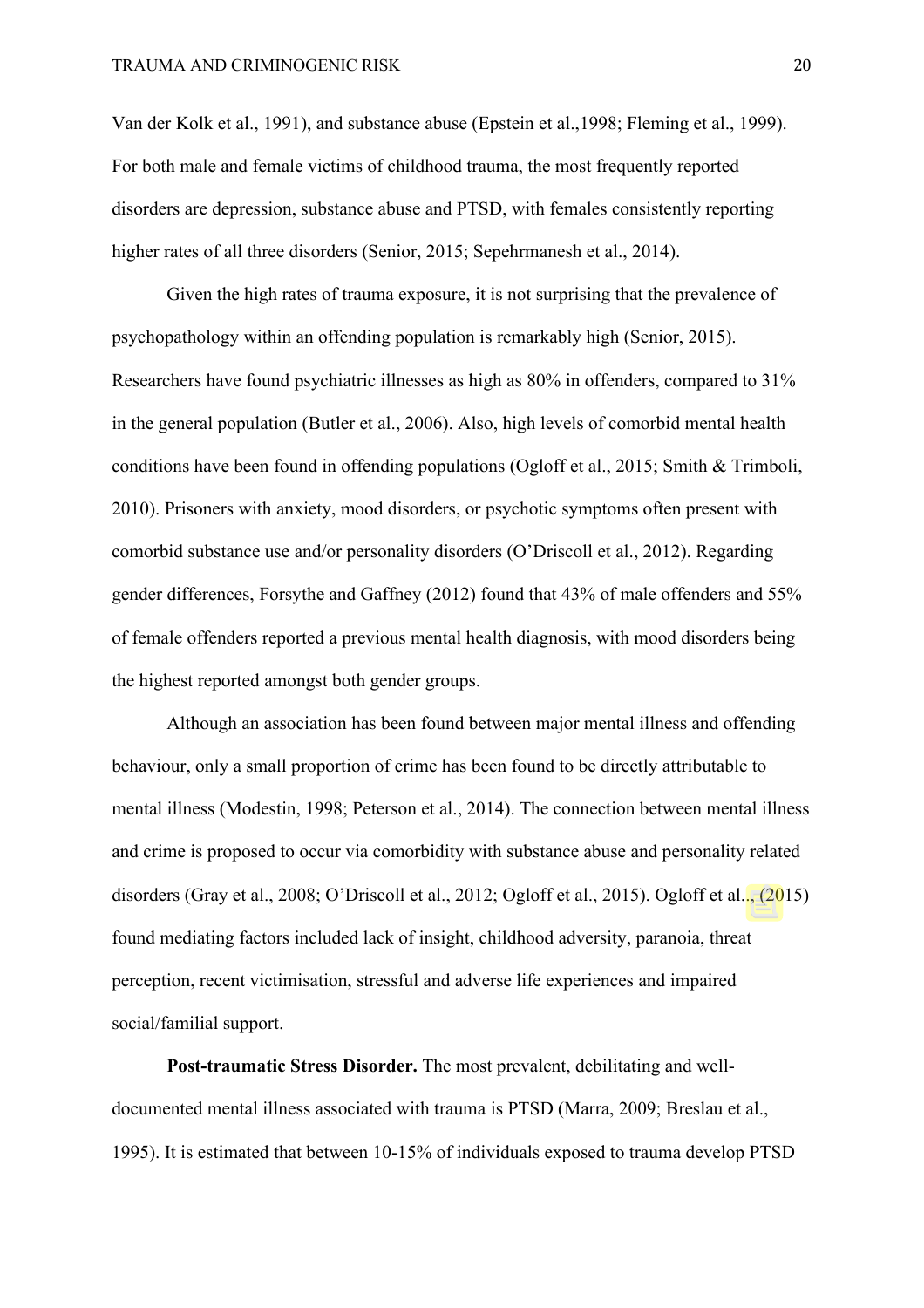in their lifetime, with those who have experienced childhood and recurrent trauma being twice to three times as likely to develop the disorder (Breslau et al., 1995; Kessler et al., 1995). PTSD is most likely to develop in early adulthood and is frequently comorbid with disorders including depression, generalised anxiety, and substance use (Breslau et al., 1997; Brewin & Holmes, 2003). The overall rate of PTSD is consistently reported as higher in females in comparison to males (Breslau et al., 1997; Sepehrmanesh et al., 2014). However, most of the previous research examining trauma exposure and PTSD has focused primarily on female samples, with very few studies investigating the rates of childhood trauma in both genders simultaneously (Komarovskaya et al., 2011).

As discussed, rates of PTSD are higher in forensic samples when compared to community samples. A cross-sectional community-based study found that a PTSD diagnosis was associated with a history of arrest, prison sentence, and being charged with a violent offence (Donley et al., 2012). Those with PTSD were significantly more likely to have had a higher number of arrests and more prison sentences relative to those without a PTSD diagnosis, arrest, incarceration, and violent charges were associated with a history of childhood trauma, and childhood trauma was significantly higher in those who had been involved with the criminal justice system. Donley et al. (2012) suggested that the behavioural sequelae of aggression and impulse dysregulation could explain the higher likelihood of violent offences in those with childhood trauma and PTSD. Sadeh & McNiel (2015) found that PTSD was a unique predictor of rearrest, above and beyond other criminogenic factors such as substance use, antisocial personality traits, and other psychiatric disorders. Participants with a PTSD diagnosis were 1.5 times more likely to be rearrested in the 12 months following their index offence.

A potential mechanism through which PTSD leads to criminal behaviour is via hypervigilance and suspiciousness that increases affiliation with antisocial others, and beliefs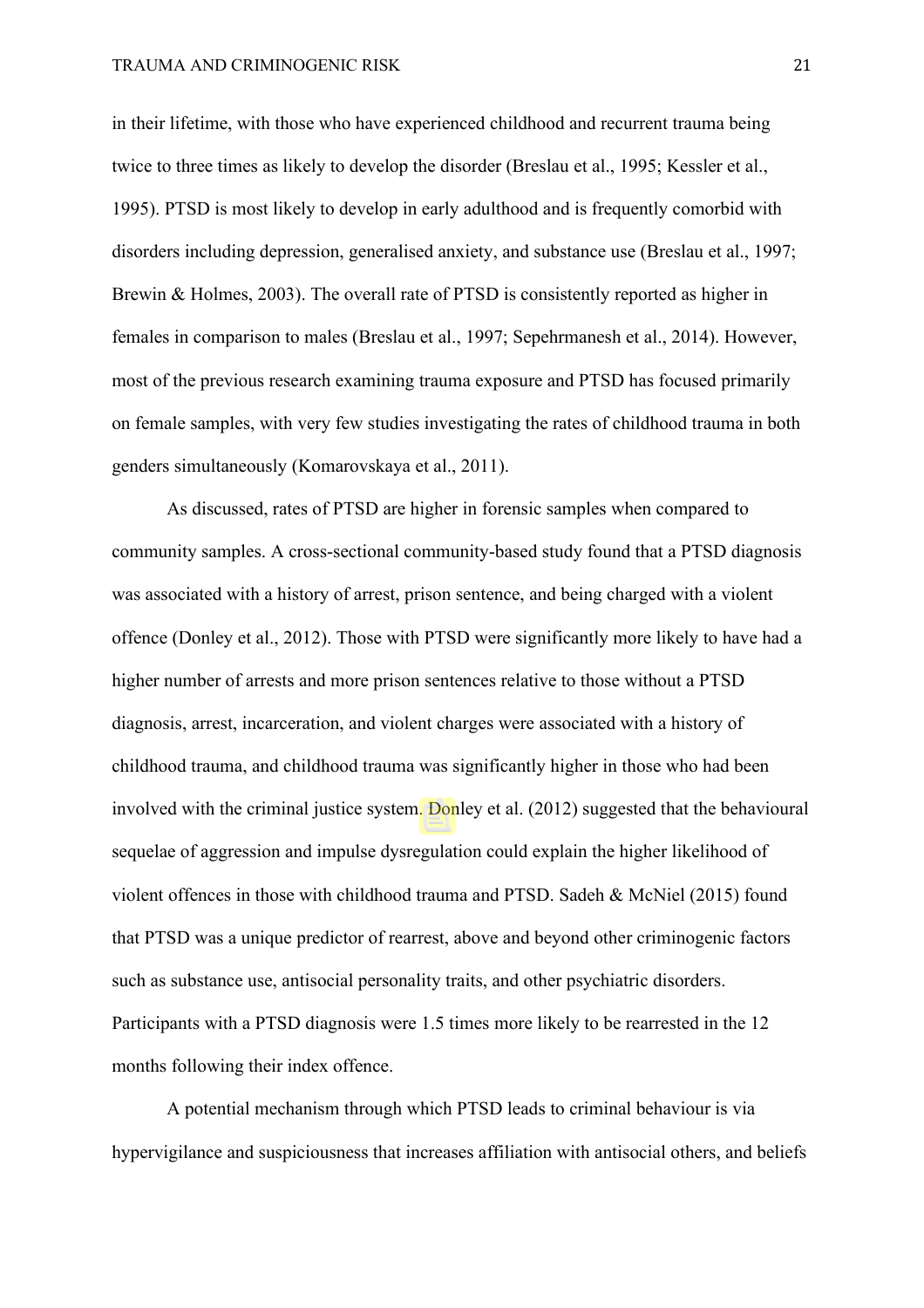of imminent harm to self which increases aggression (Barrett et al., 2011; Orth & Wieland, 2006). Further research is required to provide an explanatory model for the relationship between PTSD and offending. Regardless of the underlying mechanism linking PTSD and reoffending, findings indicate that treating substance use for instance, without treating trauma symptoms will be insufficient in reducing recidivism risk (Sadeh & McNiel, 2015).

# **Implications for Correctional Treatment**

The implications of understanding and embedding trauma-informed practice within a Correctional framework would potentially require an overhaul of a system that currently emphasises group-based delivery of treatment that is delivered in line with the RNR model (Andrews & Bonta, 2010). Instead of making decisions about who should receive treatment based on a quantitative counting of risk factors, trauma-informed practice would encourage decision making based on the extent to which there appears to be a common etiological mechanism underlying the various criminogenic risk factors that have been identified for an individual. The targets for intervention would see trauma and mental health symptomology being addressed alongside, or in advance of, offence-focussed work; and the intervention itself would go beyond symptom-based strategies aimed at changing cognitions and building behavioural skills.

Trauma informed practice is not in itself a treatment model or program, but rather promotes the dissemination and implementation of evidence-based treatment (Knight, 2015). Trauma-informed services are grounded in five key principles: (1) safety, (2) trustworthiness, (3) choice, (4) collaboration, and (5) empowerment (Fallot & Harris, 2006; SAMHSA, 2014) and since 2012 Stephanie Covington and colleagues have been implementing training primarily in Correctional centres within the UK and Canada (Covington, 2012). Kubiak, Covington, and Hillier (2017) have recently reviewed trauma-specific treatment programs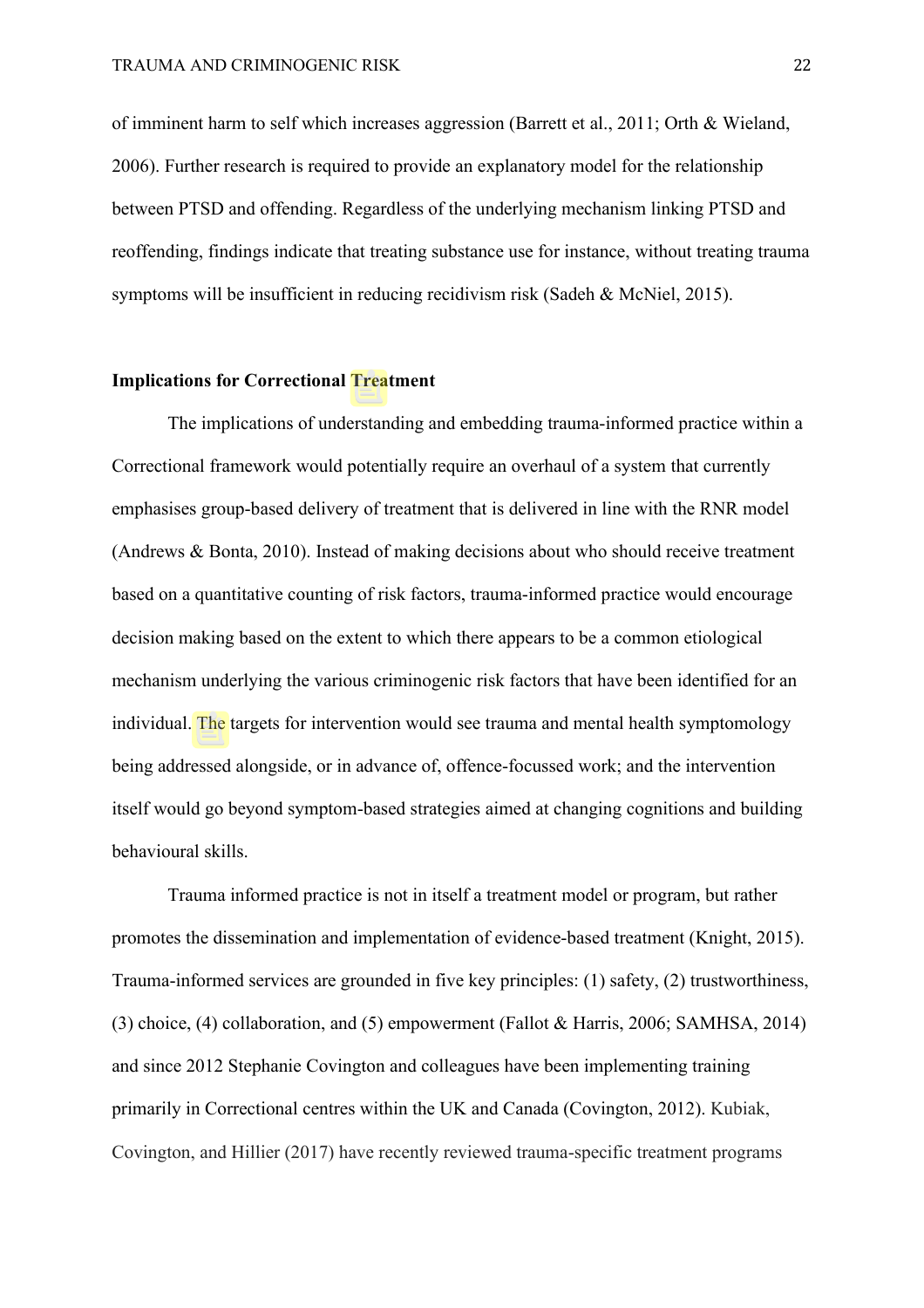that have been introduced within the Corrections environment and noted that literature predominantly focuses on women. These interventions focus on safety and coping skills and provide integrated treatment for substance use and PTSD (Kubiak et al., 2017). Evidence for effective trauma-specific treatment interventions for males involved in the criminal justice system is emerging, for example an integrated treatment for PTSD and SUD has been piloted with both men and women (Ford & Russo, 2006). In addition, Covington and Rodriguez (2016) have developed a trauma-focused brief intervention for men, which has also been piloted (Kubiak et al., 2017). A review of all forms of therapy offered within the Corrections environment is beyond the scope of the current paper, as is information about effectiveness of different treatment modalities with offenders generally, and traumatised offenders specifically. Offending behaviour programmes do not aim to resolve trauma that may be associated with the offending behaviour. However, in recent years, specific trauma treatment modalities have been utilised with offenders to address the trauma that precedes or occurs alongside offending behaviour. The trauma focussed modalities share an awareness that trauma can have a significant impact on an individual's identity and sense of self. Maladaptive skills and behaviours that were once believed necessary for survival are reframed as current barriers impacting the individual's ability to achieve prosocial goals and establish intimate relationships and healthy boundaries (Levenson et al., 2016).

A number of small *n* or single case study reports have been published on a range of specific treatment approaches that have either implicit or explicit goals of recognising and processing trauma and its role in the offence process. Cognitive Analytic Therapy (CAT) sees that offenders play out 'reciprocal role relationships' with victims that involve a re-enactment of the offender's childhood trauma in which the offender was the victim (Pollock & Stowell-Smith, 2015). Similarly, Narrative exposure therapy (NET) for offender rehabilitation has been used to reduce symptoms of traumatic stress thereby controlling readiness for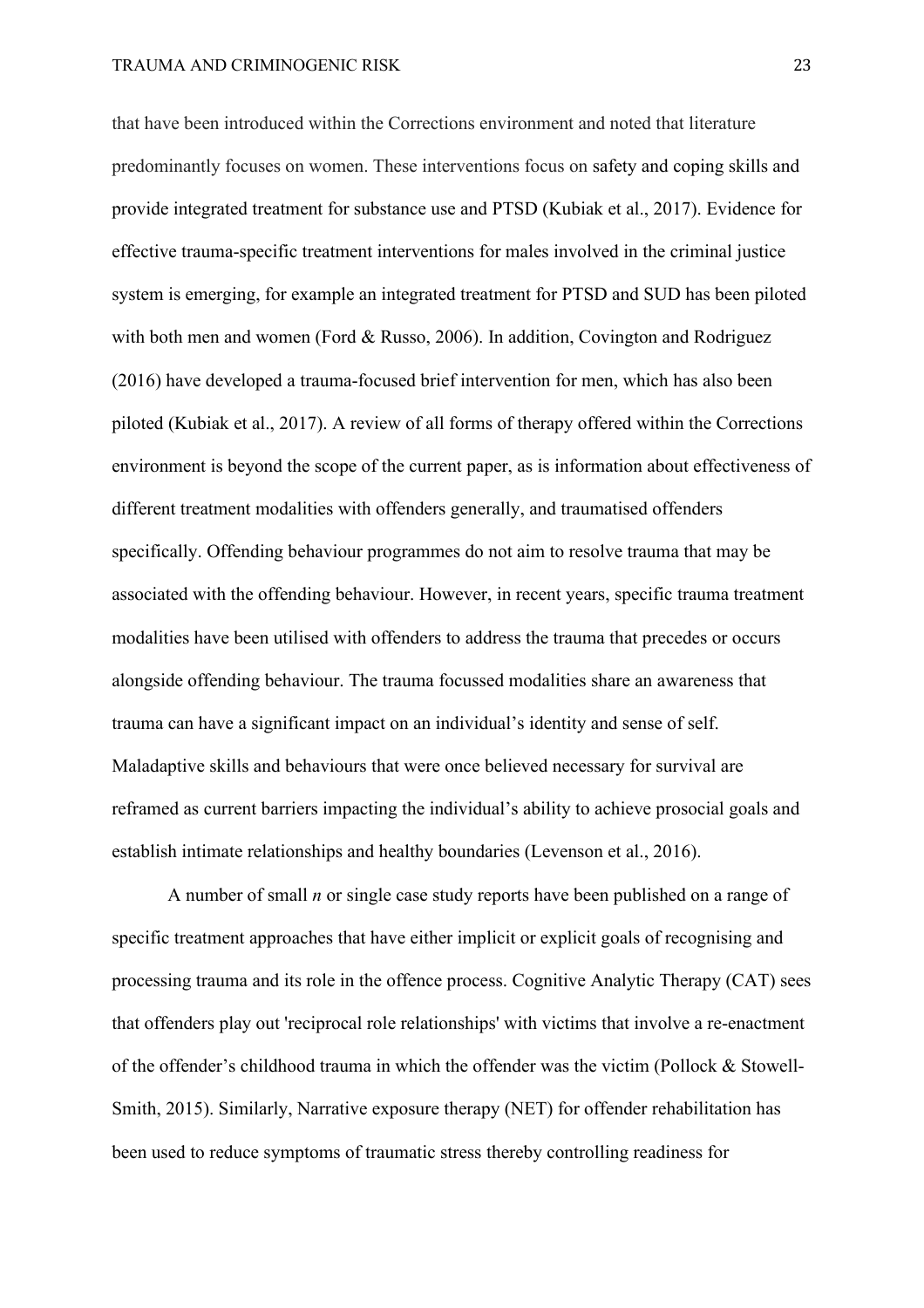aggressive behaviour (Hecker et al., 2015). NET explores positive emotions and experiences linked to past violent and aggressive behaviours which are then contrasted with feelings during the narration process. Over the process of the therapy there is a role change from 'violent offender' to a person who can live a non-violent and socially adjusted life (Hecker et al., 2015). Cognitive Processing Therapy (CPT) is another treatment approach that has been used with traumatised offenders (Ahrens & Rexford, 2002). CPT is advantageous for prison settings because of its cost- and time-effectiveness since it can be delivered in groups.

Schema therapy has been found to be effective in treating personality disorders that are highly prevalent in criminal populations (Bamelis et al., 2014; Bernstein & Nentjes, 2015; Bernstein et al., 2012). Schema therapy includes trauma processing and is predicated on the assumption that problems in emotion regulation characteristic of personality disorders are a function of adverse early experiences (Fassbinder et al., 2016). Research evaluating the use of Eye-Movement desensitisation and reprocessing (EMDR) with offenders is growing. There are single-case study reports (e.g. Pollock, 2000; Clark et al., 2014) detailing the use of EMDR as an adjunct to standard sexual offender treatment for sexual offenders that can lead to improvements in treatment outcomes relating to sexual risk and reduction in trauma symptoms. At the time of writing, there is a randomised control trial of EMDR with different types of offenders being conducted in the UK.

In a small number of women's prisons Dialectical Behaviour Therapy (DBT; Linehan, 1993) is offered to support offence specific RNR interventions. DBT targets emotional dysregulation, unhealthy relationships and maladaptive behaviours, with the goal of increasing adaptive behaviours. In addition to the reported effectiveness of DBT in reducing self-harming, studies have also shown reductions in violence and aggression with male forensic patients (Evershed et al., 2003), and juvenile female offenders (Trupin et al., 2002).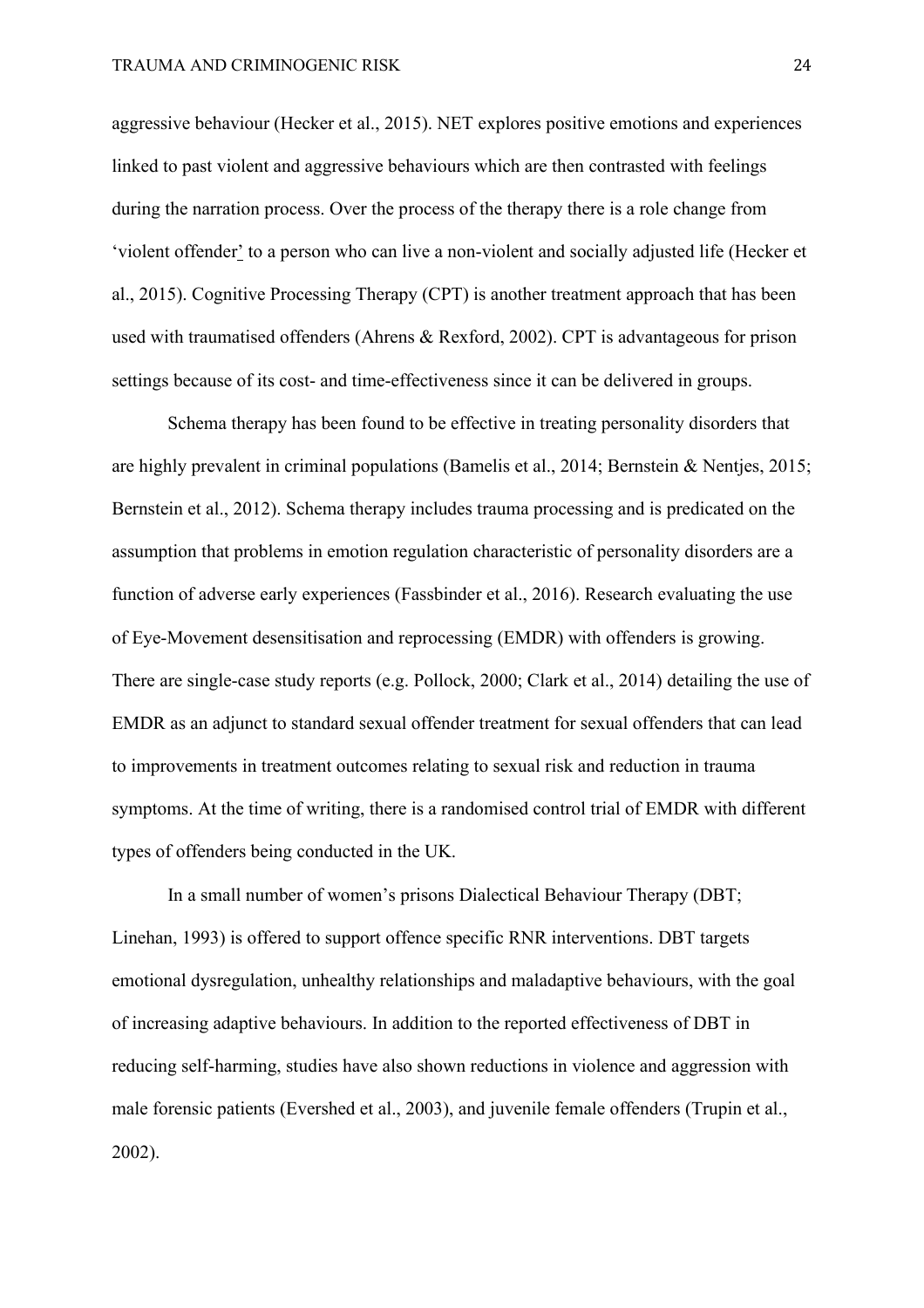#### **Conclusion**

This review has highlighted the importance of considering the role of trauma in the onset of offending and repeat offending in males and females. Research findings have found high rates of trauma experiences in offender samples compared to community samples and that female offenders have higher rates of childhood and adulthood trauma experiences and may therefore have distinct treatment needs. Appraisal of the literature has indicated that trauma may be connected to risk factors for crime as identified by the RNR model and that trauma symptomology may also reduce the effectiveness of conventional approaches to treating those risk factors.

In a recent discussion paper about applying trauma informed practice to legal and judicial jurisdictions, Kezelman and Stavropoulous (2016) commented: "Becoming traumainformed is accessible to everyone, with no need for clinical knowledge or qualifications. What is required is basic knowledge of the impacts of stress on the brain and body and strategies to avoid exacerbating possible trauma-related problems" (p. 5). Optimally, trauma informed practice should apply to all levels of forensic service delivery, from policy and procedures through to front line professionals who provide psychological and social assessment and intervention. Since trauma negatively impacts neural integration (the capacity of different neural pathways to work together) and research has established that positive relational experiences assist with neural integration, all aspects of service delivery and modes of operation can benefit from a trauma informed approach.

The findings outlined in this review highlight the need for more research within the field of offender rehabilitation to further current understanding of the role of trauma in offenders to further improve upon trauma-informed practice and reduce the risk of onset and repeat offending.

**Disclosure of Interest** All authors declare that they have no conflicts to report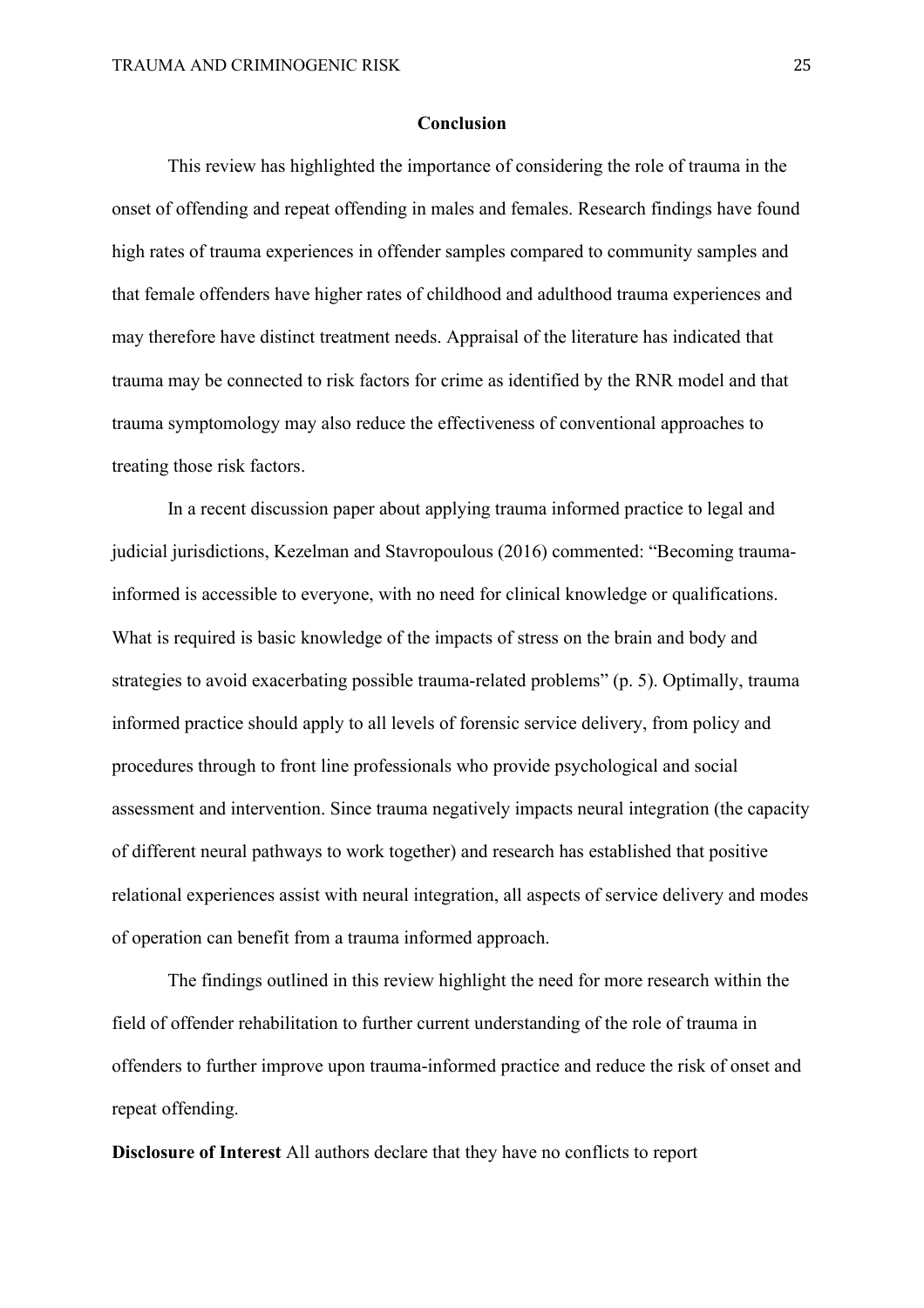**Ethical Standards and Informed Consent** No primary data from human subjects were collected for this review

**Acknowledgments** The authors would like to acknowledge the helpful feedback provided by reviewers of the manuscript.

References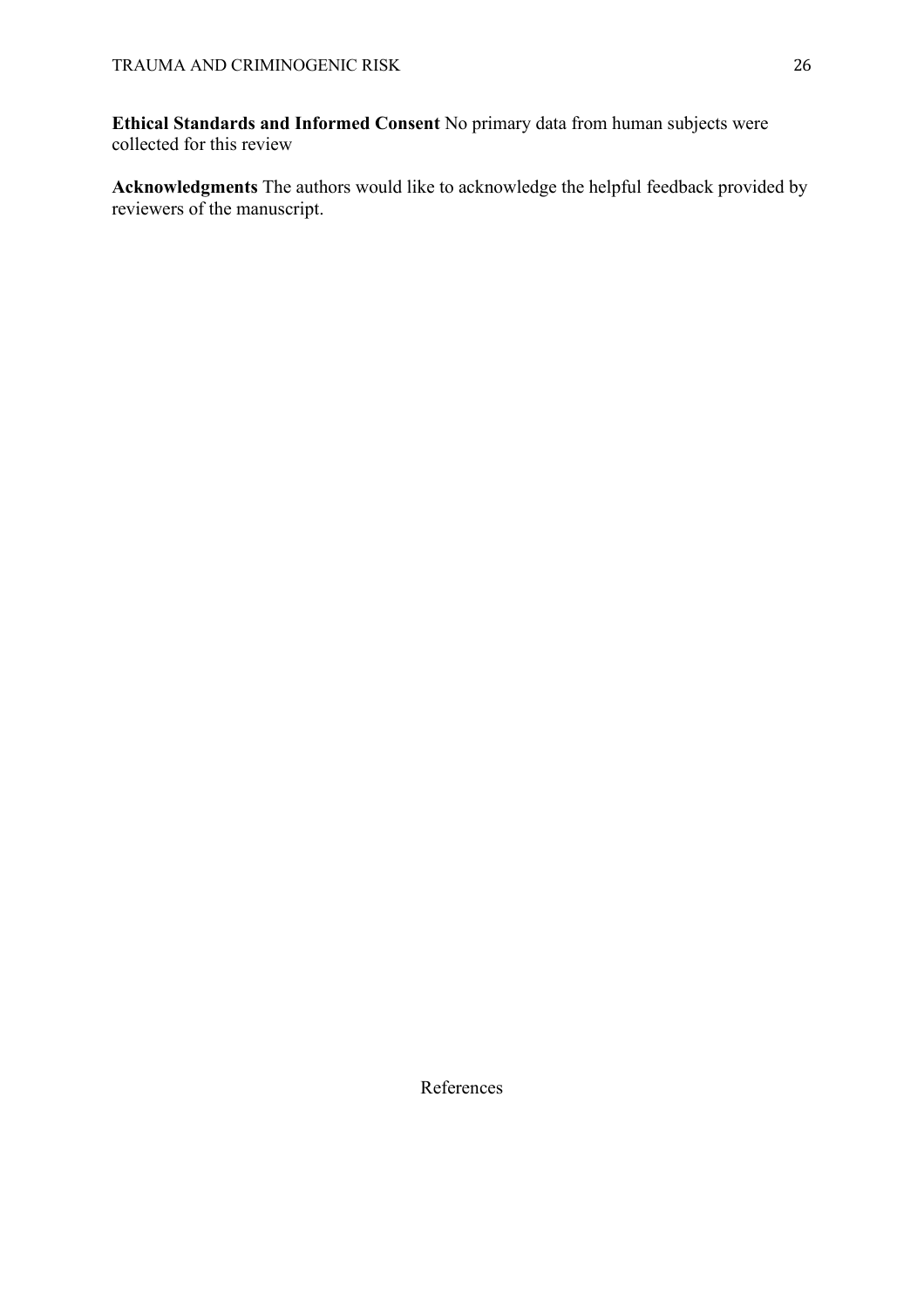- Abram, K., Teplin, L., Charles, D., Longworth, S., McClelland, G., & Dulcan, M. (2004). Posttraumatic stress disorder and trauma in youth in juvenile detention. *Archives of General Psychiatry*, 61 (4), 403–410.<https://doi.org/10.1001/archpsyc.61.4.403>
- Ahrens, J., & Rexford, L. (2002). Cognitive Processing Therapy for Incarcerated Adolescents with PTSD. *Journal of Aggression, Maltreatment & Trauma*, 6 (1), 201–216. [https://doi.org/10.1300/J146v06n01\\_10](https://doi.org/10.1300/J146v06n01_10)
- Akers, R. L., & Jensen, G. F. (2006). The empirical status of social learning theory of crime and deviance: The past, present, and future. *Taking stock: The status of criminological theory,* 15, 37-76.
- Alonso, J., Angermeyer, M. C., Bernert, S., Bruffaerts, R., Brugha, T. S., Bryson, H., et al. (2004). Disability and quality of life impact of mental disorders in Europe: Results from the European Study of the Epidemiology of Mental Disorders (ESEMeD) project. *Acta Psychiatrica Scandinavica,* 420 (Suppl), 38– 46. https:// doi.org/10.1002/jts.20357
- Andrews, D. A., & Bonta, J. (1994). *The psychology of criminal conduct*. Anderson Publishing Co.
- Ardino, V., Milani, L., & Di Blasio, P. (2013). PTSD and re-offending risk: the mediating role of worry and a negative perception of other people's support. *European Journal of Psychotraumatology*, 4(1), Article 21382. https://doi.org/10.3402/ejpt.v4i0.21382
- Arum, R., & Beattie, I. (1999). High school experience and the risk of adult incarceration. *Criminology,* 37, 515-539. htpps://doi.org/10.1111/j.1745-9125.1999.tb00495.x
- Ayres, C. D., Williams, J. H., Hawkins, J. D., Peterson, P. L., Catalano, R. F., & Abbott, R. D. (1999). Assessing correlates of onset, escalation, deescalation, and desistance of delinquent behavior. *Journal of Quantitative Criminology,* 15 (3), 277-306.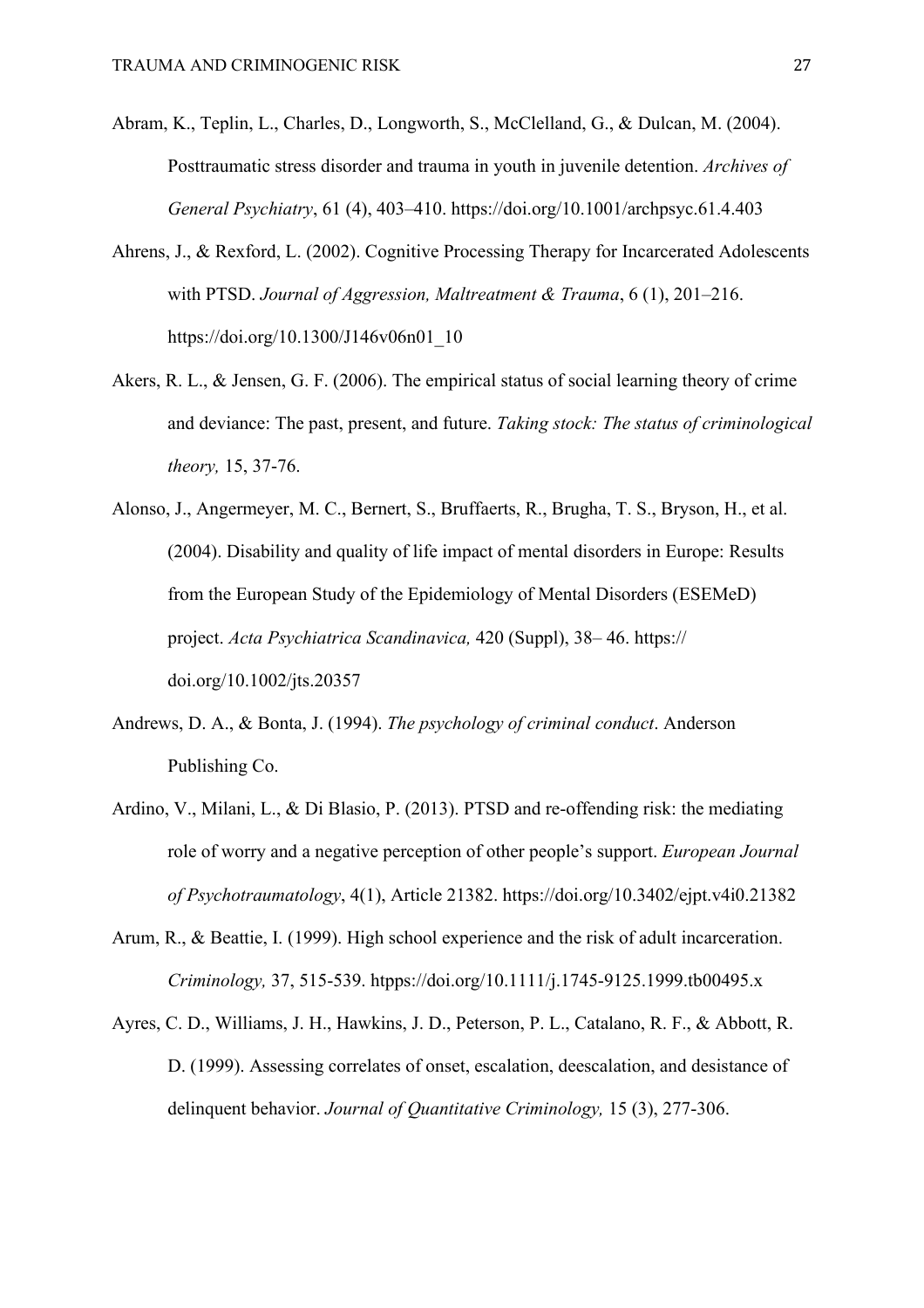- Baglivio, M. T., Wolff, K. T., Piquero, A. R., & Epps, N. (2015). The relationship between Adverse Childhood Experiences (ACE) and juvenile offending trajectories in a juvenile offender sample. *Journal of Criminal Justice,* 43 (3), 229– 241. [https://doi.org/10.1016/j.jcrimjus.2015.04.012](https://psycnet.apa.org/doi/10.1016/j.jcrimjus.2015.04.012)
- Bamelis, L. L., Evers, S. M., Spinhoven, P., & Arntz, A. (2014). Results of a multicenter randomized controlled trial of the clinical effectiveness of schema therapy for personality disorders. *American Journal of Psychiatry,* 171 (3), 305-322.
- Baranyi, G., Cassidy, M., Fazl., Priebe, S., Mundt, A. (2018). Prevalence of Posttraumatic Stress Disorder in Prisoners. *Epidemiologic Reviews*, 40 (1), 134–145. <https://doi.org/10.1093/epirev/mxx015>
- Bellis, M. A., Lowey, H., Leckenby, N., Hughes, K., & Harrison, D. (2013). Adverse childhood experiences: retrospective study to determine their impact on adult health behaviours and health outcomes in a UK population. *Journal of Public Health,* 36 (1), 81-91.
- Bearman, R., Wheldall, K., & Kemp, C. (2006). Differential teacher attention to boys and girls in the classroom. *Educational Review*, 58, 339-366.
- Benda, B. B. (2005). Gender differences in life-course theory of recidivism: A survival analysis. *International journal of offender therapy and comparative criminology,* 49 (3), 325-342.
- Bergmann, U. (2008). The Neurobiology of EMDR: Exploring the Thalamus and Neural Integration. *Journal of EMDR Practice and Research*, 2 (4), 300-314.
- Bernstein, D., & Nentjes, L. (2015). Schema Therapy for forensic patients with personality disorders: Utrecht: Kwaliteit Forensische Zorg.
- Bernstein, D. P., Nijman, H. L., Karos, K., Keulen-de Vos, M., de Vogel, V., & Lucker, T. P. (2012). Schema therapy for forensic patients with personality disorders: Design and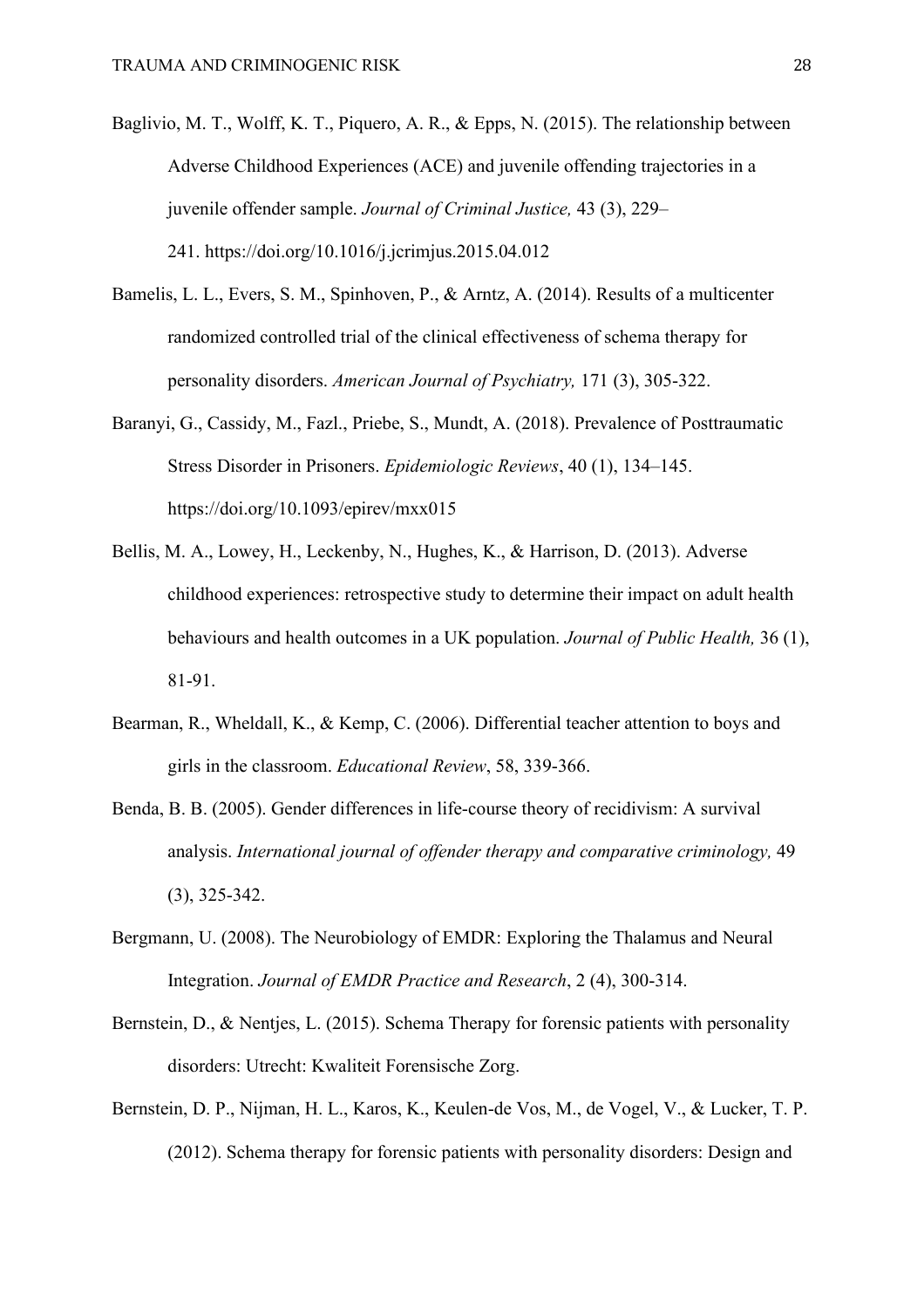preliminary findings of a multicenter randomized clinical trial in the Netherlands. *International Journal of Forensic Mental Health,* 11 (4), 312-324.

Black, D. W., Gunter, T., Allen, J., Blum, N., Arndt, S., Wenman, G., & Sieleni, B. (2007). Borderline personality disorder in male and female offenders newly committed to prison. *Comprehensive psychiatry,* 48 (5), 400-405.

Blagden, N., Winder, B., & Hames, C. (2016). "They Treat Us Like Human Beings"— Experiencing a Therapeutic Sex Offenders Prison: Impact on Prisoners and Staff and Implications for Treatment. *International Journal of Offender Therapy and Comparative Criminology*, 60(4), 371–396. https://doi.org/10.1177/0306624X14553227

- Blanchette, K., & Brown, S. L. (2006). Theories of female offending. *The Assessment and Treatment of Women Offenders: An Integrative Perspective*, 15-40.
- Bloom, B., Owen, B., & Covington, S. (2004). Women offenders and the gendered effects of public policy. *Review of policy research,* 21 (1), 31-48.
- Blomberg, T., Bales, W., Mann, K., Piquero, A., & Berk, R. (2011). Incarceration, education and transition from delinquency. *Journal of Criminal Justice*, 39 (4), 355–365. <https://doi.org/10.1016/j.jcrimjus.2011.04.003>
- [Boduszek, D.,](https://www.emerald.com/insight/search?q=Daniel%20Boduszek) [Hyland, P.,](https://www.emerald.com/insight/search?q=Philip%20Hyland) & [Bourke, A.](https://www.emerald.com/insight/search?q=Ashling%20Bourke) (2012). An investigation of the role of personality, familial, and peer‐related characteristics in homicidal offending using retrospective data", *[Journal of Criminal Psychology](https://www.emerald.com/insight/publication/issn/2009-3829)*, 2 (2), 96-106. <https://doi.org/10.1108/20093821211264414>
- Boles, S. M., & Miotto, K. (2003). Substance and violence: A review of the literature. *Aggression and Violent Behavior, 8* (2), 155-174. [https://doi.org/10.1016/S1359-1789\(01\)00057-X](https://doi.org/10.1016/S1359-1789(01)00057-X)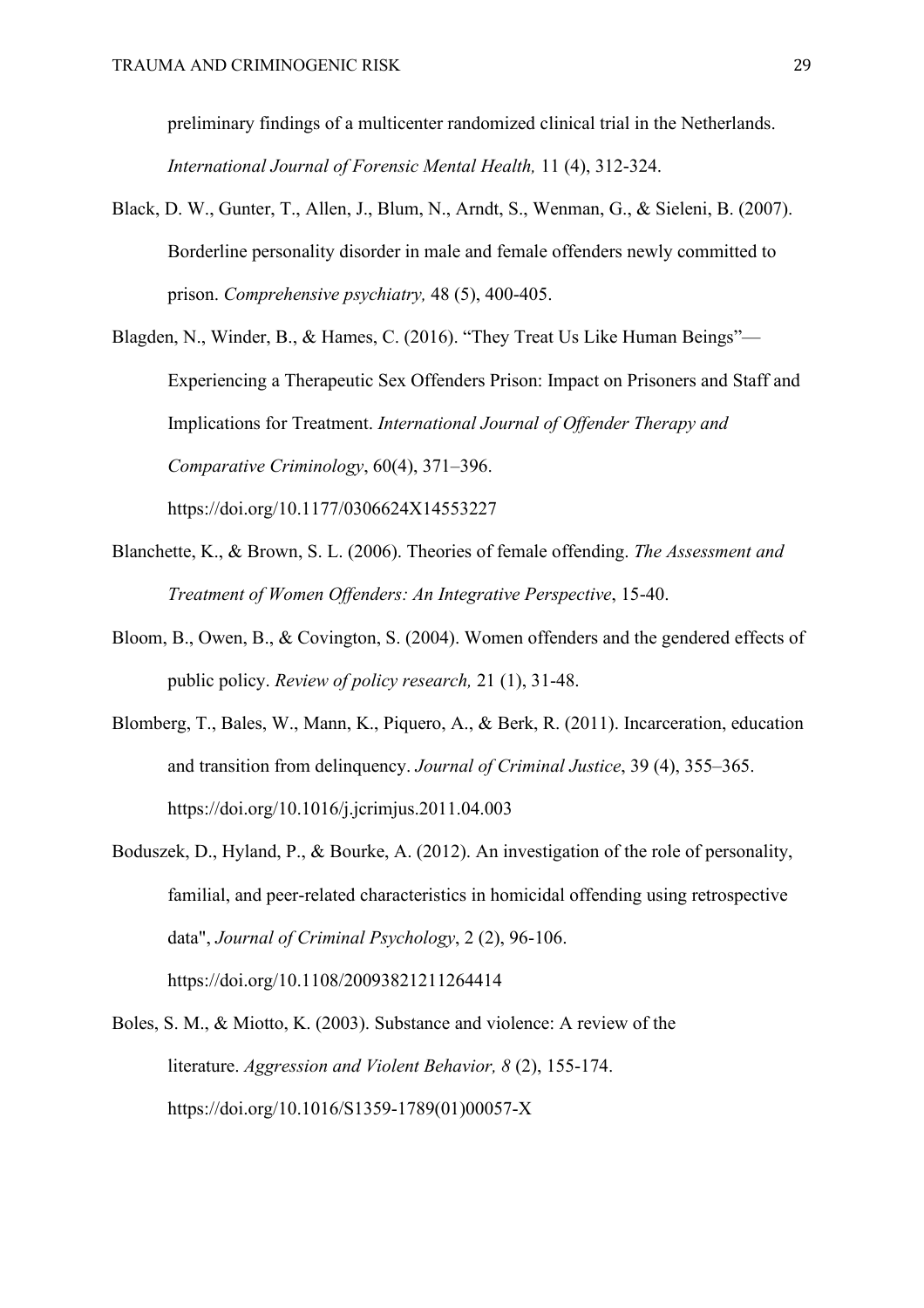- Bonta, J., & Andrews, D.A. (2017). The Psychology of Criminal Conduct  $6<sup>th</sup>$  edition. London: Routledge.
- Borgna, C., & Struffolino, E. (2017). Pushed or pulled? Girls and boys facing early school leaving risk in Italy. *Social Science Research*, 61, 298–313. <https://doi.org/10.1016/j.ssresearch.2016.06.021>
- Bremner J. D. (2007). Neuroimaging in posttraumatic stress disorder and other stress-related disorders. *Neuroimaging clinics of North America*, *17*(4), 523–ix. https://doi.org/10.1016/j.nic.2007.07.003
- Breslau, N. (2002). Epidemiologic studies of trauma, posttraumatic stress disorder, and other psychiatric disorders. *Canadian Journal of Psychiatry,* 47 (10), 923-9.
- Breslau, N., Davis, G.C., & Andreski, P. (1995) Risk factors for PTSD-related traumatic events: a prospective analysis. *American Journal of Psychiatry*, 152 (4), 529-535.
- Breslau, N., Davis G. C., Andreski, P., Peterson, E. L., & Schultz, L. R. (1997). Sex differences in posttraumatic stress disorder. *Archives of General Psychiatry,* 54 (11), 1044-8.
- Brewin, C. R. & Holmes, E. A. (2003). Psychological theories of posttraumatic stress disorder. *Clinical Psychology Review,* 23:339–376.
- Briere, J., Evans, D., Runtz, M., & Wall, T. (1988). Symptomatology in men who were molested as children: a comparison study. *American Journal of Orthopsychiatry*, 58 (3), 457-461.
- Brown, G., & Anderson, B. (1991). Psychiatric Morbidity in Adult Inpatients with Childhood Histories of Sexual and Physical Abuse. *The American Journal of Psychiatry*, 148, 55-61.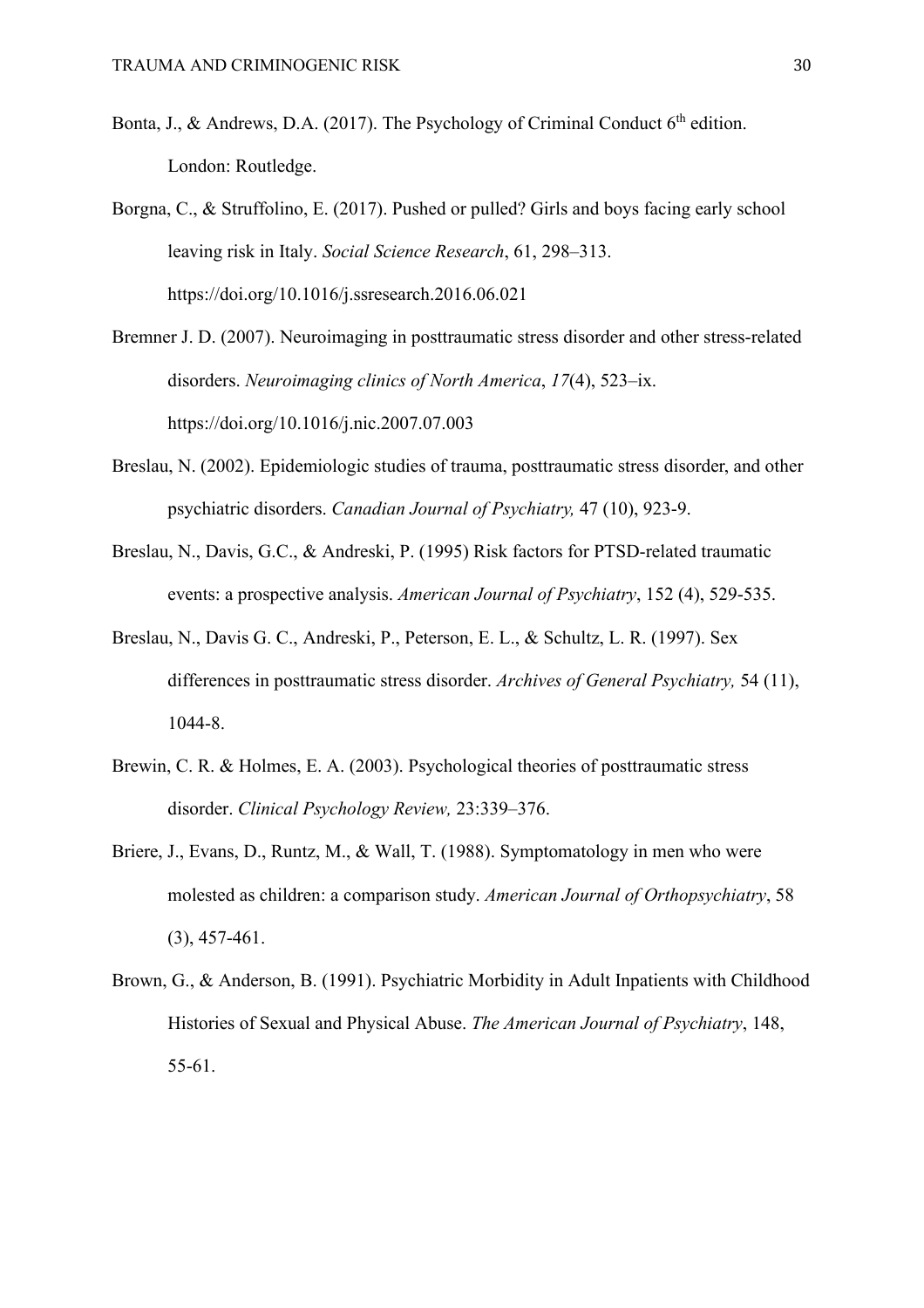- Browne, A., & Finkelhor, D. (1986). Impact of child sexual abuse: A review of the research. *Psychological Bulletin,* 99 (1), 66–77. [https://doi.org/10.1037/0033-](https://psycnet.apa.org/doi/10.1037/0033-2909.99.1.66) [2909.99.1.66](https://psycnet.apa.org/doi/10.1037/0033-2909.99.1.66)
- Bruce, M., & Laporte, D. (2015). Childhood trauma, antisocial personality typologies and recent violent acts among inpatient males with severe mental illness: Exploring an explanatory pathway. *Schizophrenia research, 162* (1), 285-290.
- Butler, T., & Allnutt, S. (2003). *Mental illness among New South Wales prisoners*: Corrections Health Service Sydney, NSW.
- Butler, T., Andrews, G., Allnutt, S., Sakashita, C., Smith, N., & Basson, J. (2006). Mental Disorders in Australian Prisoners: A Comparison with a Community Sample. *The Australian and New Zealand Journal of Psychiatry,* 40, 272-276. https://doi.org/10.1111/j.1440-1614.2006.01785.x.
- Carlson, V., Cicchetti, D., Barnett, D., & Braunwald, K. (1989). Finding order in disorganization: lessons from research on maltreated infants' attachments to their caregivers. In D. Cicchetti D. & V. Carlson (Eds), *Child Maltreatment: Theory and Research on the Causes and Consequences of Child Abuse and Neglect,* New York, NY: Cambridge University Press, pp. 494–528.
- Carrey, N. J., Butter, H. J., Persinger, M. A., & Bialik, R. J. (1995). Physiological and cognitive correlates of child abuse. *Journal of the American Academy of Child & Adolescent Psychiatry,* 34 (8), 1067–1075. [https://doi.org/10.1097/00004583-](https://psycnet.apa.org/doi/10.1097/00004583-199508000-00017) [199508000-00017](https://psycnet.apa.org/doi/10.1097/00004583-199508000-00017)
- Chen, P., Coccaro, E., Lee, R., & Jacobson, K. (2011). Moderating effects of childhood trauma on relationships between social information processing and adult aggression. *Comprehensive Psychiatry*, 52(6), e3–e4.

https://doi.org/10.1016/j.comppsych.2011.04.015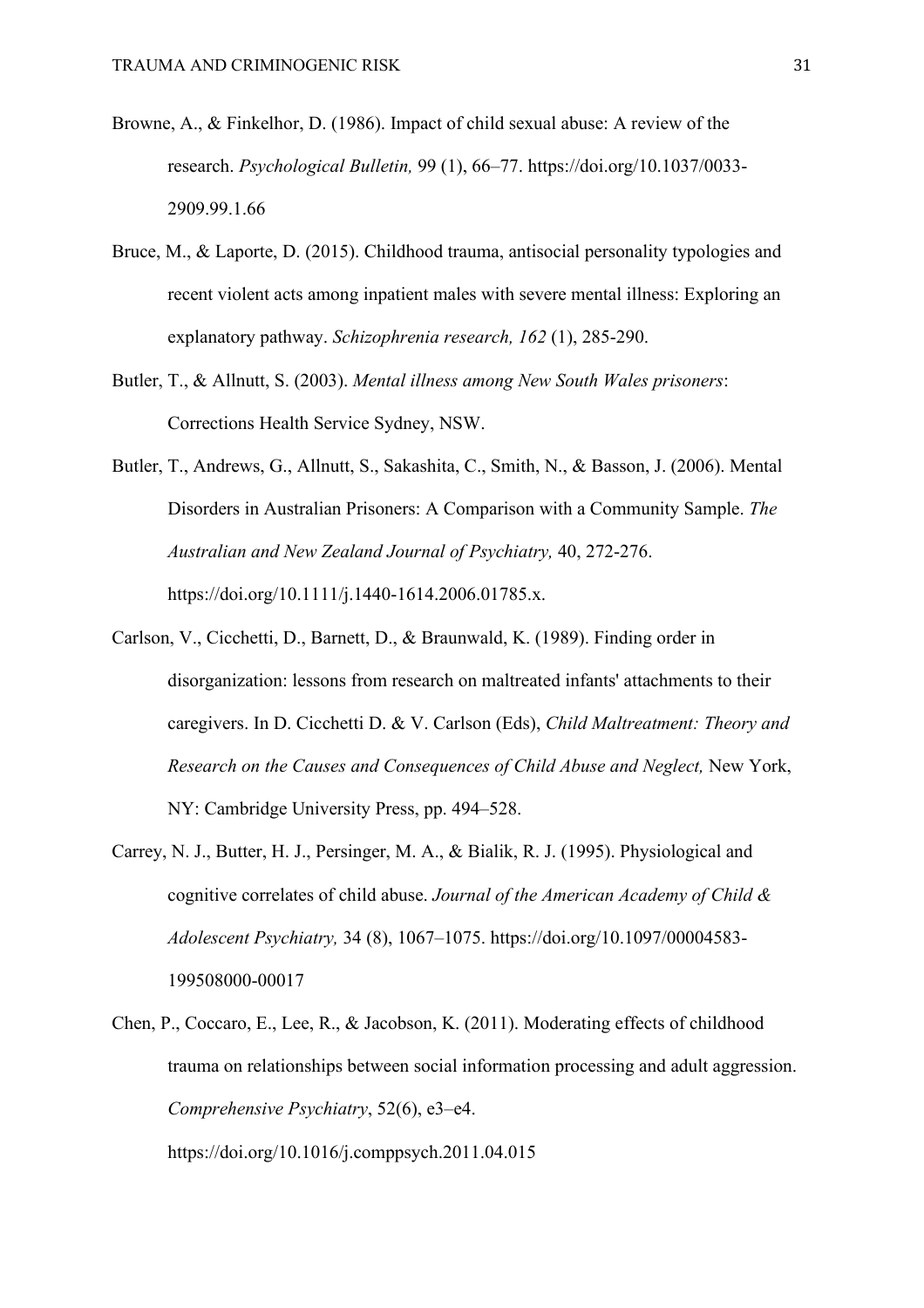- Chung, I. J., Hill, K. G., Hawkins, J. D., Gilchrist, L. D., & Nagin, D. S. (2002). Childhood predictors of offense trajectories. *Journal of Research in Crime and Delinquency,* 39  $(1), 60-90.$
- Clark, L., Tyler, N., & Gannon, T. A. (2014). Eyemovement desensitisation and reprocessing (EMDR) for offence related trauma in a mentally disordered sexual offender. *Journal of Sexual Aggression,* 20, 240- 249. https://doi.org/10.1080/13552600.2013.822937
- Coid, J., Moran, P., Bebbington, P., Brugha, T., Jenkins, R., Farrell, M., . . . Ullrich, S. (2009). The co – morbidity of personality disorder and clinical syndromes in prisoners. *Criminal Behaviour and Mental Health,* 19 (5), 321-333.
- Coolidge, F. L., Marle, P. D., Van Horn, S. A., & Segal, D. L. (2011). Clinical syndromes, personality disorders, and neurocognitive differences in male and female inmates. *Behavioral sciences & the law,* 29 (5), 741-751.
- Copeland, W. E., Shanahan, L., Hinesley, J.,…Costello., J. (2018). Association of Childhood Trauma Exposure With Adult Psychiatric Disorders and Functional Outcomes. *JAMA Network Open.* https://doi/org/10.1001/jamanetworkopen.2018.4493
- Courtois, C. A. (2008). Complex Trauma, Complex Reactions: Assessment and Treatment. *Psychological Trauma, Theory, Research, Practice and Policy,* S (1), 86-100.
- Covington, S. S., & Bloom, B. E. (2007). Gender responsive treatment and services in correctional settings. *Women & Therapy, 29*(3-4), 9-33.
- Craig, L., Dixon, L., & Gannon, T. (2013). What works in offender rehabilitation : an evidence-based approach to assessment and treatment . Hoboken: Wiley.
- Crisford, H., Dare, H., & Evangeli, M. (2008). Offence-related posttraumatic stress disorder (PTSD) symptomatology and guilt in mentally disordered violent and sexual offenders. The *Journal of Forensic Psychiatry & Psychology,* 19:1, 86-107. https://doi.org[/10.1080/14789940701596673](https://doi.org/10.1080/14789940701596673)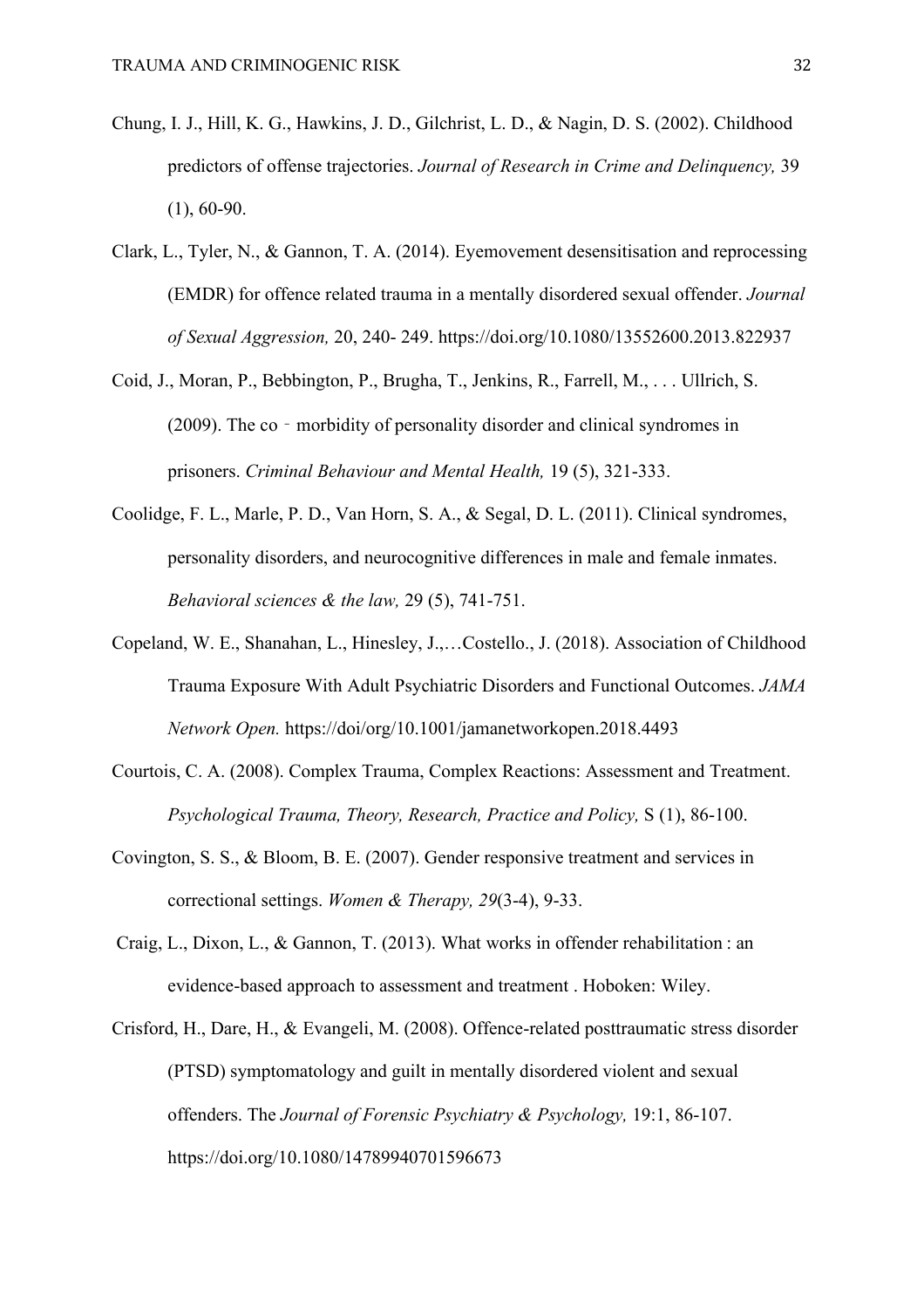DeCamp, W., Zaykowski, H., & Lunn, B. (2018). Victim–Offender Trajectories: Explaining Propensity Differences From Childhood to Adulthood Through Risk and Protective Factors. *The British Journal of Criminology*, *58*(3), 667–688. <https://doi.org/10.1093/bjc/azx052>

Delisi, M., Drury, A., & Elbert, M. (2019). The etiology of antisocial personality disorder: The differential roles of adverse childhood experiences and childhood psychopathology. *Comprehensive Psychiatry*, *92*, 1–6. https://doi.org/10.1016/j.comppsych.2019.04.001

- Donley, M. S., Habib, L., Jovanovic, T., Kamkwalala, M. A., Evces, M., Egan, G., . . . Ressler, K. J. (2012). Civilian PTSD symptoms and risk for involvement in the criminal justice system. *The journal of the American Academy of Psychiatry and the Law, 40* (4), 522.
- Drapalski, A. L., Youman, K., Stuewig, J., & Tangney, J. (2009). Gender differences in jail inmates' symptoms of mental illness, treatment history and treatment seeking. *Criminal Behaviour and Mental Health, 19* (3), 193-206.
- Driessen, M., Schroeder, T., Widmann, B., von Schonfeld, C., & Schneider, F. (2006). Childhood trauma, psychiatric disorders, and criminal behavior in prisoners in Germany: a comparative study in incarcerated women and men. *Journal of Clinical Psychiatry, 67* (10), 1486-1492.
- Dube, S. R., Felitti, V. J., Dong, M., Chapman, D. P., Giles, W. H., & Anda, R. F. (2003). Childhood abuse, neglect, and household dysfunction and the risk of illicit drug use: the adverse childhood experiences study. *Pediatrics,* 111(3), 564-572.
- Dutton, D., & Hart, S. (1992). Evidence for Long-Term, Specific Effects of Childhood Abuse and Neglect on Criminal Behavior in Men. *International Journal of Offender Therapy*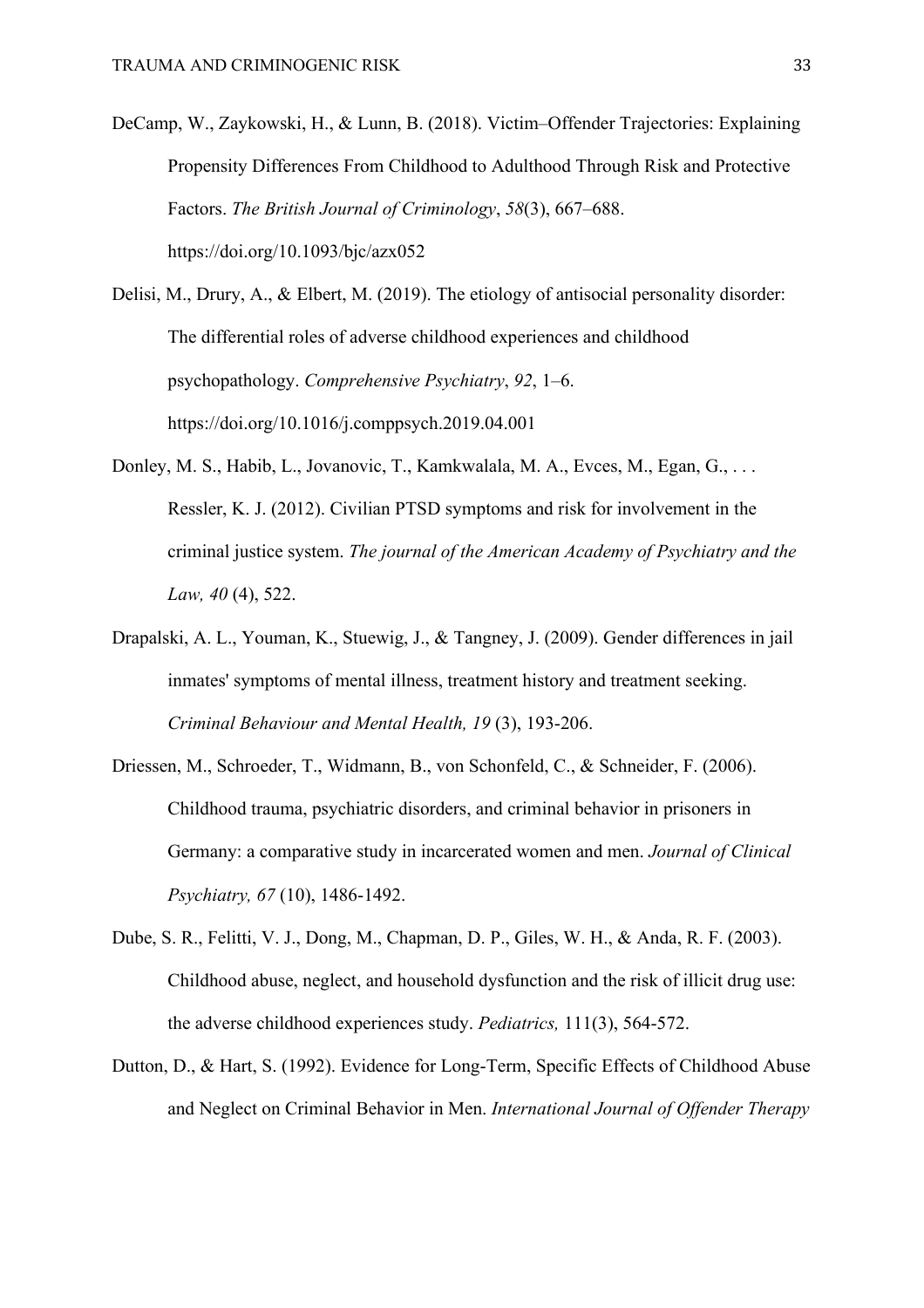*and Comparative Criminology,* 36. 129-137.

http://doi.org/10.1177/0306624X9203600205.

- Edens, J. F., Kelley, S. E. , Lilienfeld, S. O. , Skeem, J. L. & Douglas, K. S. (2015). DSM-5 Antisocial Personality Disorder: Predictive Validity in a Prison Sample. *Law & Human Behavior, 39* (2), 123–129. https://doi.org/10.1037/lhb0000105.
- Egeland, B., Sroufe, L. A., & Erickson, M. (1983). The developmental consequence of different patterns of maltreatment. *Child Abuse & Neglect,* 7 (4), 459-469.
- Epstein, J. N., Saunders, B. E., Kilpatrick, D. G., & Resnick, H. S. (1998). PTSD as a mediator between childhood rape and alcohol use in adult women. *Child Abuse & Neglect, 22* (3), 223–234. [https://doi.org/10.1016/S0145-2134\(97\)00133-6](https://psycnet.apa.org/doi/10.1016/S0145-2134(97)00133-6)
- Erwin, B. A., Newman, E., McMackin, R. A., Morrissey, C., & Kaloupek, D. G. (2000). PTSD, malevolent environment, and criminality among criminally involved male adolescents. *Criminal Justice and Behavior, 27*(2), 196-215.
- Escartí, A., Llopis-Goig, R., & Wright, P. (2018). Assessing the Implementation Fidelity of a School-Based Teaching Personal and Social Responsibility Program in Physical Education and Other Subject Areas. *Journal of Teaching in Physical Education*, 37(1), 1–12.<https://doi.org/10.1123/jtpe.2016-0200>
- Evershed, S., Tennant, A., Boomer, D., Rees, A., Barkham, M., & Watsons, A. (2003). Practice-based outcomes of dialectical behaviour therapy (DBT) targeting anger and violence, with male forensic patients: a pragmatic and non-contemporaneous comparison. *Criminal behaviour and mental health,* 13, 198-213.
- Fagan, A. A. (2005). The relationship between adolescent physical abuse and criminal offending: Support for an enduring and generalized cycle of violence. *Journal of family violence,* 20 (5), 279-290.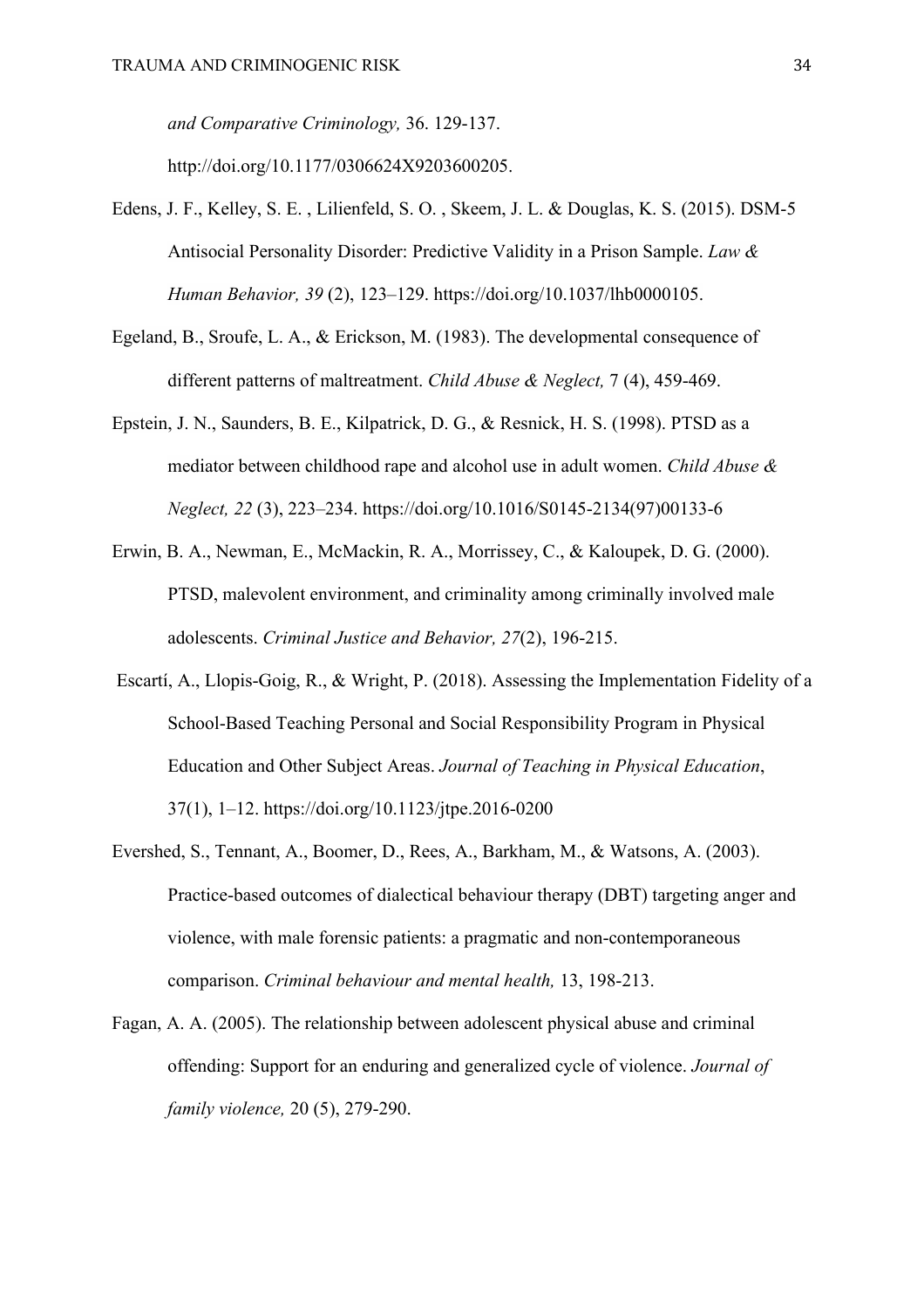Farrell, C., & Zimmerman, G. (2018). Is Exposure to Violence a Persistent Risk Factor for Offending across the Life Course? Examining the Contemporaneous, Acute, Enduring, and Long-term Consequences of Exposure to Violence on Property Crime, Violent Offending, and Substance Use. *Journal of Research in Crime and Delinquency*, *55*(6), 728–765. https://doi.org/10.1177/0022427818785207

- Farrington, D. P., & Painter, K. A. (2004). *Gender differences in offending: Implications for risk-focused prevention*: Home Office London.
- Fassbinder, E., Schweiger, U., Martius, D., Brand-de Wilde, O., & Arntz, A. (2016). Emotion regulation in schema therapy and dialectical behavior therapy. *Frontiers in psychology, 7*.
- Fazel, S., & Danesh, J. (2002). Serious mental disorder in 23 000 prisoners: a systematic review of 62 surveys. *The Lancet,* 359 (9306), 545-550.
- Felitti, V. J., Anda, R. F., Nordenberg, D., Edwards, V., Koss, M., & Marks, J. S. (1998). Relationship of Childhood Abuse and Household Dysfunction to Many of the Leading Causes of Death in AdultsvThe Adverse Childhood Experiences (ACE) Study. *American Journal of Preventative Medicine,* 14 (4), 245-258. https://doi.org/10.1016/S0749-3797(98)00017-8
- Fleming, J., Mullen, P.E., Sibthorpe, B., & Bammer, G. (1999). The long-term impact of childhood sexual abuse in Australian women. *Child Abuse & Neglect,* 23 (2), 145- 159.
- Fonagy, P., Gergely, G., Jurist, E. L., Target, M. (2003). *Affect regulation, mentalization, and the development of the self.* Other Press, New York.
- Forsythe, L., & Adams, K. (2009). Mental health, abuse, drug use and crime: Does gender matter? *Trends & Issues in Crime and Criminal Justice* no. 438 Canberra: Australian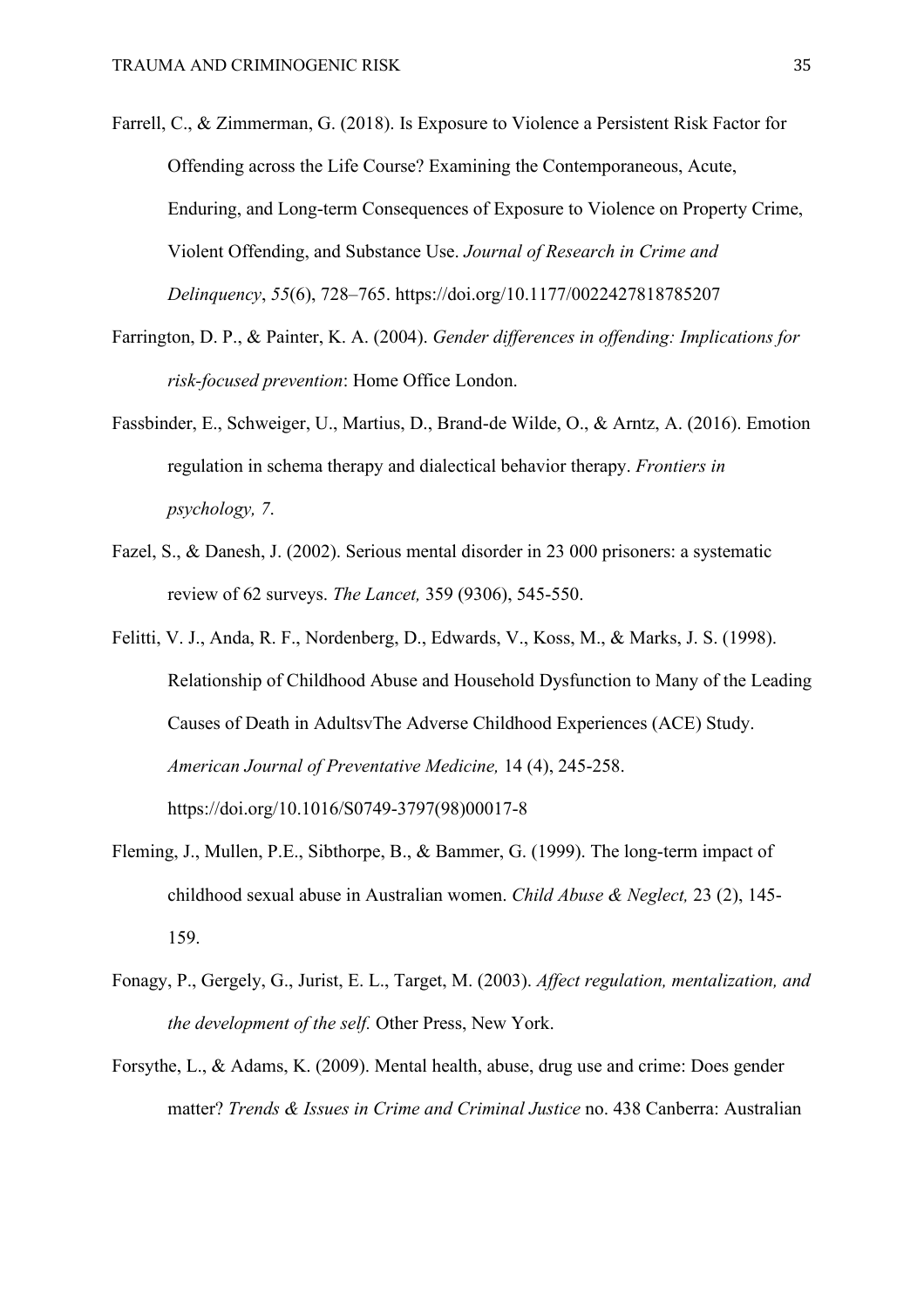Institute of Criminology. https://aic.gov.au/publications/current%20series/tandi/381- 400/tandi384.html

Forsythe, L. & Gaffney, A. (2012). Mental disorder at the gateway to the criminal justice system. *Trends & Issues in Crime and Criminal Justice* no. 438. Canberra: Australian Institute of Criminology.

<http://www.aic.gov.au/en/publications/current%20series/tandi/421-440/tandi438.aspx>

- Fortune, C.A., & Heffernan, R. (2019). The psychology of criminal conduct: A consideration of strengths, weaknesses and future directions. *Psychology, Crime & Law*. https://doi.org[/10.1080/1068316X.2018.1560445](https://dx.doi.org/10.1080/1068316X.2018.1560445)
- Fox, K. A. (2013). New developments and implications for understanding the victimization of gang members. *Violence & Victims*, 28, 1015-1040.
- Fox, B., Perez, N., Cass, E., Baglivio, M., & Epps, N. (2015). Trauma changes everything: Examining the relationship between adverse childhood experiences and serious, violent and chronic juvenile offenders. *Child Abuse & Neglect.* 46. https://doi.org/10.1016/j.chiabu.2015.01.011.
- Foy, D. W., Ritchie, I. K., & Conway, A. H. (2012). Trauma exposure, posttraumatic stress, and comorbidities in female adolescent offenders: Findings and implications from recent studies. *European journal of psychotraumatology,* 3 (1), 17247.
- Francati, V., Vermetten, E., & Bremner, J. D. (2007). Functional neuroimaging studies in posttraumatic stress disorder: review of current methods and findings. *Depression & Anxiety,* 4 (3), 202-218.
- Frodl, T., O'Keane, V. (2013). How does the brain deal with cumulative stress? A review with focus on developmental stress, HPA axis function and hippocampal structure in humans. Neurobiological Disorder, 52, 24-37. https://doi.org/10.1016/j.nbd.2012.03.012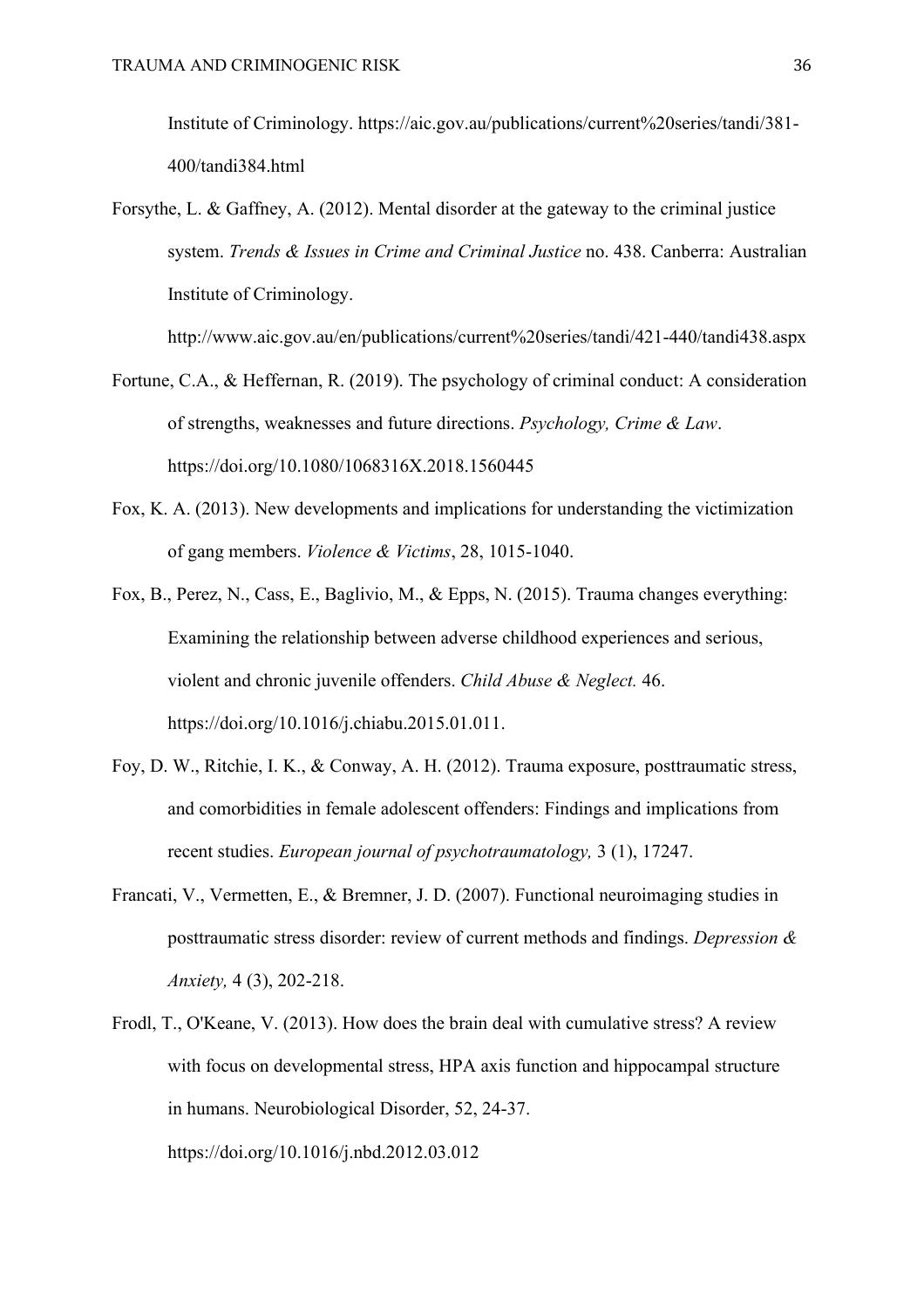Fromuth, M. E., & Burkhart, B. R. (1989). Long-term psychological correlates of childhood sexual abuse in two samples of college men. *Child Abuse & Neglect,* 13 (4), 533– 542. [https://doi.org/10.1016/0145-2134\(89\)90057-4](https://psycnet.apa.org/doi/10.1016/0145-2134(89)90057-4)

Gagnon, A. (2018). Extending Social Learning Theory to Explain Victimization Among Gang and Ex-Gang *Offenders. International Journal of Offender Therapy and Comparative Criminology*, 62(13), 4124–4141. https://doi.org/10.1177/0306624X18763761

- Gannon, T., Rose, M., & Ward, T. (2010). Pathways to female sexual offending: approach or avoidance? Psychology, Crime & Law, 16(5), 359–380. https://doi.org/10.1080/10683160902754956
- Gannon, T., & Ward, T. (2014). Where has all the psychology gone? *Aggression and Violent Behavior*, *19*(4), 435–446. https://doi.org/10.1016/j.avb.2014.06.006
- Garieballa, S., Schauer, M., Neuner, F., Saleptsi, E., Kluttig, T., Elbert, T., … Rockstroh, B. (2006). Traumatic events, PTSD, and psychiatric comorbidity in forensic patients – assessed by questionnaires and diagnostic interview. *Clinical Practice and Epidemiology in Mental Health*: CP & EMH, 2(1), 7–7. https://doi.org/10.1186/1745- 0179-2-7
- Gendreau, P., Little, T., & Goggin, C. (1996). A meta analysis of the predictors of adult offender recidivism: What works! *Criminology,* 34 (4), 575-608.
- Goff, A., Rose, E., Rose, S., & Purves, D. (2007). Does PTSD occur in sentenced prison populations? A systematic literature review. *Criminal Behaviour and Mental Health,*  17 (3), 152-162.
- Grann, M., Danesh, J. & Fazel, S. (2008). The association between psychiatric diagnosis and violent re-offending in adult offenders in the community. *BMC Psychiatry* 8, 92. <https://doi.org/10.1186/1471-244X-8-92>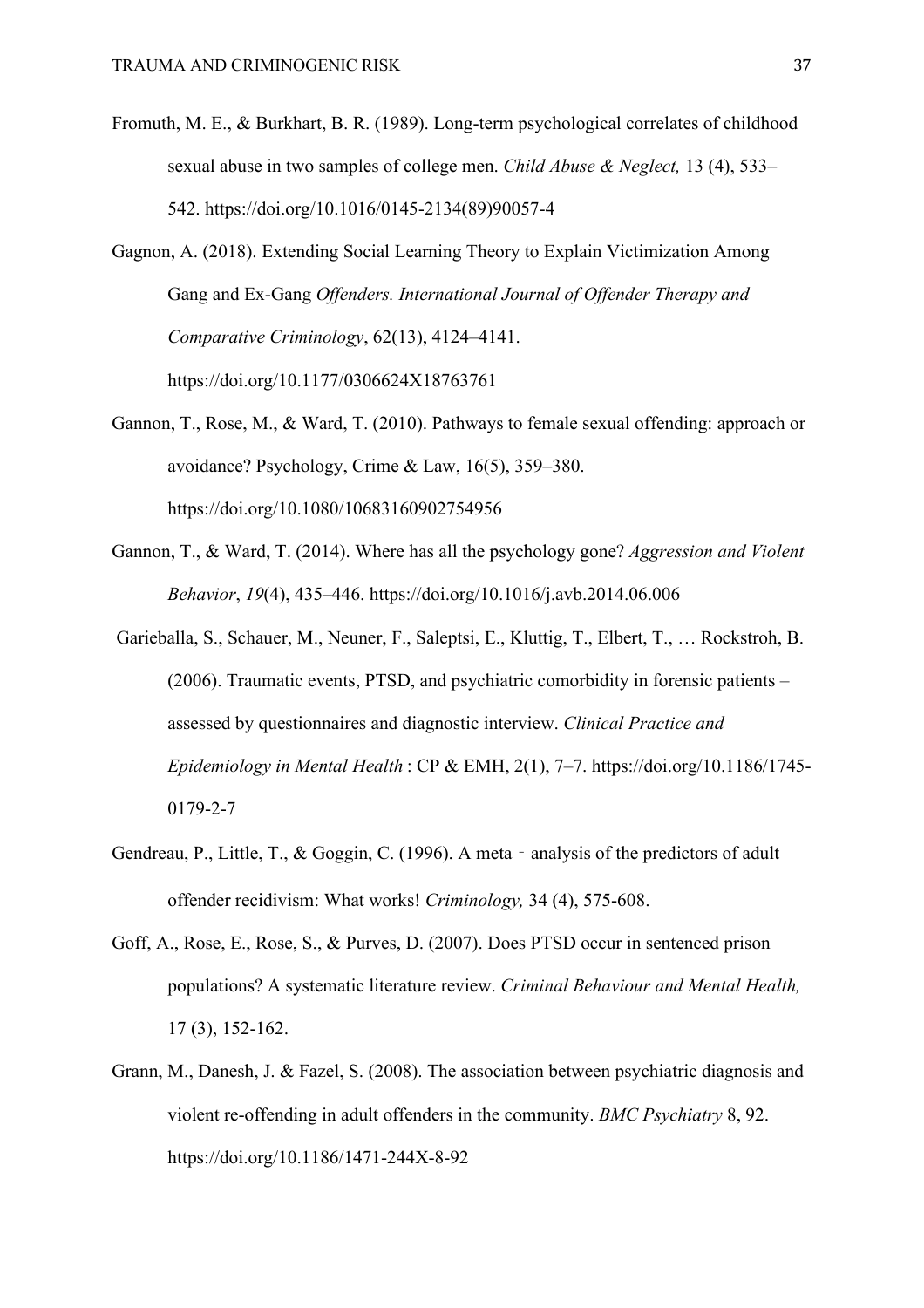- Gray, N. S., Carman, N. G., Rogers, P., MacCulloch, M. J., Hayward, P., & Snowden, R. J. (2003). Post-traumatic stress disorder caused in mentally disordered offenders by the committing of a serious violent or sexual offence. *The Journal of Forensic Psychiatry & Psychology*, 14 (1), 27-43. https://doi.org[/10.1080/1478994031000074289](https://doi.org/10.1080/1478994031000074289)
- Green, B. L., Miranda, J., Daroowalla, A., & Siddique, J. (2005). Trauma exposure, mental health functioning, and program needs of women in jail. *NCCD news,* 51 (1), 133- 151.
- Grover, K., & Carpenter, L., Price, L., Gagne, G., Feijo-Mello, A., Marcelo, M., & Tyrka, A. (2007). The Relationship Between Childhood Abuse and Adult Personality Disorder Symptoms. *Journal of personality disorders,* 21, 442-447.
- Ha, Y., Collins, M., & Martino, D. (2015). Child care burden and the risk of child maltreatment among low-income working families. *Children and Youth Services Review*, 59, 19–27. https://doi.org/10.1016/j.childyouth.2015.10.008
- Hanson, R., Bourgon, G., Helmus, L., & Hodgson, S. (2009). The Principles of Effective Correctional Treatment Also Apply To Sexual Offenders: A Meta-Analysis. Criminal Justice and Behavior, 36(9), 865–891. https://doi.org/10.1177/0093854809338545
- Hecker, T., Hermenau, K., Crombach, A. & Elbert,T. (2015). Treating traumatized offenders and veterans by means of narrative exposure therapy. *Frontiers in Psychiatry,* 6, *80* [https://doi.org/10.3389/fpsyt.2015.00080.](https://doi.org/10.3389/fpsyt.2015.00080)
- Heim, C., & Nemeroff, C. B. (2001). The role of childhood trauma in the neurobiology of mood and anxiety disorders: preclinical and clinical studies. *Biological Psychiatry*, 49 (12),1023-1039.
- Hemphill, M., Templin, T., & Wright, P. (2015). Implementation and outcomes of a responsibility-based continuing professional development protocol in physical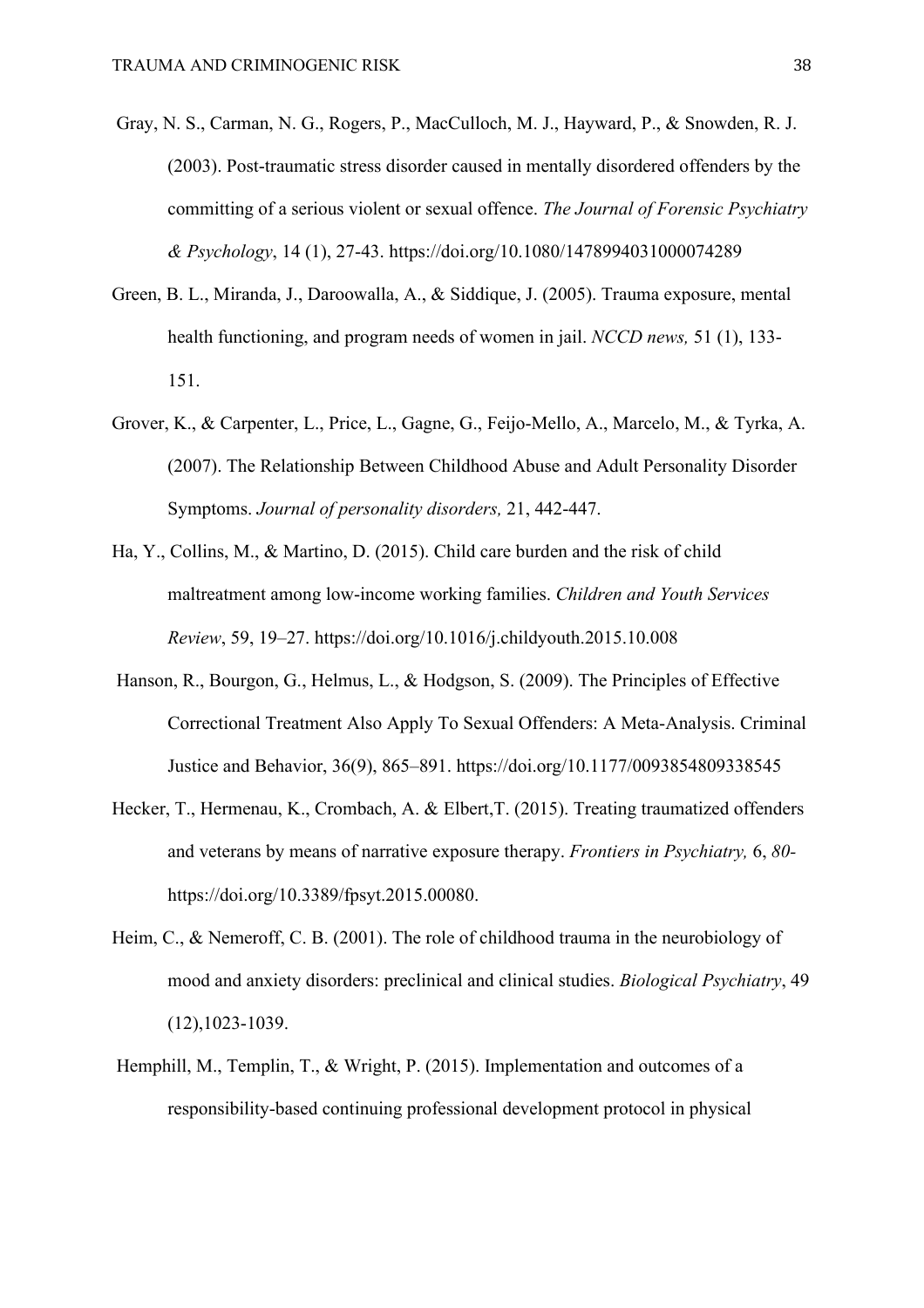education. *Sport, Education and Society*, 20(3), 398–419. <https://doi.org/10.1080/13573322.2012.761966>

Herman, J. L. (1992). Complex PTSD: A syndrome in survivors of prolonged and repeated trauma. *Journal of Traumatic Stress, 5*(3), 377–

391. [https://doi.org/10.1002/jts.2490050305](https://psycnet.apa.org/doi/10.1002/jts.2490050305)

- Holloway, E., Cruise, K., Morin, S., Kaufman, H., & Steele, R. (2018). Juvenile Probation Officers' Evaluation of Traumatic Event Exposures and Traumatic Stress Symptoms as Responsivity Factors in Risk Assessment and Case Planning. *Law and Human Behavior*, 42(4), 369–384. https://doi.org/10.1037/lhb0000283
- Howard, R., Karatzias, T., Power, K., & Mahoney, A. (2017). Posttraumatic stress disorder (PTSD) symptoms mediate the relationship between substance misuse and violent offending among female prisoners. *Social Psychiatry and Psychiatric Epidemiology*, 52 (1), 21–25. [https://doi.org/10.1007/s00127-016-1293-5.](https://doi.org/10.1007/s00127-016-1293-5)
- Howell, J. C. (2003). *Preventing and reducing juvenile delinquency: A comprehensive framework*. Thousand Oaks, CA: Sage.
- Jones, N., Brown, S., Wanamaker, K., & Greiner, L. (2014). A Quantitative Exploration of Gendered Pathways to Crime in a Sample of Male and Female Juvenile Offenders. *Feminist Criminology*, 9 (2), 113–136. https://doi.org/10.1177/1557085113501850
- Jung, H., Herrenkohl, T. I., Klika, J. B., Lee, J. O., & Brown, E. C. (2015). Does child maltreatment predict adult crime? Reexamining the question in a prospective study of gender differences, education, and marital status. *Journal of Interpersonal Violence, 30*(13), 2238-2257.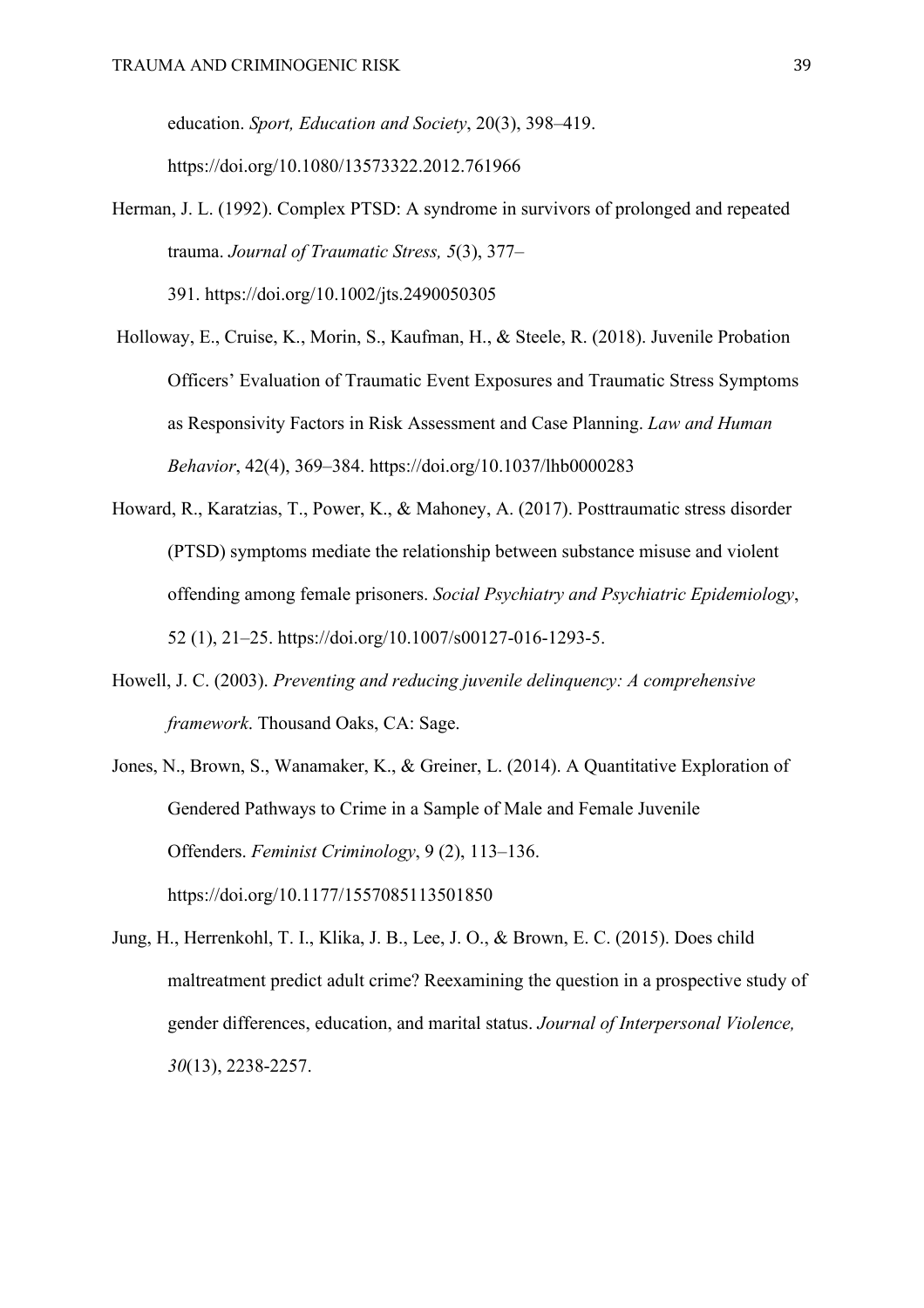- Karl, A., Schaefer, M., Malta, L. S., Dörfel, D., Rohleder, N., & Werner, A. (2006). A metaanalysis of structural brain abnormalities in PTSD. *Neuroscience, Biobehavior Review*, 30 (7), 1004-1031.
- Karatzias, T., Power, K., Woolston, C., Apurva, P., Begley, A., Mirza, K.,… Purdie, A. (2018). Multiple traumatic experiences, post - traumatic stress disorder and offending behaviour in female prisoners. *Criminal Behaviour & Mental Health*, 28, 72– 84. https://doi.org[/10.1002/cbm.2043.](https://doi.org/10.1002/cbm.2043)
- Karatzias, T., Power, K., Woolston, C., Apurva, P., Begley, A., Mirza, K., & Purdie, A. (2018). Multiple traumatic experiences, post‐traumatic stress disorder and offending behaviour in female prisoners. *Criminal Behaviour and Mental Health*, 28(1), 72–84. <https://doi.org/10.1002/cbm.2043>
- Kessler, R. C., Sonnega, A., Bromet, E., Hughes, M., & Nelson, C. B. (1995). Posttraumatic stress disorder in the National Comorbidity Survey. Archives of General Psychiatry, 52(12), 1048–1060.
- Kezelman, C. A. & Stavropoulous,P. (2016). Trauma and the Law: Applying Trauma Informed Practice to Legal and Judicial Contexts. *Blue Knot Foundation.*
- Kim, J., & Cicchetti, D. (2010). Longitudinal pathways linking child maltreatment, emotion regulation, peer relations, and psychopathology. *Journal of Child Psychology and Psychiatry, 51*(6), 706-716.
- Knight, C. (2015). Trauma-Informed Social Work Practice: Practice Considerations and Challenges. *Clinical Social Work Journal*, 43(1), 25–37. https://doi.org/10.1007/s10615-014-0481-6
- Komarovskaya, I., Booker Loper, A., Warren, J., & Jackson, S. (2011). Exploring gender differences in trauma exposure and the emergence of symptoms of PTSD among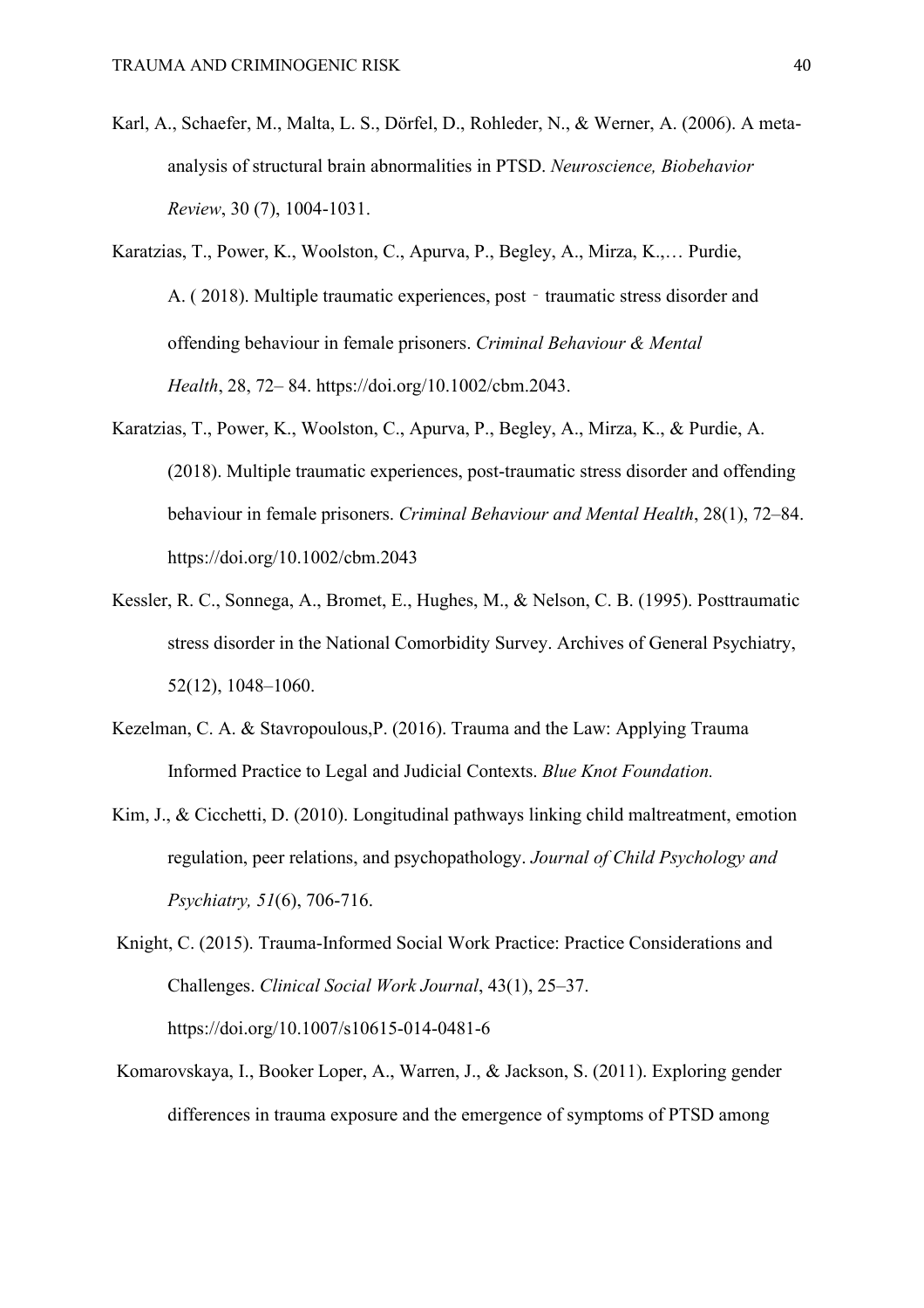incarcerated men and women. *The Journal of Forensic Psychiatry & Psychology*, 22(3), 395–410.<https://doi.org/10.1080/14789949.2011.572989>

- Krastins, A., Francis, A. J. P., Field, A. M., & Carr, S. N. (2014). Childhood predictors of adulthood antisocial personality disorder symptomatology. *Australian Psychologist, 49*(3), 142-150.
- Kruppa, I., Hickey, N., & Hubbard, C. (1995). The prevalence of post-traumatic stress disorder in a special hospital population of legal psychopaths. *Psychology, Crime and Law*, 2, 131141.
- Kubiak, S., Covington, S., & Hillier, C. (2017). Trauma-informed corrections. *Social work in juvenile and criminal justice system*, *4*.
- Lansford, J., Dodge, K., Pettit, G., & Bates, J. (2016). A Public Health Perspective on School Dropout and Adult Outcomes: A Prospective Study of Risk and Protective Factors From Age 5 to 27 Years. *Journal of Adolescent Health*, 58(6), 652–658. https://doi.org/10.1016/j.jadohealth.2016.01.014Lawrie, 2003, as cited in Moloney et al., 2009
- Levenson, J. S., & Socia, K. M. (2015). Adverse childhood experiences and arrest patterns in a sample of sexual offenders. *Journal of Interpersonal Violence*, 1-29 <http://dx.doi.org/10.1177/0886260515570751>
- Levenson, J., Willis, G., & Prescott, D. (2016). Adverse Childhood Experiences in the Lives of Male Sex Offenders: Implications for Trauma-Informed Care. Sexual Abuse: A Journal of Research and Treatment, 28(4), 340–359. https://doi.org/10.1177/1079063214535819
- Levenson, J., Willis, G., Prescott, D., & Cortoni, F. (2015). Adverse Childhood Experiences in the Lives of Female Sex Offenders. *Sexual Abuse: A Journal of Research and Treatment*, 27(3), 258–283. https://doi.org/10.1177/1079063214544332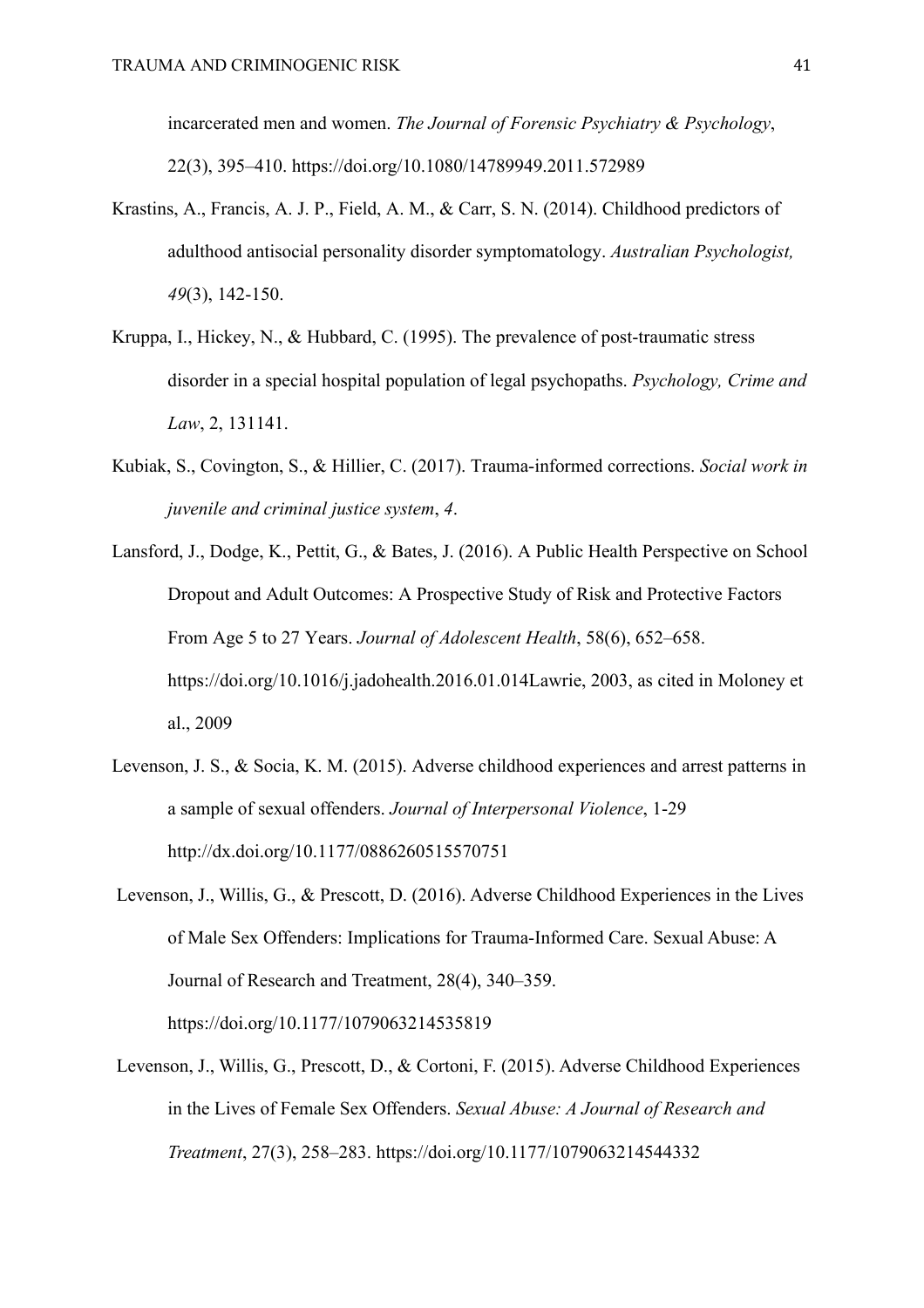- Looman, J., & Abracen, J. (2013). The risk need responsivity model of offender rehabilitation: Is there really a need for a paradigm shift? *International Journal of Behavioral Consultation and Therapy, 8*(3-4), 30.
- Mann, S.K. (2018). Trauma-informed care in forensic settings: Current challenges and future directions for effective treatment and practices. ProQuest Dissertations Publishing, 2018. 10846532.
- Martin, M., Eljdupovic, G., Mckenzie, K., & Colman, I. (2015). Risk of Violence by Inmates With Childhood Trauma and Mental Health Needs. Law and Human Behavior, 39(6), 614–623. https://doi.org/10.1037/lhb0000149
- McCabe, K. M., Lansing, A. E., Garland, A., & Hough, R. (2002). Gender differences in psychopathology, functional impairment, and familial risk factors among adjudicated delinquents. *Journal of the American Academy of Child & Adolescent Psychiatry, 41*(7), 860-867.
- Mckillop, N., Smallbone, S., Wortley, R., & Andjic, I. (2012). Offenders' attachment and sexual abuse onset: a test of theoretical propositions. Sexual Abuse : a Journal of Research and Treatment, 24(6), 591–610.

https://doi.org/10.1177/1079063212445571).

- Miller, N.A., & Najavits, L.M. (2012). Creating trauma-informed correctional care: a balance of goals and environment, *European Journal of Psychotraumatology*, 3:1, 17246, DOI: 10.3402/ejpt.v3i0.17246
- Moloney, K. P., van den Bergh, B. J., & Moller, L. F. (2009). Women in prison: The central issues of gender characteristics and trauma history. *Public health, 123*(6), 426-430.
- Moore, E., Gaskin, C., & Indig, D. (2013). Childhood maltreatment and post-traumatic stress disorder among incarcerated young offenders. *Child Abuse & Neglect*, *37*(10), 861– 870. [https://doi.org/10.1016/j.chiabu.2013.07.012.](https://doi.org/10.1016/j.chiabu.2013.07.012)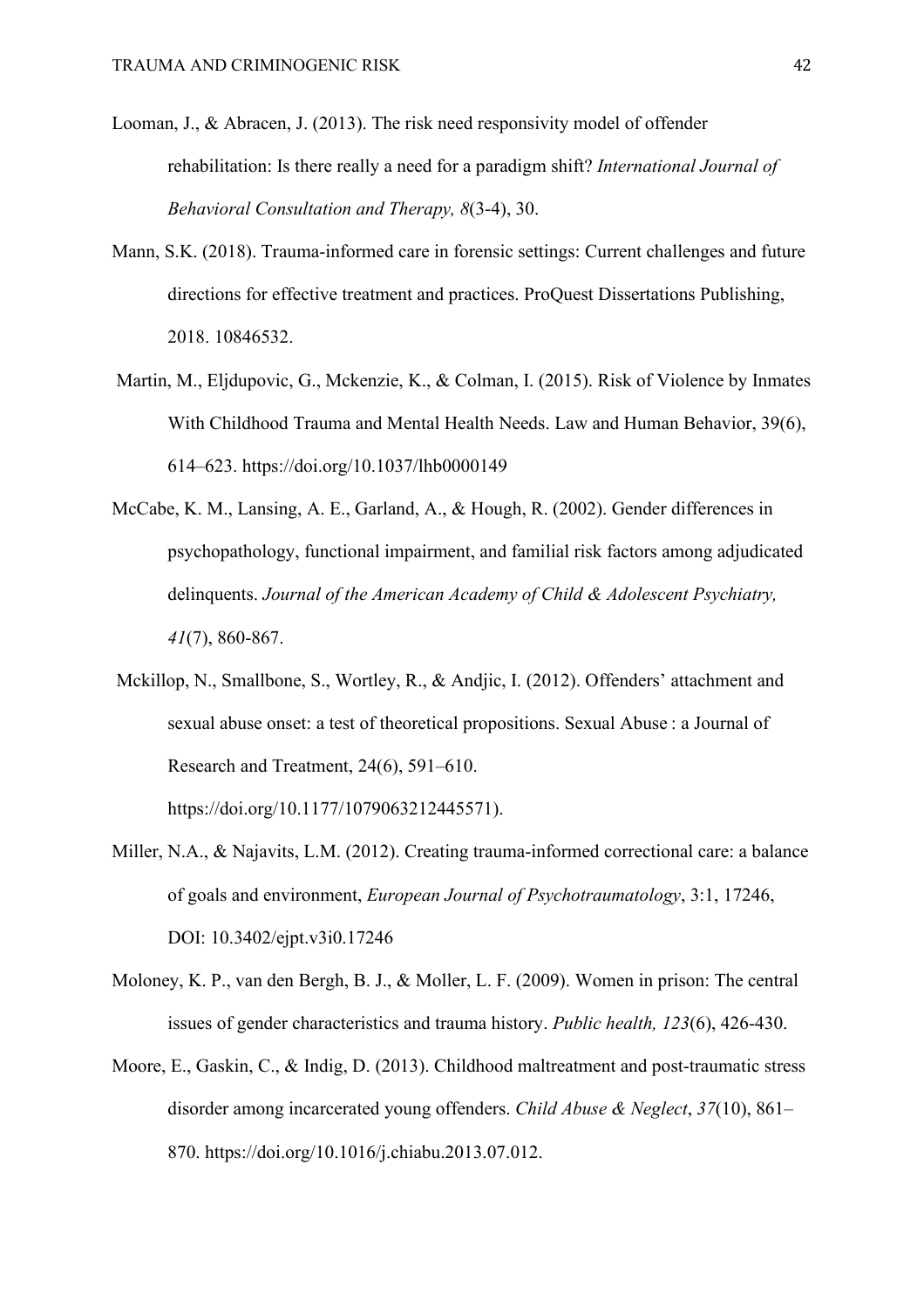- Nagin, D., & Waldfogel, J. (1998). The Effect of Conviction on Income Through the Life Cycle. *International Review of Law & Economics*, 18(1), 25–40. https://doi.org/10.1016/S0144-8188(97)00055-0
- Newsome, J., Cullen, F., & Vaske, J. (2017). The Risk-Need-Responsivity Model Revisited: Using Biosocial Criminology to Enhance Offender Rehabilitation. *Criminal Justice and Behavior*, 44(8), 1030–1049.<https://doi.org/10.1177/0093854817715289>
- Ogilvie, C., Newman, E., Todd, L., & Peck, D. (2014). Attachment & violent offending: A meta-analysis. *Aggression and Violent Behavior*, *19*(4), 322–339. <https://doi.org/10.1016/j.avb.2014.04.007>
- Ogloff, J., & Davis, M. (2004). Advances in offender assessment and rehabilitation: Contributions of the risk-needs-responsivity approach. *Psychology, Crime & Law*, 10(3), 229–242.<https://doi.org/10.1080/10683160410001662735>
- Ogloff, J. R., Talevski, D., Lemphers, A., Wood, M., & Simmons, M. (2015). Co-occurring mental illness, substance use disorders, and antisocial personality disorder among clients of forensic mental health services. *Psychiatric rehabilitation journal, 38*(1), 16.
- Oka, M., Sandberg, J., Bradford, A., & Brown, A. (2014). Insecure Attachment Behavior and Partner Violence: Incorporating Couple Perceptions of Insecure Attachment and Relational Aggression*. Journal of Marital and Family Therapy*, 40(4), 412–429. https://doi.org/10.1111/jmft.12079
- Payne, E., Watt, A., Rogers, P., & McMurran, M. (2008). Offence characteristics, trauma histories, and post-traumatic stress disorder symptoms in life sentenced prisoners. *The British Journal of Forensic Practice*, 10(1), 1725. doi:10.1108/14636646200800004;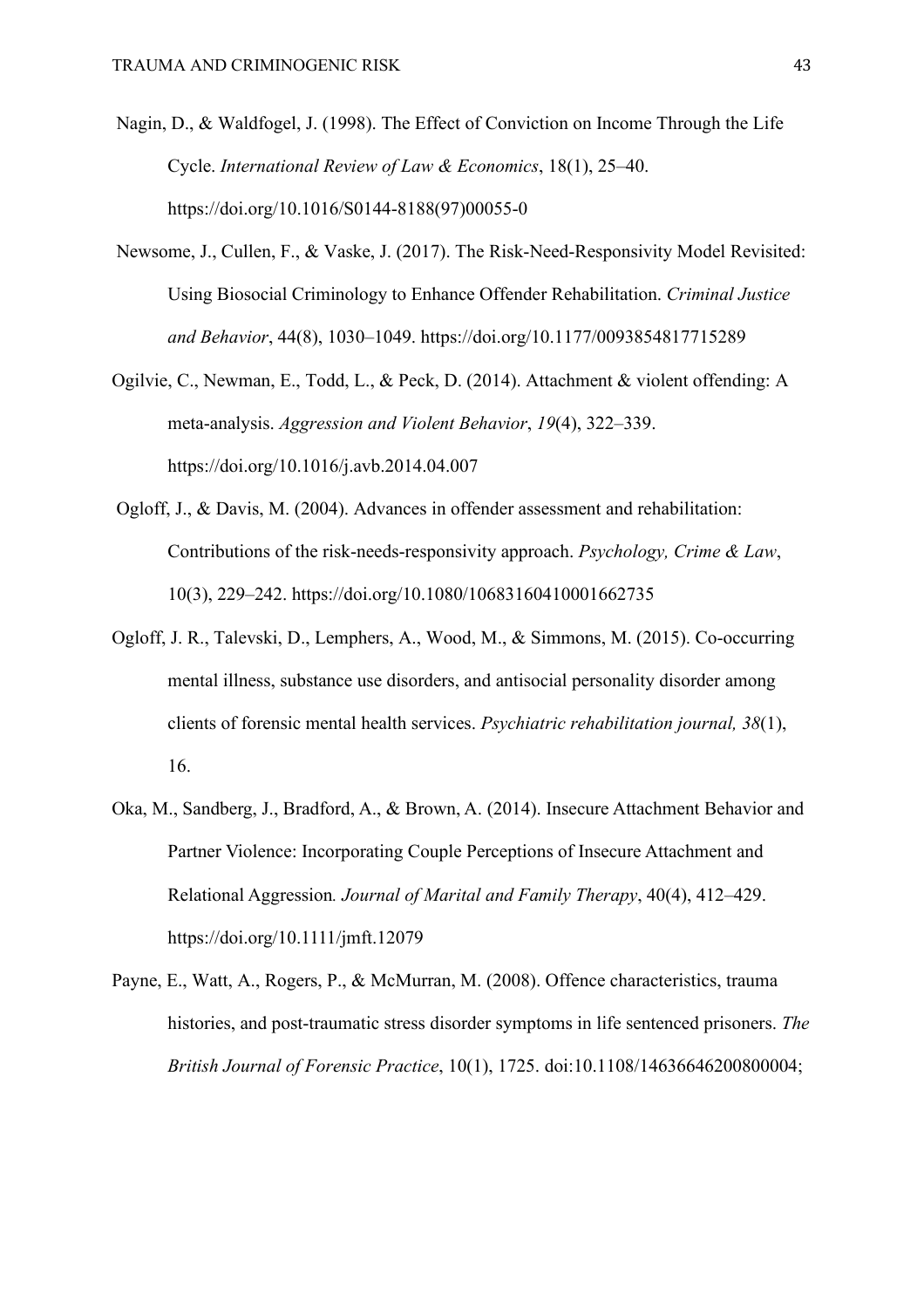- Perkins, S., & Graham-Bermann, S. (2012). Violence exposure and the development of school-related functioning: Mental health, neurocognition, and learning. *Aggression and Violent Behavior*, 17(1), 89–98. https://doi.org/10.1016/j.avb.2011.10.001
- Peterson, J., Skeem, J., Kennealy, P., Bray, B., & Zvonkovic, A. (2014). How Often and How Consistently do Symptoms Directly Precede Criminal Behavior Among Offenders With Mental Illness? *Law and Human Behavior*, 38(5), 439–449. https://doi.org/10.1037/lhb0000075.
- Piquero, N. L., Gover, A. R., MacDonald, J. M., & Piquero, A. R. (2005). The Influence of Delinquent Peers on Delinquency: Does Gender Matter? *Youth & Society, 36*(3), 251- 275.
- Polaschek, D.L.L. (2012). An appraisal of the risk-need-responsivity (RNR) model of offender rehabilitation and its application in correctional treatment. *Legal and Criminological Psychology*, 17, 1, 1-17. Doi: 10.1111/j.2044-8333.2011.02038.
- Pollock, P. (1999). When the killer suffers: Post traumatic stress reactions following homicide. *Legal and Criminological Psychology*, 4(2), 185–202. <https://doi.org/10.1348/135532599167842>
- Pondé, M., Caron, J., Mendonça, M., Freire, A., & Moreau, N. (2014). The Relationship Between Mental Disorders and Types of Crime in Inmates in a Brazilian Prison. Journal of Forensic Sciences, 59(5), 1307–1314. [https://doi.org/10.1111/1556-](https://doi.org/10.1111/1556-4029.12462) [4029.12462](https://doi.org/10.1111/1556-4029.12462)
- Porche, M., Fortuna, L., Lin, J., & Alegria, M. (2011). Childhood trauma and psychiatric disorders as correlates of school dropout in a national sample of young adults. Child Development, 82(3), 982–998. https://doi.org/10.1111/j.1467-8624.2010.01534.x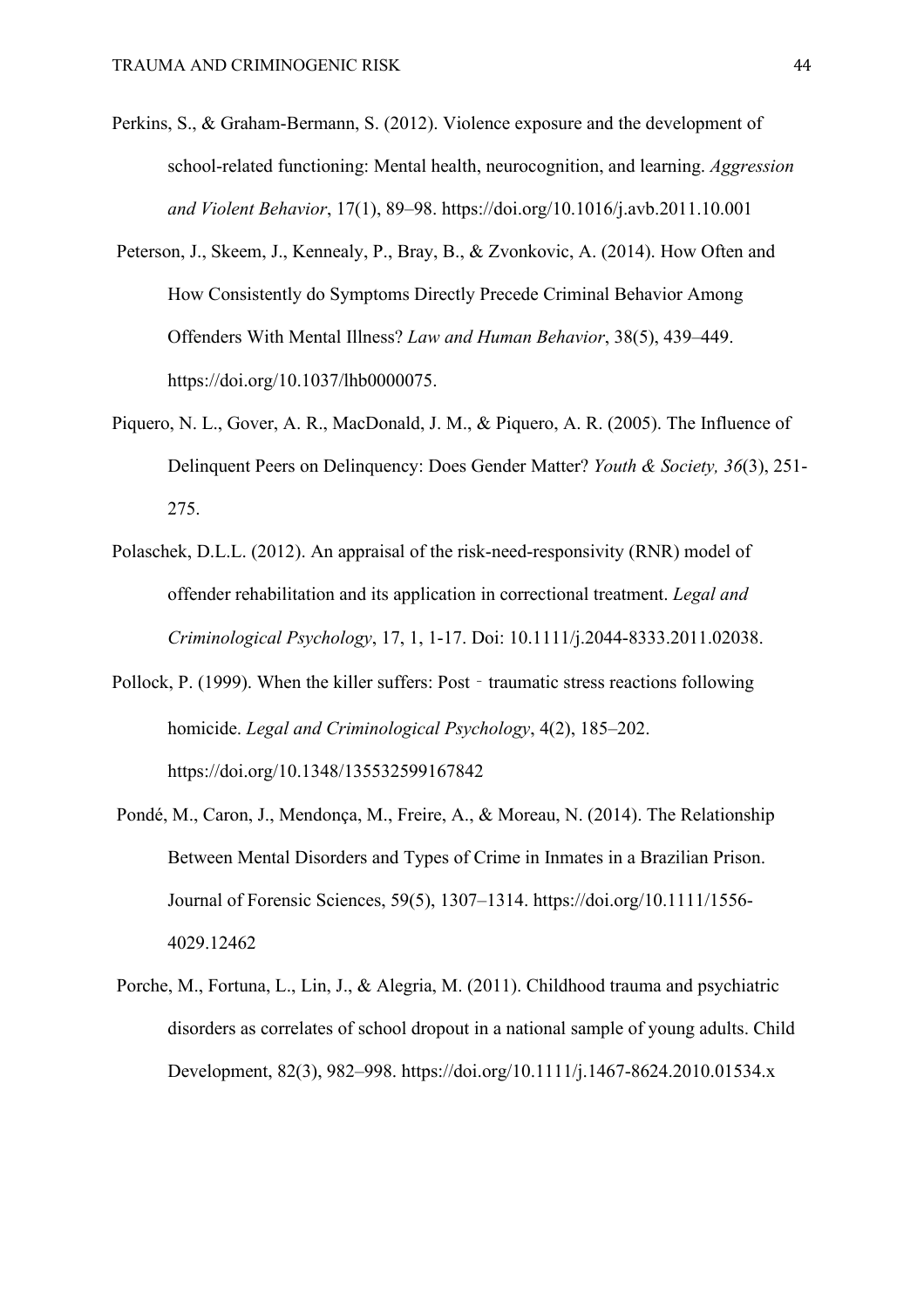- Reckdenwald, A., Mancini, C., & Beauregard, E. (2014). Adolescent self-image as a mediator between childhood maltreatment and adult sexual offending. Journal of Criminal Justice, 42(2), 85–94. https://doi.org/10.1016/j.jcrimjus.2013.12.007;
- Richey, J. (2015). Shackled labor markets: Bounding the causal effects of criminal convictions in the U.S. International Review of Law & Economics, 41, 17–24. https://doi.org/10.1016/j.irle.2014.10.003Rubin, K. H., Bukowski, W. M., & Parker, J. G. (1998). Peer interactions, relationships, and groups. *Handbook of child psychology*.
- Rueve, M., & Welton, R. (2008). Violence and mental illness. Psychiatry (Edgmont (Pa. : Township)), 5(5), 34–48.Ruggiero, Bemstein, & Handelsan, 1999)
- Sadeh, N., & McNiel, D. E. (2015). Posttraumatic stress disorder increases risk of criminal recidivism among justice-involved persons with mental disorders. *Criminal Justice and Behavior, 42*(6), 573-586.
- Sansone, R., Dakroub, H., Pole, M., & Butler, M. (2005). Childhood Trauma and Employment Disability. *The International Journal of Psychiatry in Medicine*, 35(4), 395–404.<https://doi.org/10.2190/3XUR-1PWJ-0DT3-BJFJ>
- Sansone, R., Leung, J., & Wiederman, M. (2012). Five forms of childhood trauma: Relationships with employment in adulthood. *Child Abuse & Neglect*, 36(9), 676– 679.<https://doi.org/10.1016/j.chiabu.2012.07.007>
- Sepehrmanesh, Z., Ahmadvand, A., Akasheh, G., & Saei, R. (2014). Prevalence of psychiatric disorders and related factors in male prisoners. *Iranian Red Crescent Medical Journal*, 16(1), e15205.<https://doi.org/10.5812/ircmj.15205>
- Shepherd, S. M., Campbell, R. E., & Ogloff, J. R. (2016). Psychopathy, antisocial personality disorder, and reconviction in an Australian sample of forensic patients. *International journal of offender therapy and comparative criminology*, 0306624X16653193.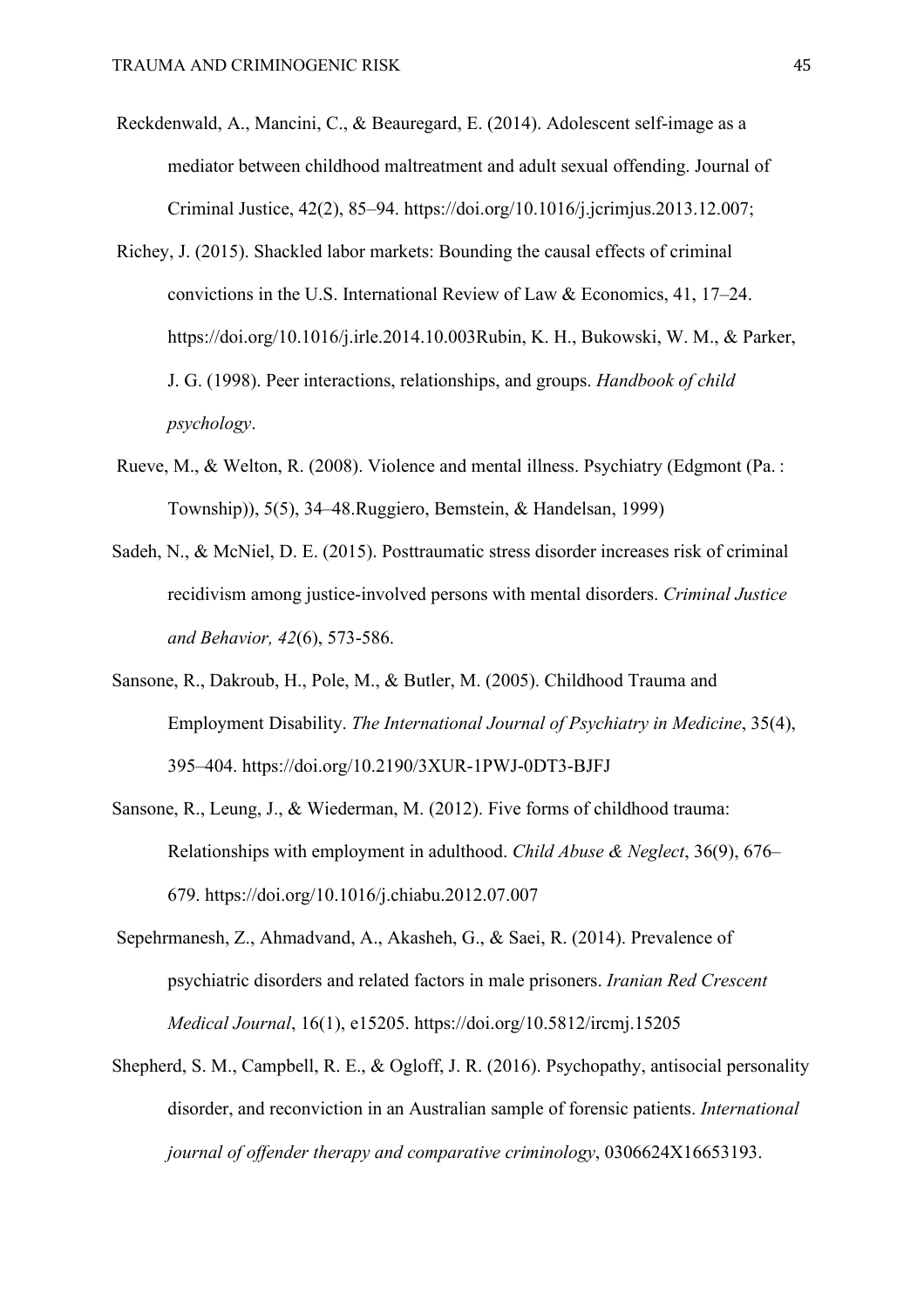- Shonk, S. M., & Cicchetti, D. (2001). Maltreatment, competency deficits, and risk for academic and behavioral maladjustment. *Developmental psychology, 37*(1), 3. Siegel, & Van De Hart, 2006
- Simons, R. L., WU, C. I., Conger, R. D., & Lorenz, F. O. (1994). Two routes to delinquency: Differences between early and late starters in the impact of parenting and deviant peers. *Criminology, 32*(2), 247-276.
- Smith, P., Gendreau, P., & Swartz, K. (2009). Validating the Principles of Effective Intervention: A Systematic Review of the Contributions of Meta-Analysis in the Field of Corrections. *Victims & Offenders*, 4(2), 148–169. https://doi.org/10.1080/15564880802612581
- Sorbello, L., Eccleston, L., Ward, T., & Jones, R. (2002). Treatment needs of female offenders: A review. *Australian Psychologist, 37*(3), 198-205.
- Spitzer, C., Dudeck, M., Liss, H., Orlob, S., Gillner, M., & Freyberger, H. J. (2001). Posttraumatic stress disorder in forensic inpatients. *Journal of Forensic Psychiatry, 12*(1), 63-77.
- Stinson, J., Quinn, M., & Levenson, J. (2016). The impact of trauma on the onset of mental health symptoms, aggression, and criminal behavior in an inpatient psychiatric sample. *Child Abuse & Neglect*, 61, 13–22. https://doi.org/10.1016/j.chiabu.2016.09.005;
- Stith, S. M., Rosen, K. H., Middleton, K. A., Busch, A. L., Lundeberg, K., & Carlton, R. P. (2000). The intergenerational transmission of spouse abuse: A meta-analysis. *Journal of Marriage and the Family*, 62(3), 640-654; ]
- Teague, C. (2013). Developmental Trauma Disorder: A Provisional Diagnosis. *Journal of Aggression, Maltreatment & Trauma*, 22(6), 611–625. <https://doi.org/10.1080/10926771.2013.804470>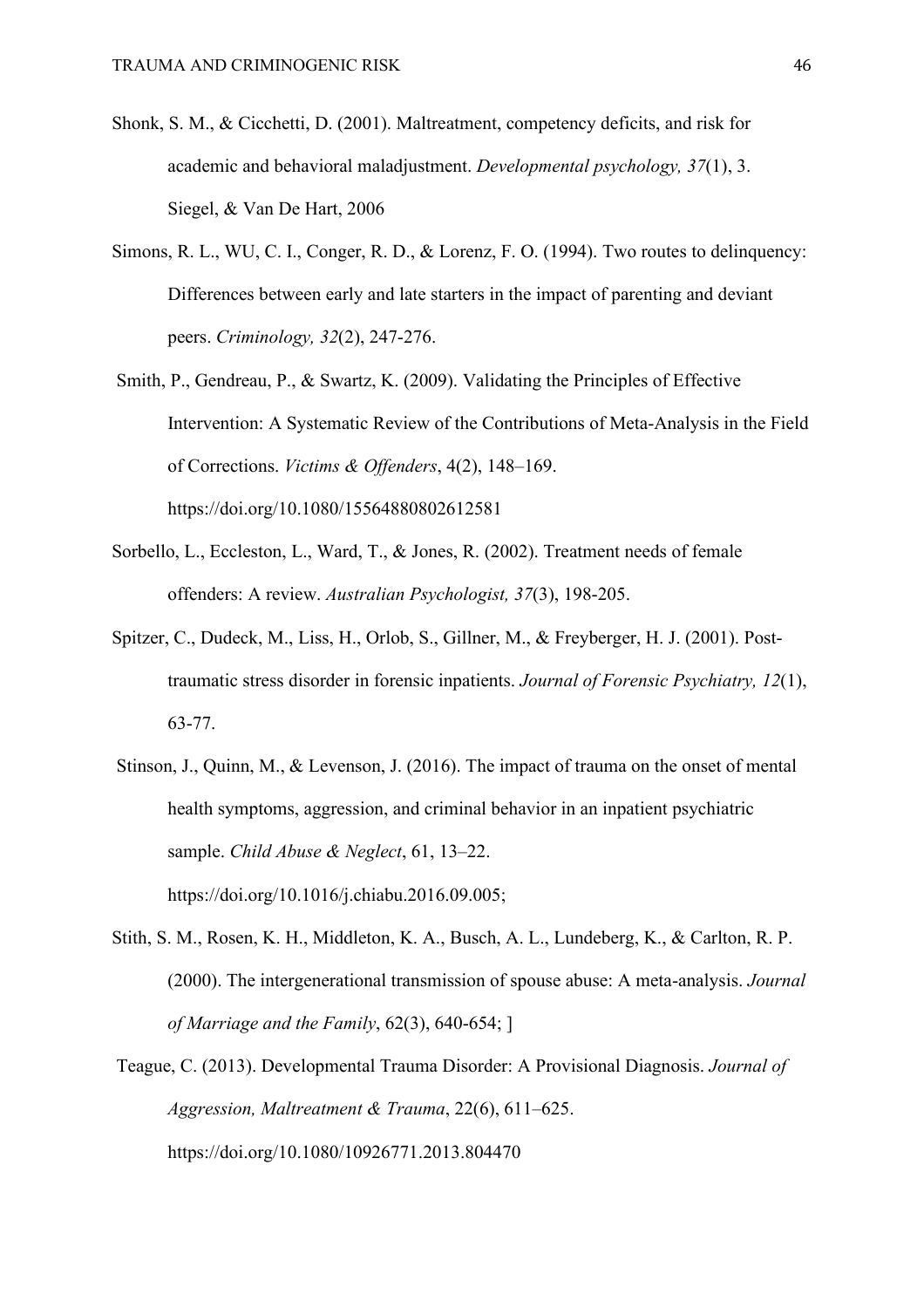- Timmons-Mitchell, J., Brown, C., Schulz, S. C., Webster, S. E., Underwood, L. A., & Semple, W. E. (1997). Comparing the mental health needs of female and male incarcerated juvenile delinquents. *Behavioral sciences & the law, 15*(2), 195-202.
- Mersky, J., Topitzes, J., & Reynolds, A. (2012). Unsafe at Any Age: Linking Childhood and Adolescent Maltreatment to Delinquency and Crime. Journal of Research in Crime and Delinquency, 49(2), 295–318.<https://doi.org/10.1177/0022427811415284>
- Torok, M., Darke, S., Kaye, S., & Shand, F. (2015). The association of early‐life and substance use risks to violent offending among injecting drug users. *Drug and Alcohol Review*, *34*(1), 10–17.<https://doi.org/10.1111/dar.12126>
- Trupin, E., Stewart, D., Beach, B., & Boesky, L. (2002). Effectiveness of a Dialectical Behaviour Therapy Program for Incarcerated Female Juvenile Offenders. Child and Adolescent Mental Health, 7(3), 121–127. https://doi.org/10.1111/1475-3588.00022).
- Van der Kolk, B., McFarlane, A., & Weisæth, L. (1996). *Traumatic stress : the effects of overwhelming experience on mind, body, and society* . New York: Guilford Press.
- Van der Kolk, B. A., Perry, J. C., & Herman, J. L. (1991). Childhood origins of selfdestructive behavior. *American Journal of Psychiatry*, 148, 1665–1671.
- Veltman, M. W., & Browne, K. D. (2001). Three decades of child maltreatment research: Implications for the school years. *Trauma, Violence, & Abuse, 2*(3), 215-239.
- Velotti, P., Zobel, Guyonne Rogier, & Renata Tambelli. (2018). Exploring Relationships: A Systematic Review on Intimate Partner Violence and Attachment. *Frontiers in Psychology*, 9, 1166. https://doi.org/10.3389/fpsyg.2018.01166bel., Rogier & Tambell, 2018
- Viglione, J., & Taxman, F. (2018). Low Risk Offenders Under Probation Supervision: Risk Management and the Risk-Needs-Responsivity Framework. *Criminal Justice and Behavior*, *45*(12), 1809–1831. [https://doi.org/10.1177/0093854818790299.](https://doi.org/10.1177/0093854818790299)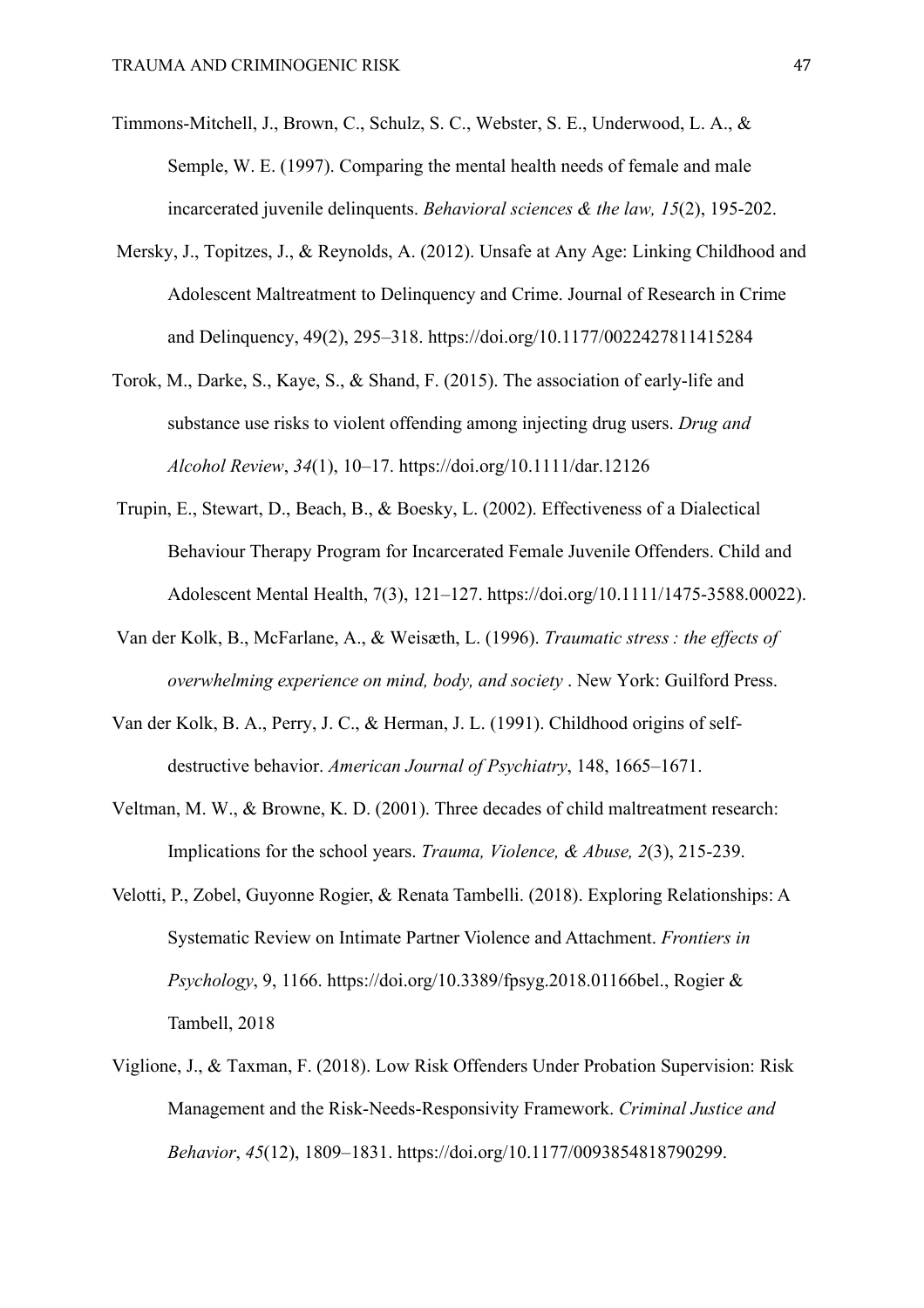- Visher, C., Winterfield, L., & Coggeshall, M. (2005). Ex-offender employment programs and recidivism: A meta-analysis. Journal of Experimental Criminology, 1(3), 295– 316. https://doi.org/10.1007/s11292-005-8127-x).
- Vitaro, F., Brendgen, M., & Wanner, B. (2005). Patterns of Affiliation with Delinquent Friends During Late Childhood and Early Adolescence: Correlates and Consequences. *Social Development, 14*(1), 82-108. doi: 10.1111/j.1467- 9507.2005.00292.
- Walsh, K., Keyes, K., Galea, S., Grant, B., & Hasin, D. (2014). Gender-based violence, psychopathology and substance use disorders in a national sample of women. *Drug and Alcohol Dependence*, *140*, e236–e237.

https://doi.org/10.1016/j.drugalcdep.2014.02.654

- Walsh, C., MacMillan, H. L., & Jamieson, E. (2003). The relationship between parental substance abuse and child maltreatment: findings from the Ontario Health Supplement. *Child Abuse & Neglect, 27*(12), 1409-1425.
- Wamser-Nanney, R., & Cherry, K.E. (2018). Children's trauma-related symptoms following complex trauma exposure: Evidence of gender differences. *Child Abuse & Neglect,* 77, 188-197.
- Ward, C., Sanders, M., Gardner, F., Mikton, C., & Dawes, A. (2016). Preventing child maltreatment in low- and middle-income countries: Parent support programs have the potential to buffer the effects of poverty. *Child Abuse & Neglect*, *54*, 97–107. https://doi.org/10.1016/j.chiabu.2015.11.002
- Ward, T., Melser, J., & Yates, P. M. (2007). Reconstructing the Risk–Need–Responsivity model: A theoretical elaboration and evaluation. *Aggression and violent behavior, 12*(2), 208-228.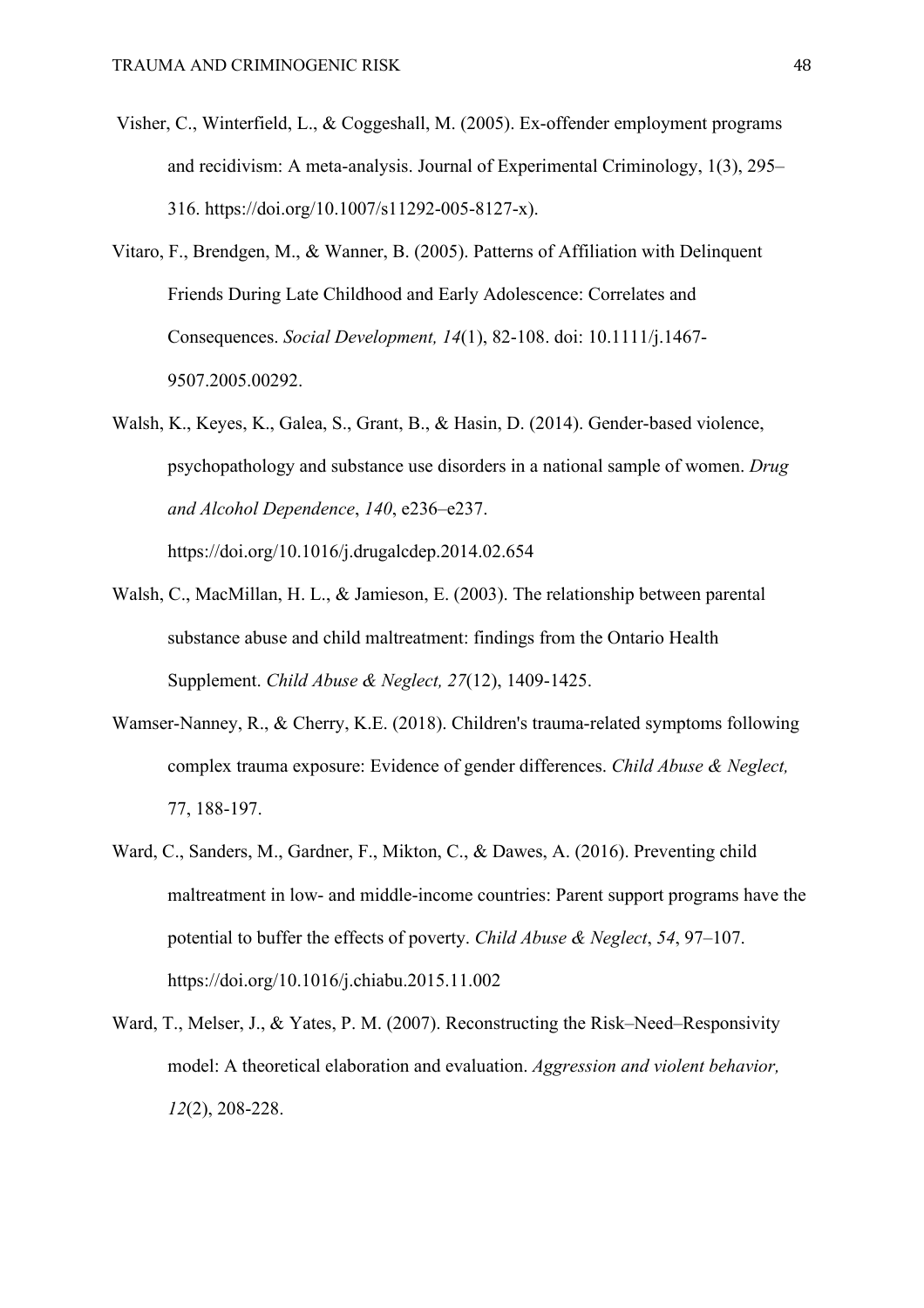- Wiesner, M., & Capaldi, D. M. (2003). Relations of Childhood and Adolescent Factors to Offending Trajectories of Young Men. *Journal of Research in Crime and Delinquency, 40*(3), 231-262. doi: doi:10.1177/0022427803253802.
- Williams, L. M., Kemp, A.H., Felmingham, K., Barton, M., Olivier, G., Peduto, A., Gordon, E., Bryant, R. A. (2006). Trauma modulates amygdala and medial prefrontal responses to consciously attended fear. *NeuroImage,* 29 (2), 347-357.
- Willemsen, J., De Ganck, J., & Verhaeghe, P. (2012). Psychopathy, Traumatic Exposure, and Lifetime Posttraumatic Stress. *International Journal of Offender Therapy and Comparative Criminology*, 56(4), 505–524. https://doi.org/10.1177/0306624X11407443
- Willis, G., Yates, P., Gannon, T., & Ward, T. (2013). How to Integrate the Good Lives
- Model Into Treatment Programs for Sexual Offending: An Introduction and Overview. *Sexual Abuse: A Journal of Research and Treatment*, 25(2), 123–142. <https://doi.org/10.1177/1079063212452618>
- Wolfe, D. A., Wekerle, C., Scott, K., Straatman, A.-L., & Grasley, C. (2004). Predicting abuse in adolescent dating relationships over 1 year: the role of child maltreatment and trauma. *Journal of abnormal psychology, 113*(3), 406.
- World Health Organization (2013). *Guidelines for the management of conditions that are specifically related to stress*: World Health Organization.
- Wren, A. (2018). *Protective factors against complex trauma among a community sample of adolescents* (Order No. 10932073). Available from ProQuest Dissertations & Theses Global. (2124416708). Retrieved from https://search-proquestcom.ezproxy.bond.edu.au/docview/2124416708?accountid=26503